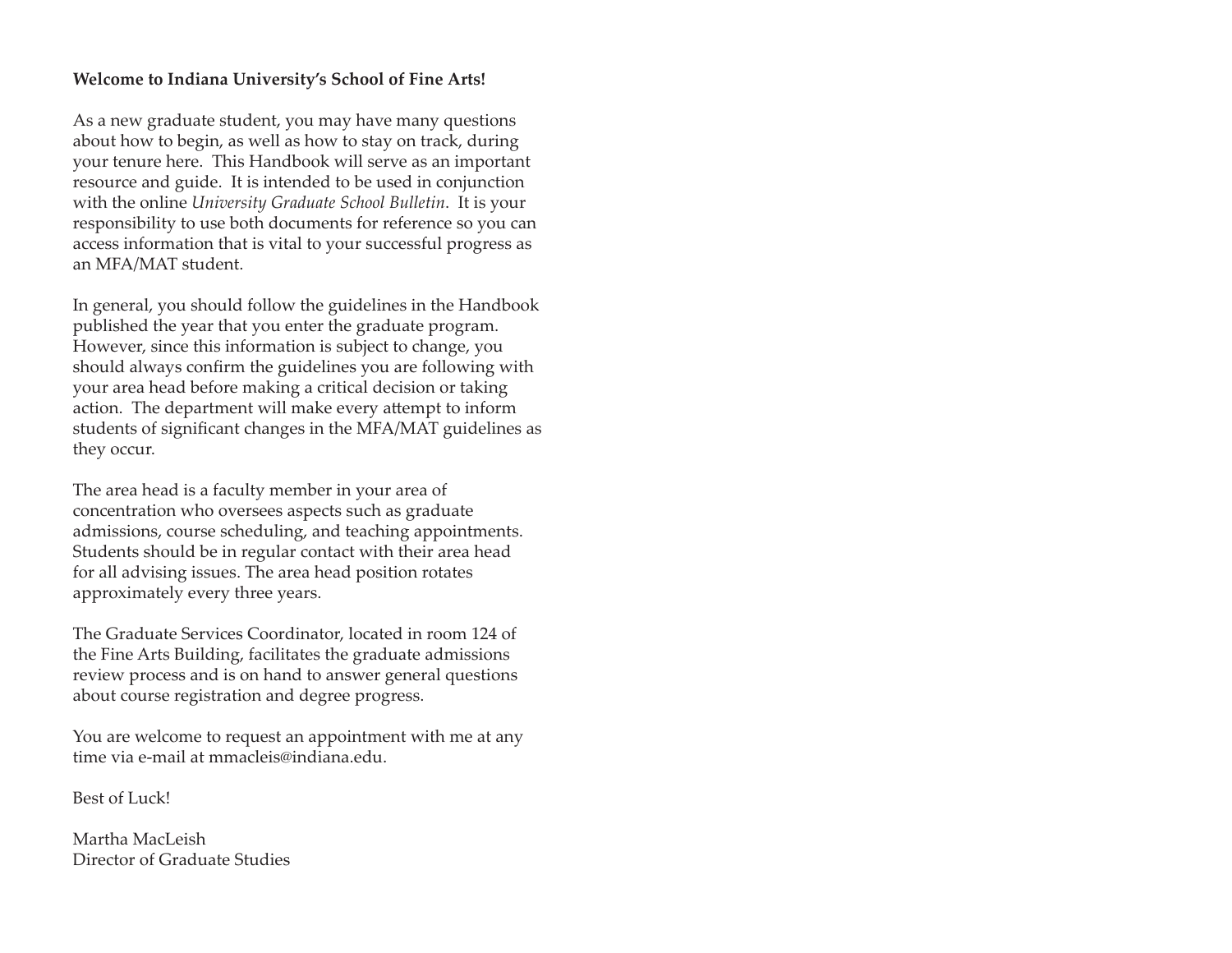# **Table of Contents**

| Timeframe for Degree Completion4     |
|--------------------------------------|
|                                      |
|                                      |
|                                      |
|                                      |
|                                      |
|                                      |
|                                      |
|                                      |
|                                      |
|                                      |
|                                      |
|                                      |
|                                      |
|                                      |
|                                      |
|                                      |
|                                      |
|                                      |
|                                      |
| <b>MFA Program Requirements</b>      |
|                                      |
|                                      |
|                                      |
| MFA Metalsmithing & Jewelry Design18 |
|                                      |
|                                      |
|                                      |
|                                      |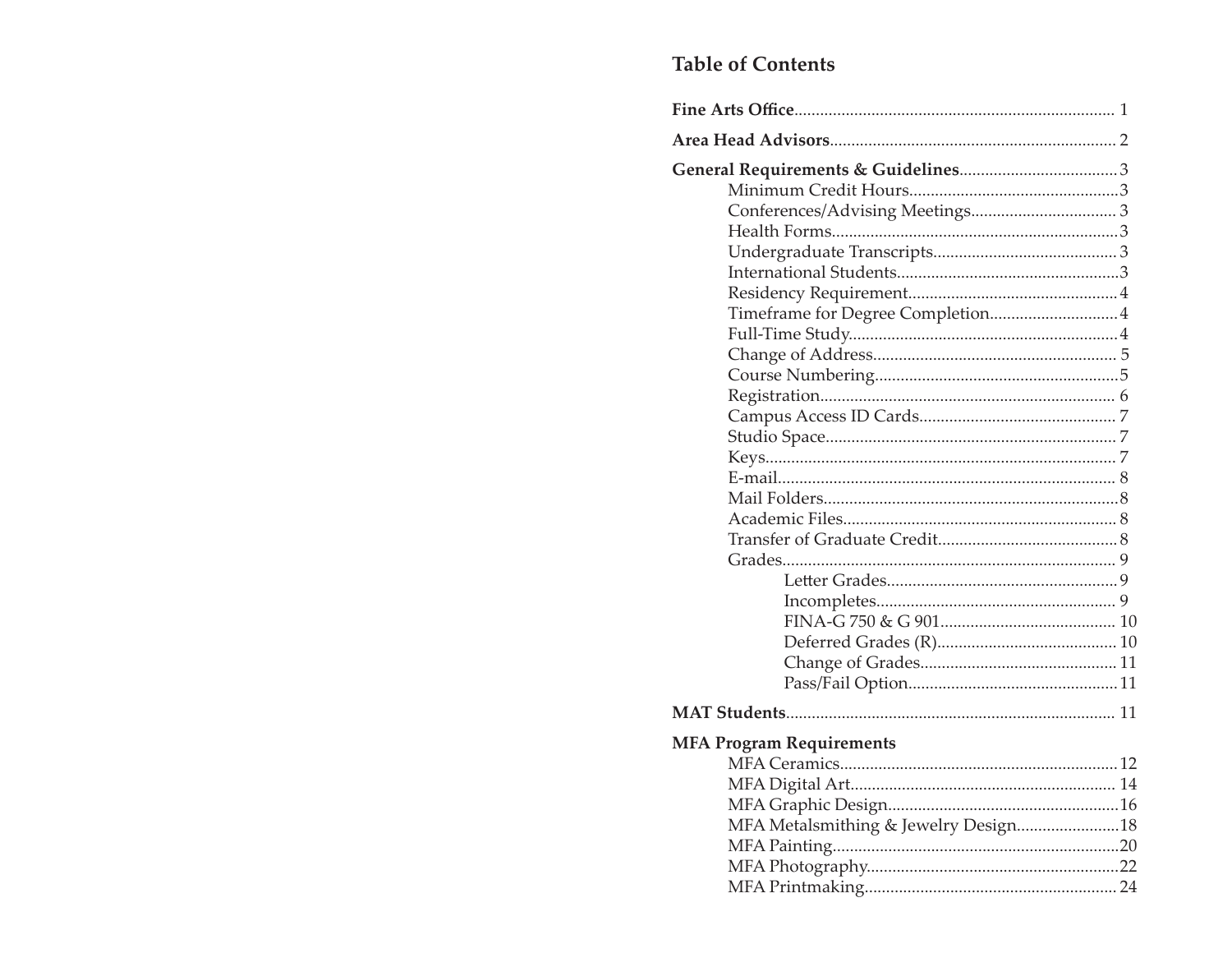| Graduate & Professional Student Organization 47 |  |
|-------------------------------------------------|--|
|                                                 |  |
|                                                 |  |
|                                                 |  |
|                                                 |  |
|                                                 |  |
|                                                 |  |

| Fine Arts Shop, McCalla Sculpture Center 51   |  |
|-----------------------------------------------|--|
|                                               |  |
|                                               |  |
|                                               |  |
|                                               |  |
|                                               |  |
|                                               |  |
|                                               |  |
|                                               |  |
|                                               |  |
|                                               |  |
|                                               |  |
|                                               |  |
| Students Adding or Dropping Your Course60     |  |
|                                               |  |
|                                               |  |
|                                               |  |
|                                               |  |
|                                               |  |
|                                               |  |
|                                               |  |
| Audio / Visual Equipment 62                   |  |
|                                               |  |
| Teaching Resources Center 63                  |  |
| Campus Instructional Consulting63             |  |
|                                               |  |
|                                               |  |
|                                               |  |
|                                               |  |
|                                               |  |
|                                               |  |
|                                               |  |
|                                               |  |
|                                               |  |
|                                               |  |
| School of Fine Arts Building Phone Numbers 69 |  |
| <b>Studio Art Faculty</b>                     |  |
|                                               |  |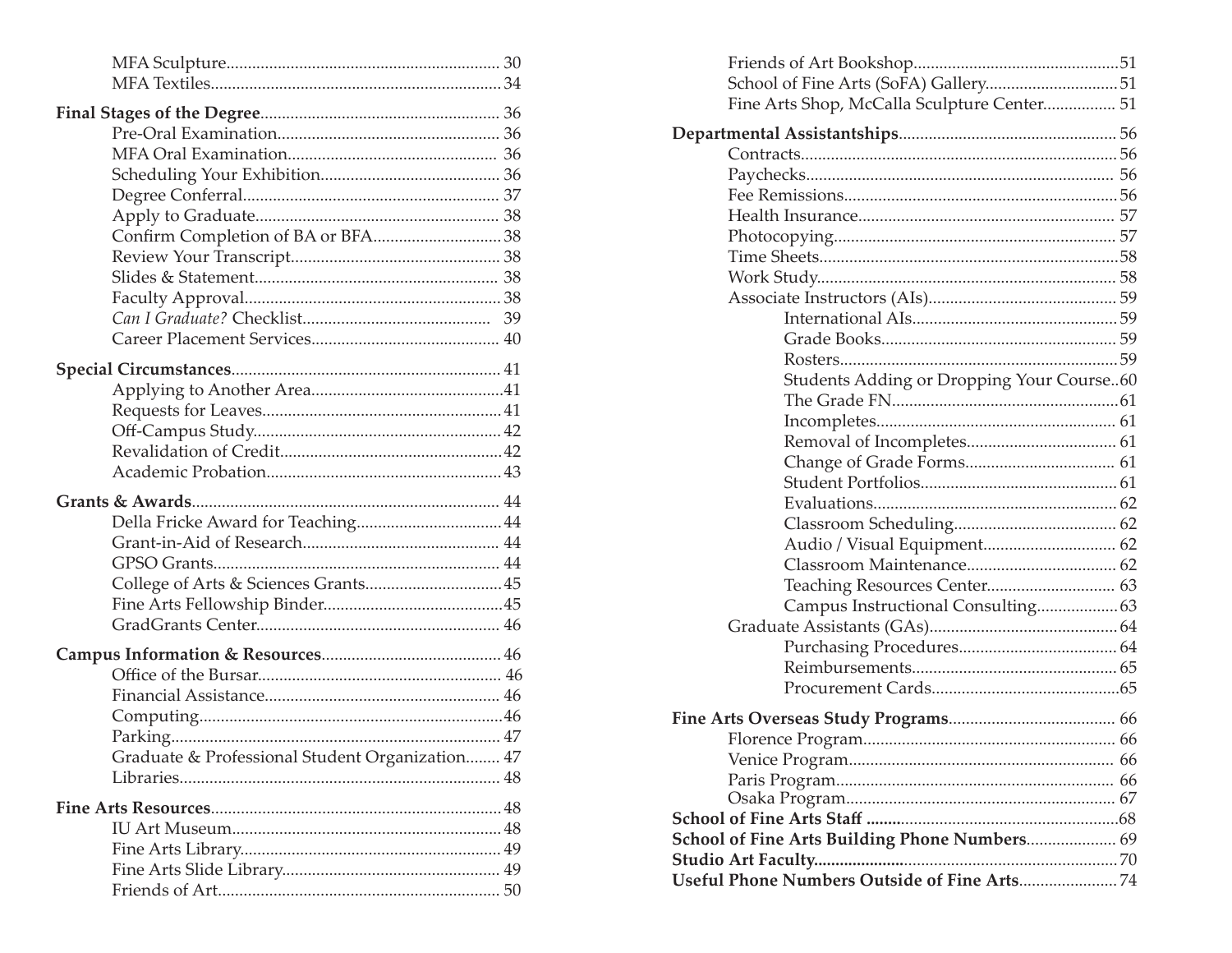# **Fine Arts Offi ce - Studio Art**

| School of Fine Arts-Studio Art | Telephone: (812) 855-7766    |
|--------------------------------|------------------------------|
| Indiana University             | Fax: (812) 855-7498          |
| 1201 E. 7th Street, Room 123   | E-mail: faoffice@indiana.edu |
| Bloomington, IN 47405          | http://www.fa.indiana.edu    |

The Fine Arts Office is open 8:00 AM - 4:00 PM, EST, Monday -Friday. The office is closed on national holidays and in mid to late December.

#### **Director**

| <b>Tim Mather</b><br>tmather@indiana.edu | 855-7766<br>FA 123 |
|------------------------------------------|--------------------|
| <b>Assistant Director</b>                |                    |
| Karen Atkins                             | 855-5255           |
| kawatkin@indiana.edu                     | <b>FA123</b>       |
| <b>Undergraduate Advisor</b>             |                    |
| Nell Weatherwax                          | 855-1693           |
| nweather@indiana.edu                     | FA 126             |
| <b>Computer Support Specialist</b>       |                    |
| <b>Brian Chase</b>                       | 855-0695           |
| tekhelp@indiana.edu                      | FA 419             |
| <b>Budget Coordinator</b>                |                    |
| Melinda Bristow                          | 855-0214           |
| mbristow@indiana.edu                     | FA 123             |
| <b>Graduate Services Coordinator</b>     |                    |
| Stephanie Klausing                       | 855-0188           |
| sklausin@indiana.edu                     | FA 124             |
| <b>Senior Secretary</b>                  |                    |
| Sharon Lindamood                         | 855-7766           |
| slindamo@indiana.edu                     | FA 123             |
|                                          |                    |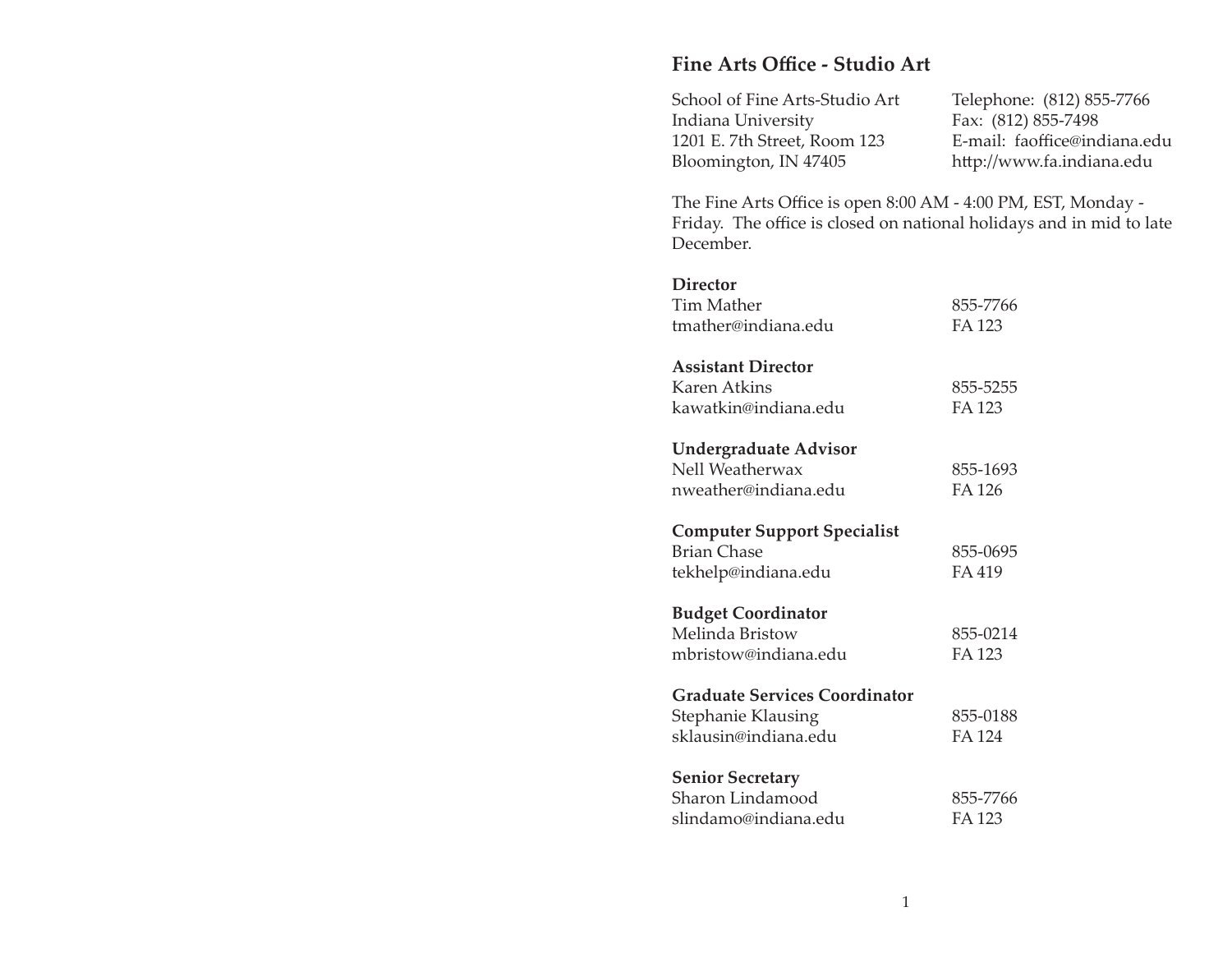## **Ceramics**fallChristyl Boger cboger@indiana.edu FA 155A 856-382spring Malcolm Mobutu Smith malmsmit@indiana.eduCentral Stores 855-6470

## **Digital Art**

Arthur Liouliou@indiana.eduFA 403 855-1130

#### **Graphic Design**

Paul Brownptbrown@indiana.edu FA 401 856-5382

# **Metals**

Randy Long longr@indiana.edu FA 406 855-5882FA 201 855-1781

# **Painting**

Eve Mansdorfemansdor@indiana.eduMonroe 101 856-2108

**Photography** James Nakagawa onakagaw@indiana.edu FA 417 856-4603

#### **Printmaking**

Ed Bernsteinebernste@indiana.eduCentral Stores 855-5723

#### **Sculpture**

Galo Moncayo-Asan gpmoncay@indiana.edu McCalla 004 855-8803

#### **Textiles**

Rowland Ricketts III rickettr@indiana.edu FA 405 855-5850

# **Area Head Advisors 2007 - 2008 GENERAL REQUIREMENTS & GUIDELINES**

# **Minimum Credit Hours**

60 credit hours at the graduate level are required for the MFA. Only courses listed in the *University Graduate Bulletin* are approved for graduate credit. The *Bulletin* can be found online at http://www.indiana.edu/~bulletin/iub/grad/compprograms.html. It should be noted that no candidate, regardless of his number of completed credit hours will be awarded a degree until the faculty feels the work demonstrates maturity and accomplishment.

# **Conferences/Advising Meetings**

To ensure that the lines of communication remain open, students should regularly speak with their faculty regarding their course selections and degree progress.

#### **Health Forms**

All newly admitted students must complete a "Health History" form. The form is available from the Indiana University Health Center and will be required, along with any necessary vaccinations, prior to registration.

# **Undergraduate Transcripts**

 If students apply to graduate school while in the process of completing their undergraduate degree, the transcript submitted with their application will not reflect the conferral of a B.A. or B.F.A. Students in this situation must submit an official transcript verifying the undergraduate degree and graduation date to the University Graduate School, Kirkwood 111. An M.F.A. degree will not be awarded until this undergraduate transcript is on file.

#### **International Students**

Prior to registration for classes, all new graduate students whose native language is not English are required to take the English Language Proficiency Test administered by the Indiana University Center for English Language Training (CELT). The exam is typically administered during the international student orientation held at the beginning of the fall and spring semesters. Contact the CELT office or Richard Bier (855-0033) directly with any questions you many have about the exam. To sign up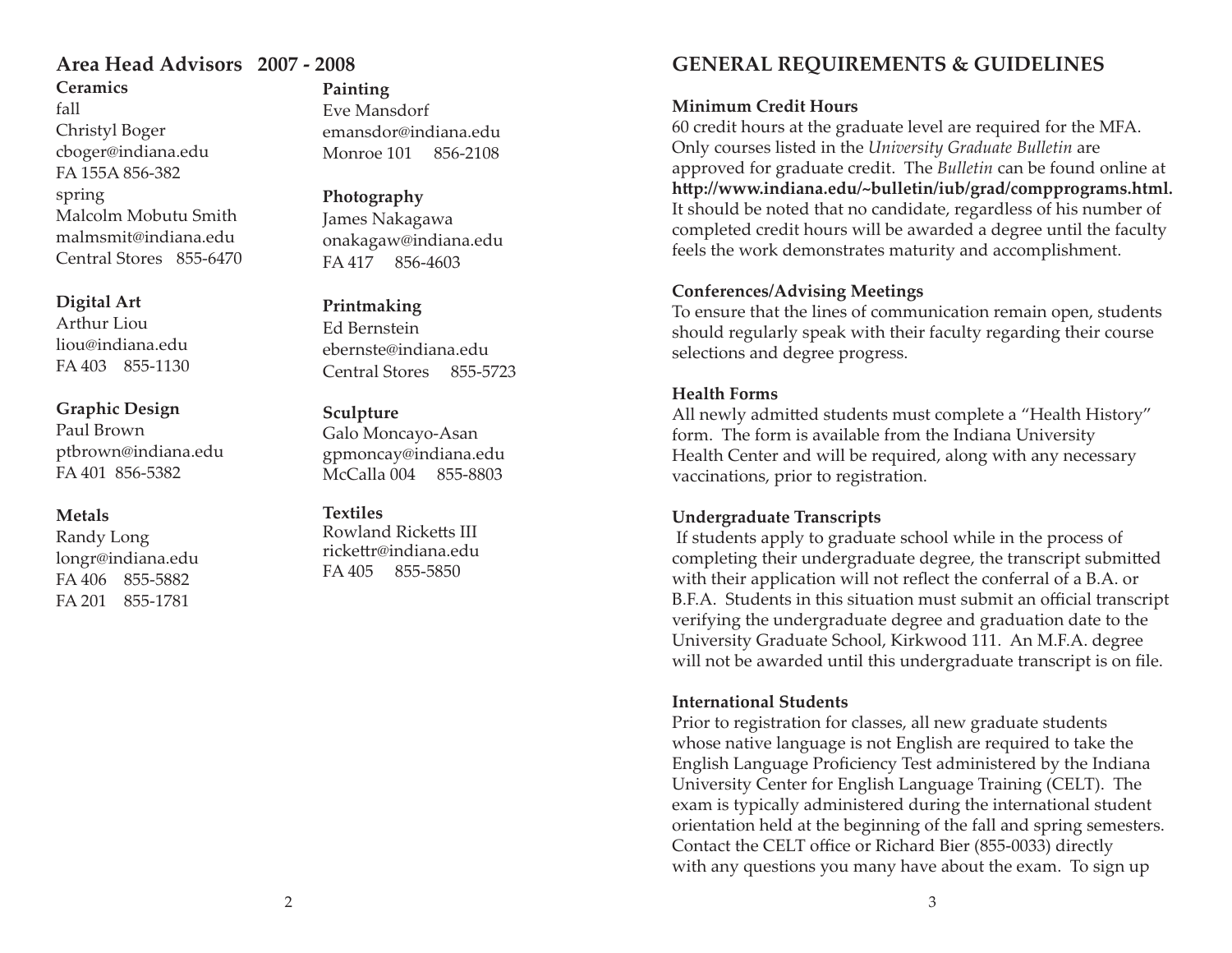for an exam time, check in at the International Center, 111 S. Jordan. The CELT office is located in Memorial Hall East 313, 855-0033. Based on test results, students may be required to enroll in language improvement courses. Students whose native language is not English who would like to compete for teaching positions are required to take the "Test of English Proficiency for AI Candidates." Students must pass this exam before they can be appointed to engage in the direct instruction of students at IU. If you have questions about the TEPAIC please check the website at **h p://www.indiana.edu/~deanfac/tepaic.**

#### **Residency Requirement**

The MFA degree requires a minimum residency of two academic years of enrollment on the IU-Bloomington campus, except in the area of Sculpture which has a three year residency requirement. Summer residency is not counted in the fulfillment of this requirement. Based upon a student's progress, the faculty may require a third year of residency.

The department strongly recommends that MAT Students complete at least one semester on the Bloomington campus during the regular academic year and not limit their enrollment to the summer sessions.

# **Time Frame for Degree Completion**

Students in the MFA program have five years from the date of matriculation in which to complete the degree. After that time, area head faculty must petition the Graduate School to revalidate a student's coursework. (See section on Revalidation.)

# **Full-Time Study**

8 credit hours (4 credit hours during the summer session) constitute full-time student status for official enrollment certification purposes by the Office of the Registrar and for financial assistance. AIs and GAs must enroll in at least 6 credit hours each semester (excluding summer) to maintain full-time student status. Fellowship recipients must enroll in at least 9 credit hours each semester to maintain full-time student status.

# **Change of Address**

Every time a student moves and/or change their phone number, they need to update their records on OneStart via the Self-Service tab and the section on Addresses. The student should also contact the Graduate Services Coordinator with this new information. It is critical that the Fine Arts office be able to call students and contact them by mail should the need arise.

# **Course Numbering**

The School of Fine Arts is a department in the College of Arts & Sciences. Course numbers include the prefix FINA followed by a hyphen and another letter (A=Art History, S=Studio, F=Fundamentals, N=Non majors, D or T=Digital, U=Advanced Studio Projects, G=MFA Thesis). For studio art courses, the first numerical digit indicates the level of the course while the second numerical digit indicates one of the nine studio art areas as listed below:

- 0 **Drawing, Special Topics, Sources & Resources, Technical Resources, Contemporary Art Issues & Cultural Themes, MFA Thesis**
- <sup>1</sup>**Digital Art**
- 2 **Textiles**
- 3 **Painting**
- <sup>4</sup>**Printmaking**
- <sup>5</sup>**Graphic Design**
- 6 **Ceramics**
- <sup>7</sup>**Sculpture**
- 8 **Metals**
- 9 **Photography**, AI Training Seminar, Seminar in the Visual Arts



There are also class numbers (4 or 5 digits) associated with courses that have multiple sections. Class numbers change every semester.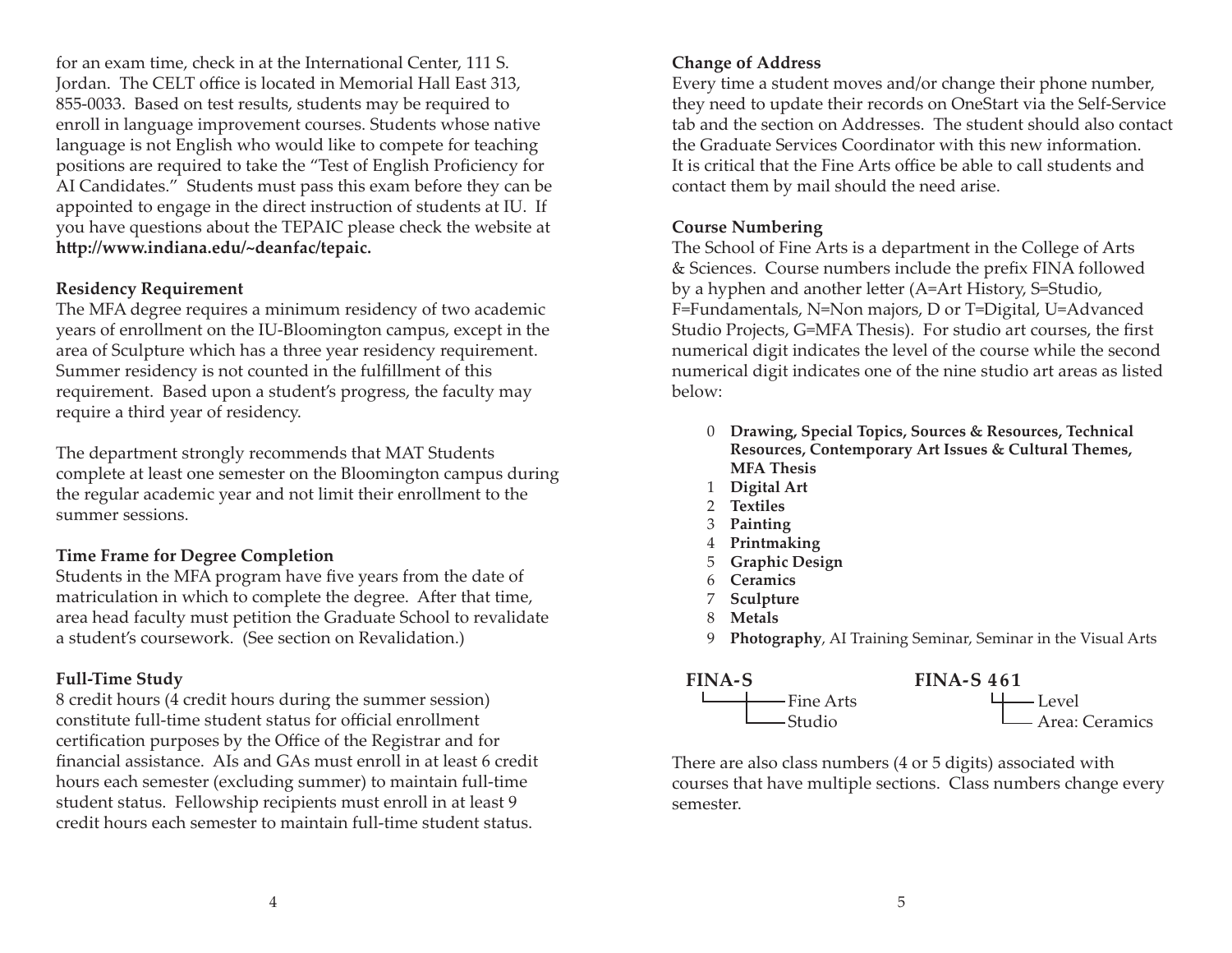## **Registration**

MFA Students are required to register for classes each semester. Registration is never automatic. Prior to registration, students should see their area advisor to discuss course selection. Only courses listed in the *University Graduate Bulletin* are approved for graduate credit. The *Bulletin* can be found online at **http://www. indiana.edu/~bulletin/iub/grad/compprograms.html**. Click on "F" for Fine Arts. If students enroll in a course that is not listed in the *Bulletin*, it will not count towards the 60 credits required for the M.F.A. degree.

The average course load is 12 credit hours per semester in most studio art areas. However, Painting students typically enroll in 15 credit hours per semester or 30 credit hours per year including summer in order to complete their degree in two years.

To view an online schedule of classes by semester, go to the Office of the Registrar's website: http://www.indiana.edu/~registra/. Under Registration, click on Schedule of Classes. Choose the appropriate semester. Choose Registration or Faculty/Staff . Choose a department (i.e.. FINA for Fine Arts).

Some courses require permission and will have "PERM" listed next to the course in the Schedule of Classes. Yellow permission forms for studio art courses are available in FA 123. Students must contact the instructor to gain permission and have him: 1) complete a permission form and return it to FA 123 OR 2) e-mail the office at **faoffice@indiana.edu** or **sofagrad@indiana. edu** and indicate student's name, id number and course to which permission has been granted.

Registration is via OneStart, the IU internet portal, at **http:// onestart.iu.edu.** There is no fee for the initial registration and changes may be made to the schedule, free of charge, within the first 48 hours of the initial registration. After the 48 hours, there is a charge for each time a student logs into the system and makes schedule changes. For more information, visit the Office of the Registrar at http://www.indiana.edu/~registra.

# **Campus Access ID Cards**

Once a student has registered for classes, he can obtain an IU Campus Access ID Card available through the Campus Card Services Office located in the IU Bookstore in the Indiana Memorial Union and at the Bookstore and Service Centers in Eigenmann Hall from 8:30 a.m. to 5:00 p.m., Monday through Friday. At least one form of positive photo-identification will be required to confirm identity. For additional information call (812) 855-8711 or visit the web site at **http://cacard.indiana.edu/cacard/.** 

#### **Studio Space**

Each area has its own policy for allocating studio space. Students in good standing are usually provided with a studio space with 24-hour access. No studio will be assigned without faculty authorization. Students who do not register for classes, are not enrolled full-time, fail to maintain their studio space, abuse or misuse their studio space, are completing coursework off -campus, and/or taking a leave of absence from the program forfeit the privilege of having a studio space. Area faculty will evaluate on a case by case basis whether studio space is available to students who are in the MFA program longer than three years (two years in the area of painting), are not making satisfactory process towards their degree or are on academic probation. Students who take a leave of absence from the graduate program jeopardize access to studio space and other facilities as preference is given to students who are actively enrolled in the program and making acceptable process towards their degree.

#### **Keys**

Keys to your studio or a classroom where you teach are available from the Senior Secretary in the Fine Arts Office. Area faculty must first submit a list of student names that require access to a FA room or have been assigned to a particular studio. There is a \$10 cash or check deposit for the first key and \$5 for each additional key. This deposit will be returned to you in the form of a check when you return the keys. Keys not in use must be returned, and all keys must be returned before you leave Indiana University. Do not trade keys. Trading keys will forfeit your deposit. No key transactions will be done less than  $\frac{1}{2}$  hour before the FA office closes.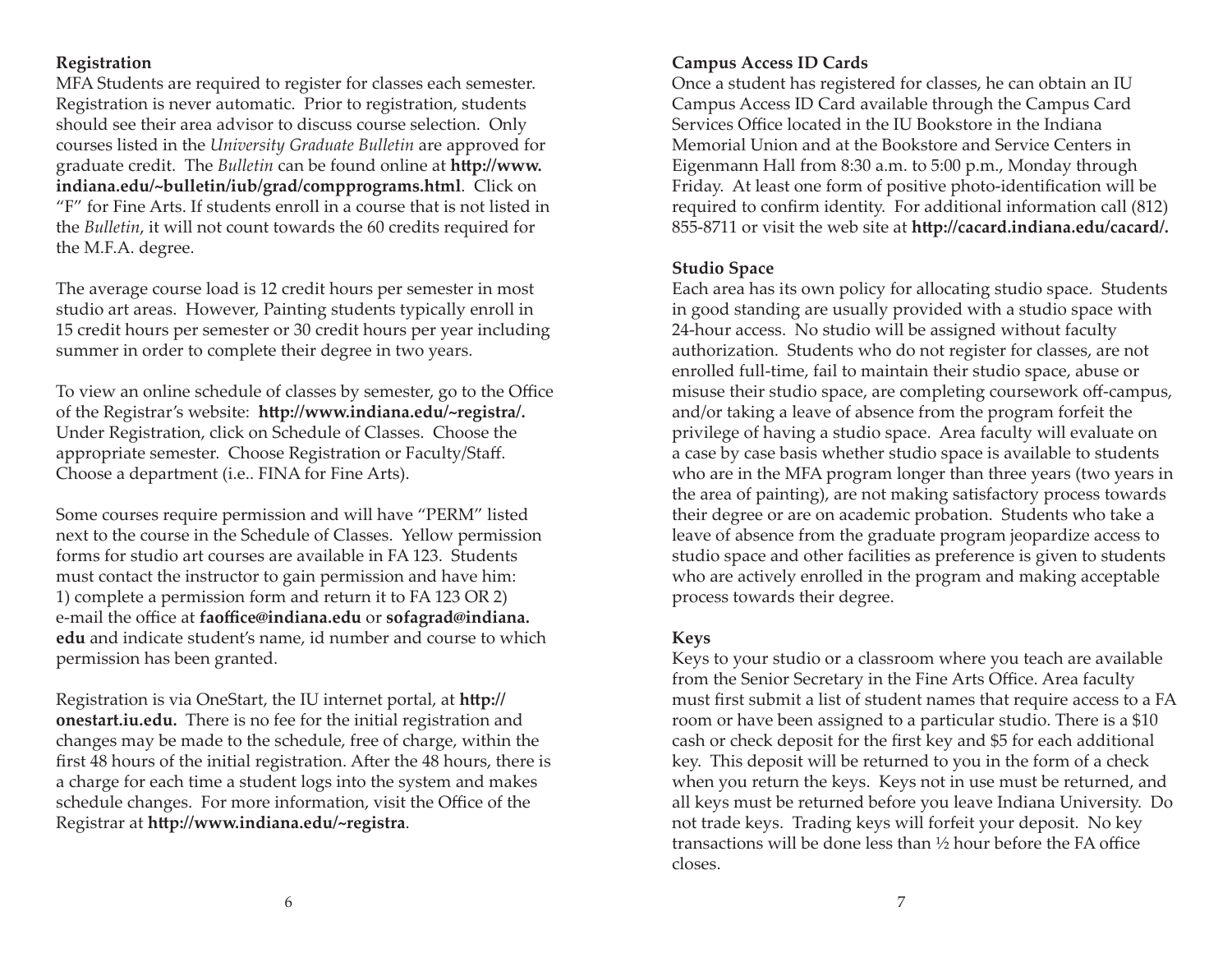# **E-mail**

All MFA students are required to have an Indiana University e-mail address and to check it regularly. Fine Arts faculty, staff, and students can use the following group e-mail lists. Please use discretion when sending mass-emails to these lists.

- To All Studio Art Faculty: faoffice announce fac@indiana.edu
- To All MFA Students: faoffice announce mfa@indiana.edu
- To All FA undergraduates: **fi na-undergrads-l@indiana.edu**

# **Mail Folders**

Every MFA student has a file in the Fine Arts Office in which he can receive U.S. and campus mail, as well as any messages or announcements. You must check this at least once a week and empty it, but you should not plan on using us as your main address. To maintain the mail file space, the office reserves the right to periodically review file contents and discard items not of a personal issue and/or junk mail.

# **Academic Files**

Throughout your tenure as a student here, you have access to the contents of your academic file, except for letters of recommendation for which you have signed a waiver. See the Graduate Services Coordinator for details. Your file cannot leave the Fine Arts Office and a staff member must be present during your review of the contents.

# **Transfer of Graduate Credit**

For any transfer of credits, the School of Fine Arts and the Graduate Division of the College require a grade of B or better in the courses to be transferred. At the request of an area faculty advisor, the Graduate Services Coordinator will process a request for transfer of credits. An official transcript from the institute of origin is required along with this request, as well as a course description booklet or a catalog of courses in which the class or classes you wish to transfer are described. If this sort of information is not available, as in some summer or special programs, or in some overseas universities, you should have the instructor of the course(s) provide a written description of each course that you wish to transfer.

**Although the College will transfer up to 20 credit hours from another institution for MFA students, generally speaking the graduate faculty in Fine Arts will approve only 8 credit hours maximum.** The amount of credit transfer allowed will be decided in consultation with the area advisor. Some areas will not accept transfer of credit such as Painting. Please also see the Research and University Graduate Bulletin for specifics.

# **Grades**

## Letter Grades

Grades of C or above in graduate-level courses will count toward your graduate degree. Grades of P, S, or below C will not count toward your degree, although they will effect your overall G.P.A. A minimum G.P.A. of 3.0 is required for continuance in the graduate program.

# Incompletes

A grade of Incomplete (I) may be assigned to a graduate student at the professor's discretion if the student is unable to complete coursework due to sickness, family issues or personal circumstances dire in nature. An "I" may be given only when the completed portion of the student's work is of passing quality. Students who receive an "I" are responsible for finishing the course within one calendar year. If the course is not completed within that period, the University changes the grade of Incomplete to "F." The University notifies the student of the impending change approximately three to four weeks in advance.

If a student is unable to finish an Incomplete course within one year, due to circumstances beyond his or her control, the student may contact the instructor, graduate advisor, and the Dean of the College of Arts and Sciences using the Request for Extension of an Incomplete form, available from the Graduate Services Coordinator. When completing the form, the instructor and student should establish a reasonable deadline for completion of the coursework. The College of Arts and Sciences accepts requests for extensions beginning the first day of classes for the semester in which the Incomplete course is to be finished. Forms cannot be given to the student. The office will forward the form to the instructor or he should come to the office to pick one up.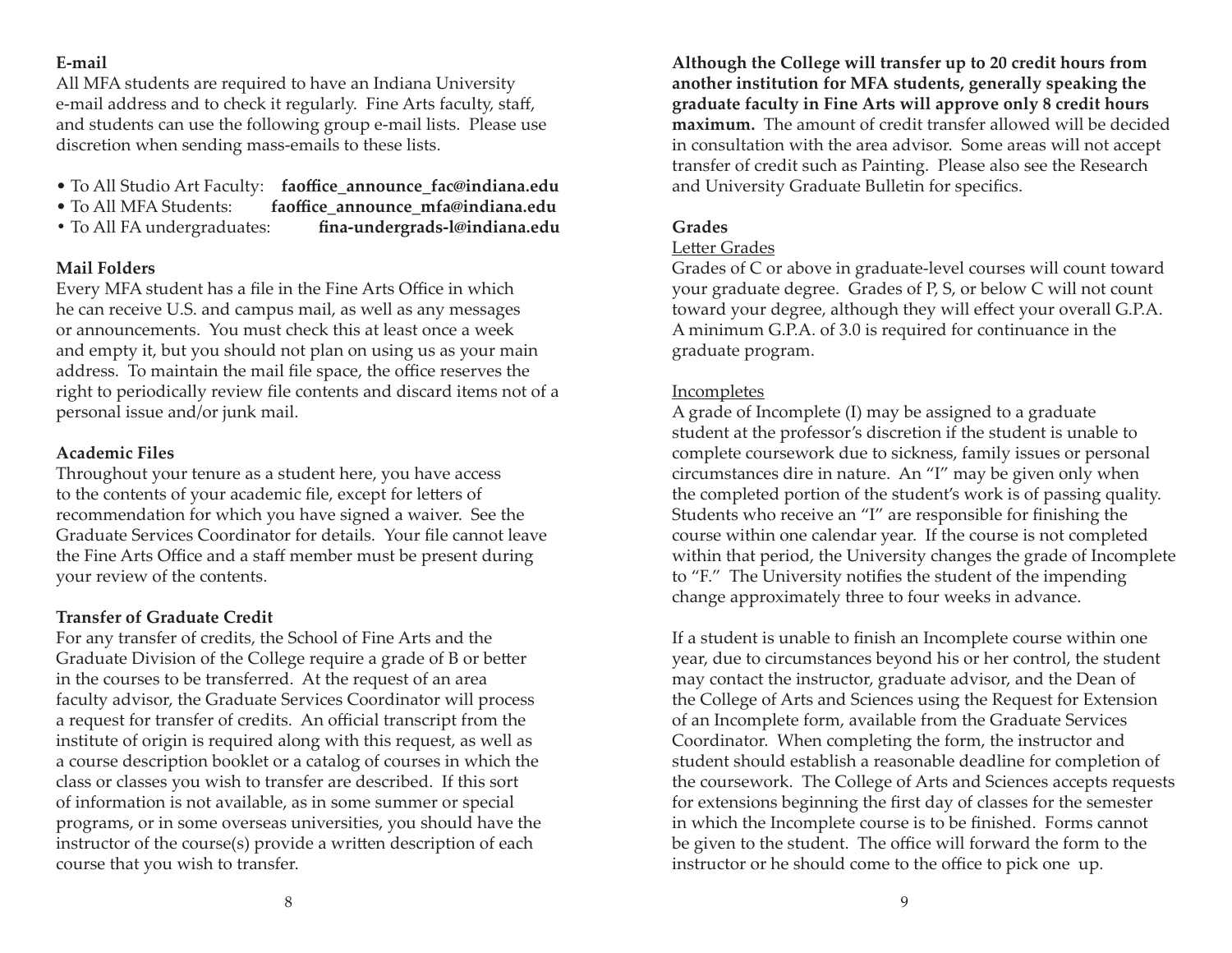**Please note that MFA students with Incompletes or grades lower than B- in any graduate-level studio art course are ineligible for associate instructor positions in the Fundamentals program. Nomination or appointment to these positions will be suspended until grades improve and Incompletes are removed.**

#### FINA-G 750 or FINA-G 901

G 750 Graduate Study Projects is an independent study course in which the student chooses to work with a faculty advisor in one of the nine studio art areas on an individualized project or program of study. MFA students commonly enroll in G 750 during the summer session when regular graduate courses in studio art are not offered. G 901 Advanced Research is an independent research course that requires completion of 60 credit hours. These courses have the director's name listed as a place holder; rosters for these courses are controlled by the Fine Arts office.

Students enrolled in G 750 or G 901 should remind the instructor with whom they are working to submit their grade to the Graduate Services Coordinator. If a grade is not submitted by the deadline, the office will submit a deferred or incomplete grade to the Office of the Registrar. The instructor can change these grades to letter grades by completing the Removal of Incomplete or Deferred Grade forms.

If an MFA student wants to gain experience in a beginning-level course outside of his area of concentration, he may enroll in G 750 in order to earn graduate-level credit. The student can enroll in 2 credits of G 750 while following a 3-credit undergraduate course or enroll in 3 credits of G 750 and complete a self-defined project in addition to the undergraduate coursework.

#### Deferred Grades

A deferred grade of R is assigned in individualized courses such as G 750 Graduate Study Projects and G 901 Advanced Research. The professor can assign an R instead of an I which allows the student an indefinite amount of time to complete the course.

**It is the student's responsibility to monitor their incompletes and deferred grades and to resolve any discrepancies with the instructor. An M.F.A. degree will not be conferred until all incompletes and deferred grades are resolved.**

If an error has been made in calculating your grade, or if for any reason you have arranged to have a grade changed, the course instructor must see the Graduate Services Coordinator to arrange to have a Change of Grade Request form sent to the College of Arts and Sciences, Graduate Division. The instructor must list an explanation for the grade change or it will not be accepted. These forms cannot be given to the student.

## Pass/Fail Option

Students in good standing who have completed 60 credit hours may, with written consent of their faculty advisor, enroll in courses outside the major on a pass/fail basis however, the student who has already completed an approved outside minor may enroll in further courses on a Pass/Fail basis. The student receives full credit for a course with a grade of "P" although such grades are not computed in the G.P.A.. A grade of "F," however, will be included in the G.P.A., and the student will receive no credit for the course. There is no maximum number of Pass/Fail hours, but a student who wishes to elect more than one such course per semester must submit in writing reasons for doing so to the College of Arts and Sciences, Graduate Division. Students must contact the College to collect a P/F form.

# **MAT STUDENTS**

MAT students should follow guidelines in the *University Graduate School Bulletin*. In addition, students should speak to their area advisor for additional guidelines and procedures for graduation. Also see "Residency Requirements."

A total of 36 credit hours are required for the MAT: 20 credit hours in studio courses approved by student's advisor 12 credit hours in art history, in at least two different areas

Final Examination: Oral review of the studio work by the student's committee. A written thesis statement and slides may also be required.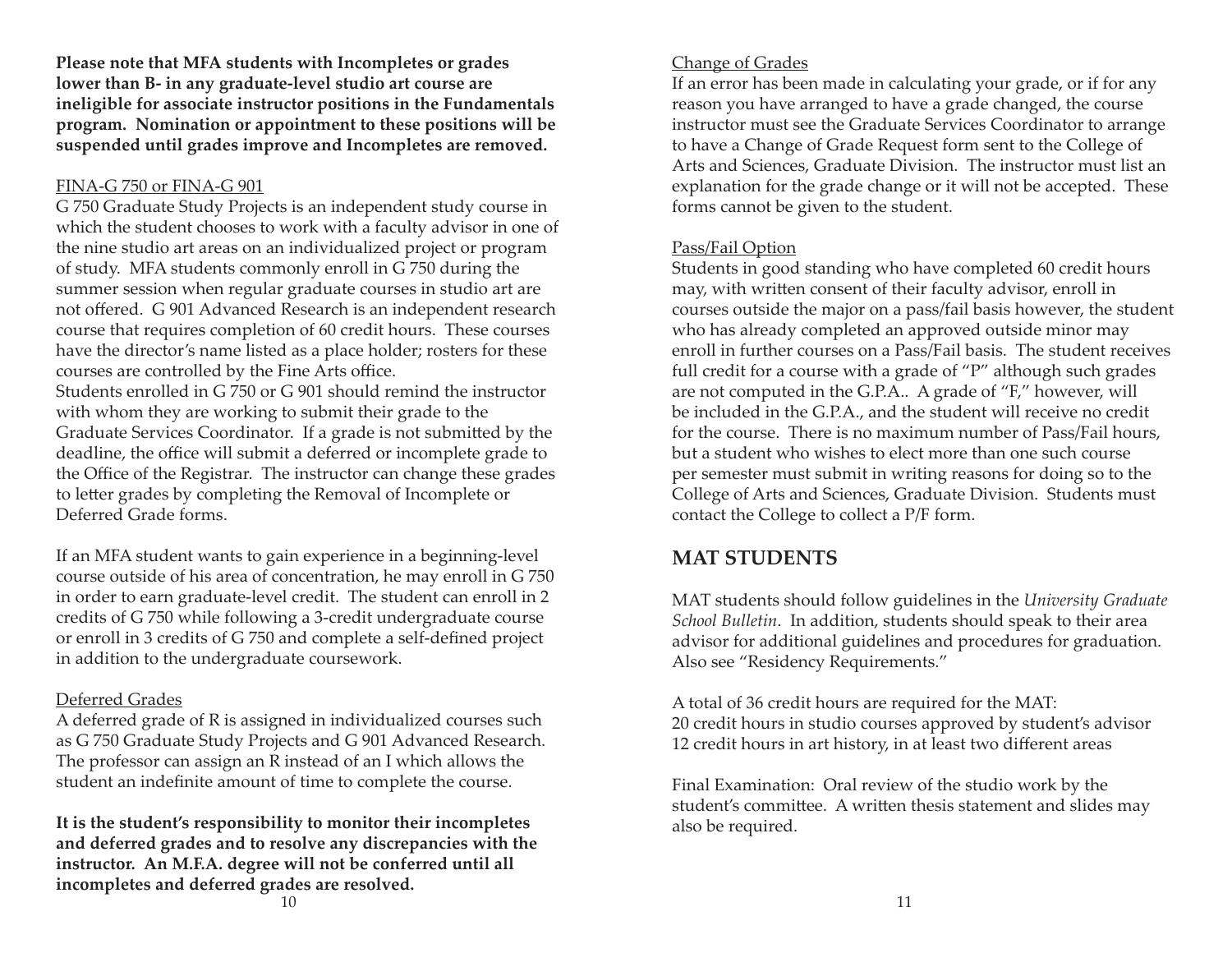# **MFA Ceramics**

# **Course Requirements**

A minimum of 60 credit hours at the graduate level are required. Check the *University Graduate School Bulletin*. If the course is listed in the Bulletin, it carries graduate credit.

| Graduate Ceramic Studio (S561)                    | 30-40 credit hours |
|---------------------------------------------------|--------------------|
| Graduate Ceramic Seminar (S569)                   | 6 credit hours     |
| (required each semester)                          |                    |
| Clay Body/Glaze Calculation (S564) 3 credit hours |                    |
| History of Ceramics (R578)                        | 3 credit hours     |
| Art History                                       | 3-9 credit hours   |
| <b>Other Studio Electives</b>                     | 4-10 credit hours  |
| MFA Thesis in Ceramics (G860)                     | 1-12 credit hours  |

#### **Reviews**

A review is held at the conclusion of the second semester and is a private session with the regular Ceramics faculty. Current work will be reviewed and each student's progress and development discussed and evaluated. A recommendation is made by the committee as to whether the student is admitted to candidacy for the MFA degree.

# **Critiques**

Each student is expected to have two formal critiques every semester. For each critique the student should present a body of finished ceramic work, accompanied by a critique statement which explains his/her ideas, thoughts, etc., about the work. The critique statement should be distributed to the ceramics students and faculty one week prior to the critique.

# **Research Presentation**

Each student is expected to conduct one Research Assignment every year. The details of these assignments will be presented by the faculty at the first meeting of the year.

# **MFA Orals**

See the Graduate Services Coordinator for paperwork at the beginning of the semester in which you plan to do your Orals.

The Oral Examination is held one semester prior to the thesis semester. A written Orals Statement is due one week before the meeting with the Orals Committee. At this meeting the work of the student is displayed and discussed with a group of faculty from several disciplines. The student's verbal presentation should discuss his/her artistic development as related to Ceramics and their study in the graduate program. Students, in consultation with faculty, are responsible for scheduling their Orals, deciding the make-up of the committee and the work to be presented to the Orals Committee. Four to five members on the committee is recommended. One of the Ceramics faculty will chair the committee

# **Final Thesis Requirements**

• An exhibition of a group of clay art works in which you display your professionalism, creativity, and development as an artist. See "Scheduling Your Exhibition."

• A written Thesis Statement on conceptual, aesthetic, and historical concerns in your work.

• Two sets of 20 slides each; One for the Ceramics area and one for the Fine Arts Library. Deliver these directly to the Graduate Services Coordinator, who will indicate in your file that this requirement has been filled. The slides will then be sent to the area and the library respectively. See "Degree Conferral" and "Can I Graduate?"

**Academic Probation** Read the academic probation section included in this handbook.

**Conferences** To ensure that the lines of communication remain open, students should regularly speak with their faculty with regards to their degree progress.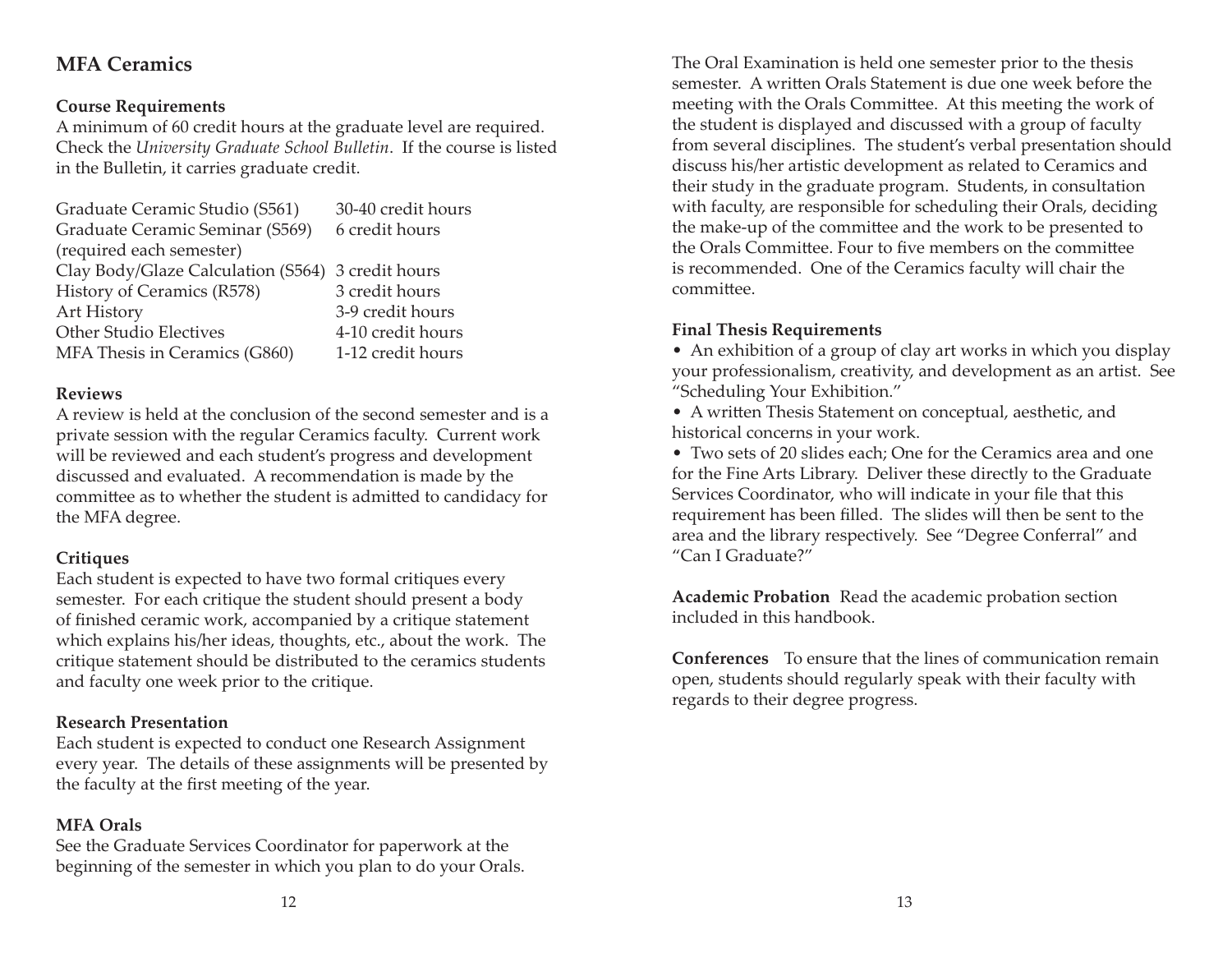# **MFA Digital Art (DART)**

#### **Course Requirements**

A minimum of 60 credit hours at the graduate-level is required. Check the *University Graduate School Bulletin*. Students must consult with Digital Art faculty prior to registration concerning course framework.

# **Studio Core Total of 39 - 45 hours**

Graduate Digital Art (T730) 18 - 21 hours 3D Computer Graphical Environment Interactive Multimedia Digital Video Digital Imaging Graduate Digital Art Seminar 15 - 18 hours Interdisciplinary Seminar in Digital Environment (D731) Themes in Research Technologies: The Arts and Computerization (D732) MFA Thesis 6 hours

**General Electives 9 - 12 hours**Art History, Humanities, Computer Science, etc.

| <b>Studio Electives</b>           | 6 - 12 hours |
|-----------------------------------|--------------|
| <b>AI Training Seminar (S695)</b> | 1 hour       |

#### **Reviews**

A private review session with the regular Digital Art faculty is held at the end of each semester. Current work will be reviewed and each student's progress and development discussed and evaluated.

#### **MFA Orals**

See the Graduate Services Coordinator for paperwork at the beginning of the semester in which you plan to do your Orals.

A private pre-oral exam is held during the fifth semester of regular full-time study. The student is formally admitted to candidacy for the MFA degree by passing the exam. During the Orals, studio performance and knowledge regarding issues related to his/her artistic development are evaluated. A written statement about the

student's work is required one week prior to the Orals. Students, in consultation with their faculty advisor, are responsible for selecting their Oral Committee. The date of the Oral is to be determined by the students and members of the Orals committee. The committee should include at least 4 people: Digital Media professors and at least one other studio professor. Faculty from Art History and other relevant disciplines are welcome but not required.

A public Oral exam is held during the student's MFA Thesis exhibit (see MFA Thesis Exhibition). Students are required to present a 30-minute lecture about the historical and theoretical reference of their work, and to field questions from the committee members and the public audience.

#### **MFA Thesis Requirement**

• An exhibition of student's art work in which his/her professionalism and artistic achievement is displayed.

• A written Thesis Statement on conceptual, aesthetic, and historical concerns of the student's work.

• 2 copies of appropriate documentation, such as slides, DVD, or CD-ROM. See "Graduation" for specifics on submitting documentations and statement.

#### **Academic Probation**

Read the academic probation section included in this handbook.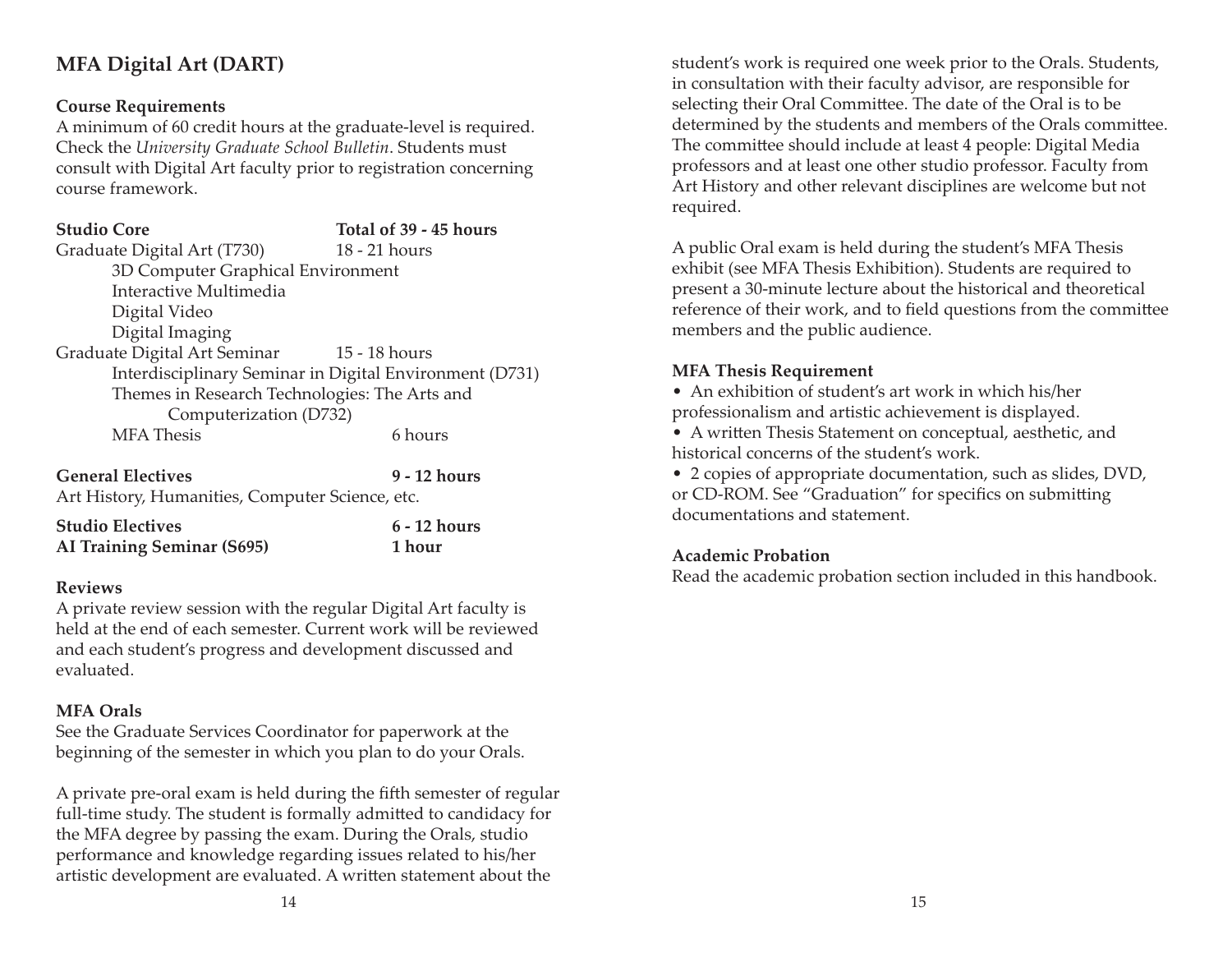# **MFA Graphic Design**

## **Course Requirements**

A minimum of 60 credit hours at the graduate-level are required. Check the *University Graduate School Bulletin*. If the course is listed in this bulletin, it carries graduate credit. Students must consult with the Graphic Design faculty prior to registration to determine appropriate courses based on the individual's academic/ professional background and future plans.

## **Typical Study Outline**

| 30 - 36 hours  |
|----------------|
| $6 - 24$ hours |
| $6 - 12$ hours |
| 9 - 12 hours   |
|                |

#### **Reviews**

At the end of each semester students will meet for a group or private session with the regular Graphic Design faculty. Current work will be hung and each student's progress and development discussed and evaluated.

#### **MFA Orals**

See the Graduate Services Coordinator for paperwork at the beginning of the semester in which you plan to do your Orals. Forms for the Orals are available in the wood chest in FA 123. Prior to or at the beginning of the semester in which Orals are to be held, the student must select a Graphic Design faculty member to chair their committee and meet with them to determine scheduling and preparation.

A written Orals Statement is due three weeks before the meeting with the Orals Committee which is held at least one semester prior to the thesis semester. The statement should be reviewed with the student's advisor before distribution to the full committee. At this meeting the work of the student will be placed on view and discussed with a group of faculty from several disciplines. The student's verbal presentation should consider the work and personal development as related to Graphic Design and their study in the graduate program. Students, in consultation with faculty, are responsible for the scheduling of their Orals and the  $\sim$  17

make-up of their committee. Students should meet with faculty to discuss which work to provide for the Oral Examination. The Committee should be made up of 4 - 6 faculty.

#### **Thesis**

A Thesis Statement outlining a personal exercise in Graphic Design aimed at advancing knowledge and thought in the field is required. The topic and project will be developed in consultation with the faculty. This project usually takes one or more semesters as determined by faculty and candidate.

#### **Exhibition**

A solid presentation of a student's work while involved in the graduate program should be held in one of the campus exhibit areas (to be approved by faculty), usually taking place at the end of or after the thesis semester). See "Scheduling Your Exhibition."

#### **Slides and Thesis Documentation**

Each student will be required to leave two sets of the following documentation, one with the Graphic Design faculty and one with the Graduate Services Coordinator: an Orals Statement, a Thesis Statement, and a set of 20 slides. The Graduate Services Coordinator will forward the set turned in to her to the Fine Arts Library. Additional records may be required of students based on the nature of their graduate activities. See "Degree Conferral" and "Can I Graduate?".

**Academic Probation** Read the academic probation section included in this handbook.

**Conferences** To ensure that the lines of communication remain open, students should regularly speak with their faculty with regards to their degree progress.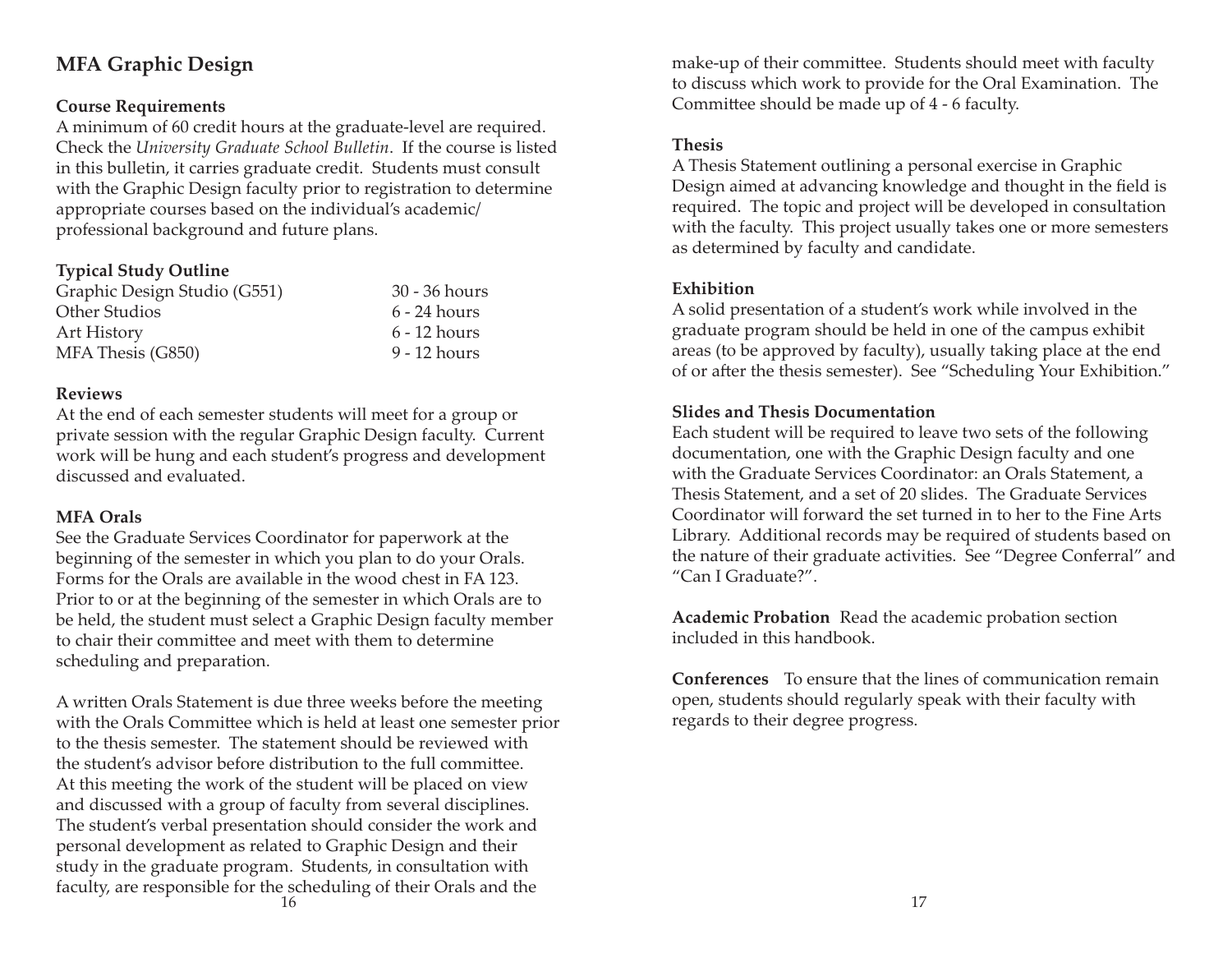# **MFA Jewelry Design & Metalsmithing**

#### **Course Requirements**

A minimum of 60 credit hours at the graduate-level are required. Check the *University Graduate School Bulletin*. If the course is listed in this bulletin, it carries graduate credit.

Metalwork 31 - 37 credit hoursArt History 9 - 12 credit hours (One graduate-level Humanities course or Business course may be substituted for one Art History course.) Outside Studio 6 - 9 credit hours(Independent studies with studio faculty may count towards these credits.) MFA Thesis (G880) 8 credit hours

#### **Review**

At the conclusion of the second semester of study, a student is subject to review by faculty to evaluate progress and potential for further graduate work. A recommendation is made by the faculty at this time to admit or refuse the student candidacy to the MFA program.

#### **Incomplete Grades**

If a student receives an incomplete during the academic year they must complete all of the work for a grade by the beginning of the fall semester of the next academic year or they will not be able to continue in the Metals Program and they will not be able to continue to work as an Associate Instructor.

#### **Your First Semester Schedule:**

It is recommended you enroll in 10-12 credit hours.

| AI Training Seminar, S695               | 1 credit hour    |                                   |
|-----------------------------------------|------------------|-----------------------------------|
| Metalsmithing/Jewelry Design, S481      | 3 credit hours   | <b>Thesis Exhibition</b>          |
| Graduate Metalsmithing Seminar, S582    | 1 credit hour    | The final Fall and Spring semes   |
| Metalsmithing/Jewelry Design, S581      | 1-2 credit hours | for the Thesis Exhibition which   |
| Metals Workshop, G750                   | 1 credit hour    | spaces provided within the Scho   |
| Woodworking Workshop, G750              | 1 credit hour    | exhibition of the student's metal |
| Graduate Level Art History, Humanities, | 3-4 credit hours | professionalism, creativity, and  |
| Business or Outside Studio Course(s)    |                  | keep in mind that you may have    |
|                                         |                  | 19                                |

**Summer Enrollment**

There is no summer enrollment requirement, however, students are expected to work over the summer as needed to complete their course work, prepare for their Orals, and to complete their degree requirements.

#### **MFA Orals**

See the Graduate Services Coordinator for paperwork at the beginning of the semester in which you plan to do your Orals.

Held one semester prior to the MFA exhibition. It is expected that a student will spend the summer prior to their Orals Examination developing and creating work that will prepare them to schedule their Orals within the first month of the fall semester prior to their Spring exhibition and graduation. The student will also write an Orals statement in consultation with their advisor. The final draft is due to the Orals Committee one week prior to the Orals. The student, in consultation with the faculty, decides the date of the Orals and the make-up of the committee, which should include 5 -6 faculty. It is recommended that a History of Art faculty member serve on this committee. In the Orals, the faculty committee concentrates on the student's aesthetic growth and development. The ability to verbalize about one's work is essential. In general, an overview of all graduate work is presented to the Orals Committee. The Orals Statement is a general statement about the student's work in graduate studies up to the Thesis.

A written Thesis proposal outlining the specific concepts and format of the work for your Thesis Exhibition must be submitted to your Thesis advisor, Randy Long, within one month following your Orals Exam. The Thesis Statement is a short statement written after the student passes their Orals and should explain the work they will be making for their Thesis Exhibition.

#### **Thesis Exhibition**

The final Fall and Spring semester of study is spent in preparation for the Thesis Exhibition which is held in one of several gallery spaces provided within the School of Fine Arts. This is an exhibition of the student's metalwork which should display their professionalism, creativity, and development as an artist. Please keep in mind that you may have to exhibit your work as early as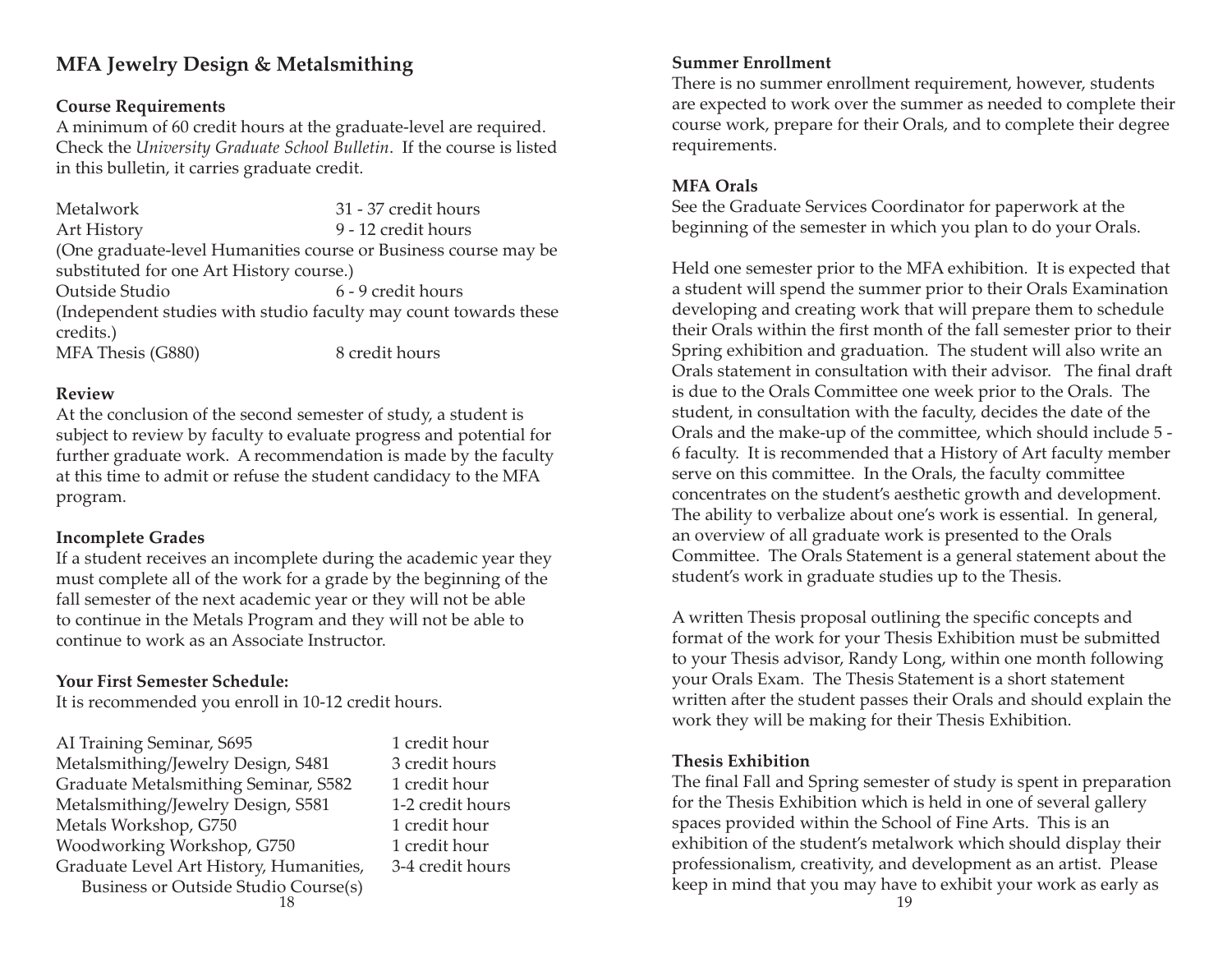mid-March due to the scheduling constraints of the exhibition spaces; see "Scheduling Your Exhibition." Also see "Degree Conferral" and "Can I Graduate?".

**Academic Probation** Read the academic probation section included in this handbook.

**Conferences** To ensure that the lines of communication remain open, students should regularly speak with their faculty with regards to their degree progress.

**Slides and Thesis** A set of slides and thesis statement must be given to the Graduate Services Coordinator before degree conferral will be approved.

# **MFA Painting**

#### **Course Requirements**

Within the School of Fine Arts it is expected that most of the course work will be in Painting (S531). Additionally, the graduate painting student is required to take the Graduate Drawing Seminar (S535), when offered, and the Graduate Painting Seminar (S532). There is no required course work outside of the Painting area, however, we urge our students to take advantage of the many offerings. There is no fixed art history requirement, but familiarity with the traditions of art is crucial to an awareness of the field. It should be noted that the 60 hours required for the MFA is a minimum and no candidate, regardless of the number of credit hours he/she has compiled will be awarded the degree until the Painting Faculty feels the work demonstrates maturity and accomplishment. Check the *University Graduate School Bulletin*. If the course is listed in the bulletin, it carries graduate credit. Painting faculty typically expect you to enroll in 15 credit hours per semester. This is to enable you to complete the 60 credit hours within the 2 year time frame of the degree.

# **Summer Credit**

Painting students can enroll in G750 Independent Study during the two summer sessions. G750 requires permission from a

faculty sponsor prior to registration. Obtain a permission form from FA 123, obtain a faculty advisor's signature, and return the form to FA 123 and proceed to register for the course. To receive a grade at the end of the summer, students must have a review with their advisor.

AIs and GAs who are appointed for an academic year receive a fee remission of 6 credit hours for the following summer sessions. AIs who are appointed to teach during one summer session only also receive a fee remission of 6 credit hours for enrollment during that summer.

#### **Review**

At the end of the first year of study, the entire Painting faculty will review the candidate's progress in a Pre-Oral exam of work done throughout the first year.

# **MFA Orals**

See the Graduate Services Coordinator for paperwork at the beginning of the semester in which you plan to do your Orals.

The student's final semester of work is preceded by an Oral Qualifying exam in which the candidates are questioned by members of the faculty from several disciplines about work, attitudes, and general artistic awareness. A written statement about your work is required one week prior to the Orals and should be given to the members of the Orals Committee. The head of the Painting Graduate Program decides the date of the Orals and the make-up of the committee, which will include 6-8 faculty. Art History faculty may be on the Committee but it is not required.

# **MFA Exhibition**

As a final requirement for the degree, there is an MFA Thesis Exhibition of the work accomplished during study for the degree. See "Scheduling your Exhibition." See also "Graduation."

# **Registration and Fee Remissions**

Students should always confer with their faculty advisor *prior* to registration. Students are required to register for their own classes each semester. At no time is registration automatic. Fee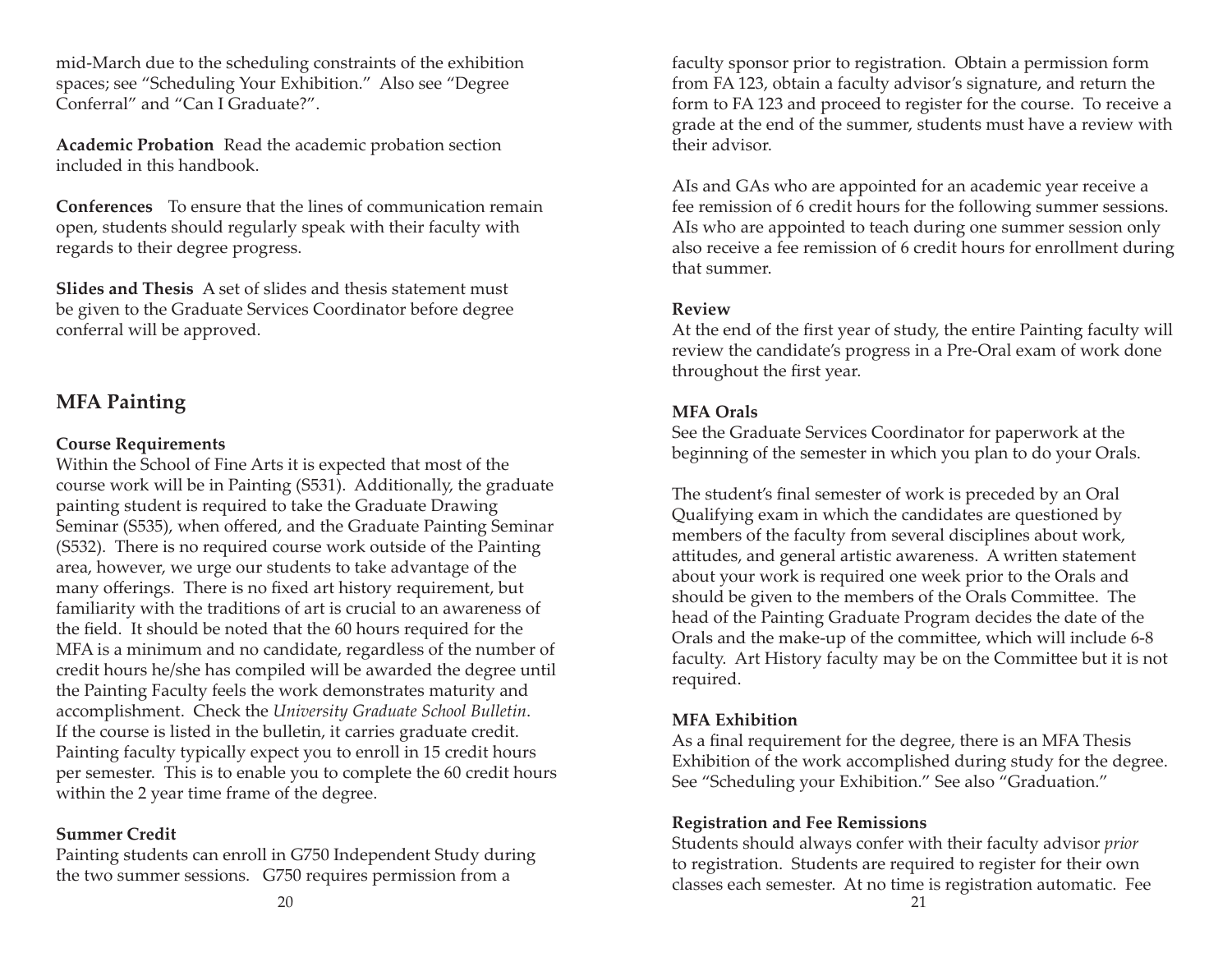remissions are not retroactive. Students forfeit a summer fee remission if they fail to register for the awarded credit hours during the registration period. AIs and GAs are required to enroll in a minimum of 6 credit hours each semester (excluding summer).

**Academic Probation** Read the academic probation section included in this handbook.

**Conferences** To ensure that the lines of communication remain open, students should regularly speak with their faculty with regards to their degree progress.

**Slides and Thesis** A set of slides and thesis statement must be given to the Graduate Services Coordinator before degree conferral will be approved.

# **MFA Photography**

#### **Course Requirements**

A minimum of 60 credit hours at the graduate-level is required. Check the Research and University Graduate School Bulletin. If the course is listed in the Bulletin, it carries graduate credit. Specific coursework is decided in consultation with the Photography faculty. Photography credits are chiefly obtained in Graduate Photography (S591), the core-seminar production course. Students should enroll in S591 each semester.

S492 Photoshop is required as are 2 semesters of the History of Photography, 19th C. Photography, and 20th C. Photography. For the History of Photography course, students may utilize the significant holdings of original prints in the Indiana University Art Museum which archives the Henry Holmes Smith and Art Sinsabaugh collections. Other archival resources are the Lilly Rare Book Library and the Kinsey Institute for Sex Research.

Ample opportunity exists to take advantage of the rich educational resources of the university at large within the block of credits in the program left open for electives. Graduates are strongly encouraged to take other studio classes, especially digital on submitting sinces and thesis sta<br>23

art and video art. The MFA in photography is a 3 year program. Students who are not enrolled full-time, on campus, forfeit their studio space.

#### **Review**

A review with the Photography faculty is held at the end of each semester to evaluate student work and progress.

#### **MFA Orals**

See the Graduate Services Coordinator for paperwork at the beginning of the semester in which you plan to do your Orals. Forms for the Orals are available in the wood chest in FA 123.

After completion of all coursework, normally near the end of the fifth semester of regular full-time study, and at least one semester before the MFA Thesis Exhibition, the student is formally admitted to candidacy for the MFA degree by passing an Oral Qualifying Examination. During the Orals, studio performance and general knowledge of photography and photographic history are evaluated. A written statement about the student's work is required one week prior to the Orals. Admission to the candidacy does not in itself presume the granting of the MFA degree but rather that the student's preparation is sufficient to warrant advancing to the thesis stage. Students, in consultation with their faculty advisor, are responsible for selecting their Orals Committee. The date of the Orals is to be determined by the students and members of the Orals Committee. The Committee should include at least 4 people: Photography professors and at least one other studio professor. Faculty from Art History and other relevant disciplines are welcome but not required.

#### **MFA Thesis Exhibition**

The MFA thesis in Photography consists of a major exhibition of the candidate's photographic work. The exhibition, traditionally the primary evidence of graduate achievement, is usually presented in space provided by the IU Art Museum or in the School of Fine Arts Gallery. Students must submit a set of slides and/or other appropriate documentation, such as a CD, and a thesis statement to the Graduate Services Coordinator. See "Scheduling Your Exhibition." See also "Graduation" for specifics on submitting slides and thesis statement.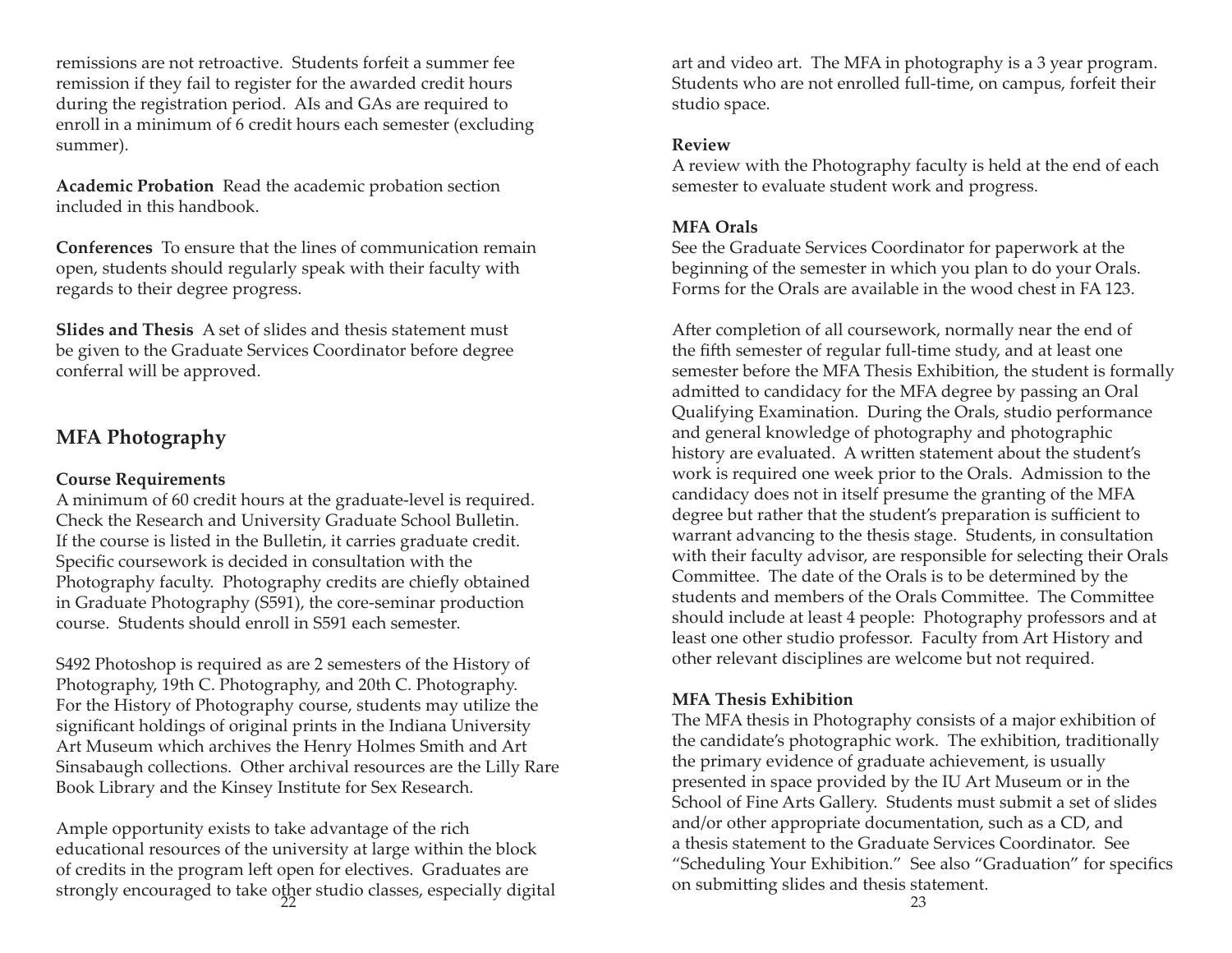#### **Academic Probation**

Read the academic probation section included in this Handbook.

# **MFA Printmaking**

The following guidelines summarize the content of the IU Printmaking graduate program. They may be revised annually. Deadlines and/or specific requirements may change, but you are responsible for those distributed to you at the beginning of the first year. These guidelines are a contract, so please keep them available for your information.

#### **Course Requirements**

1. All students must consult with a printmaking faculty prior to registration concerning credit hours and courses. A minimum of 60 credit hours at the graduate-level is required.

2. Print History Course (required). Taught every 2 years. Modern Art History (required if none taken as an undergraduate). Art Theory (recommended) Upper Level Drawing (recommended)

3. S545 Graduate Printmaking Seminar (3 credit hours) All first and second year students are required to take this seminar each semester. It is optional but strongly recommended for third year students.

4. Texts: Students should be familiar with one or more of the basic contemporary printmaking texts:

- -Printmaking: History and Processes, Staff & Sacilotto
- -The Complete Printmaker (revised edition), Ross & Romano
- -The Tamarind Book of Lithography, Antresian
- -The Natural Way to Draw, Nicolaides

5. Students are encouraged to take courses in other studio areas. Permission from individual instructors may be required.

6. Every student must produce at least one major project involving printmaking while they are in the program. Though you are encouraged to develop your work as you see fit as an artist, this is an MFA program in printmaking, and you have 24 $\frac{4}{1}$  25

access to a world-class facility. We urge you to use it.

7. We advise you to become familiar with more than one printmaking medium as well as develop a working knowledge of Photoshop and digital processes, particularly if you want to teach.

#### **Critiques**

Critiques are one of the most important aspects of graduate education. We therefore ask that everyone actively participate in each other's critiques. The honest dialogue that can and should ensue is often crucial to your development. Speaking your mind about your peer's work helps everyone grow.

Students should present all recently produced work, including drawings, preparatory materials, and works-in-progress anything that may have bearing on receiving constructive feedback. Do not edit work for critiques.

1. Group Critiques:

 a. Each student must have a minimum of one group critique per semester held on Thursdays.

 b. The entire printmaking faculty must have seen your work sometime prior to the critique and one faculty within a week prior.

 c. To help focus the discussion of the critiques toward your own concerns, each student will prepare a one page typewritten statement to be presented at the Thursday critique. Photocopies should be made to distribute to all the students.

#### 2. Individual Critiques:

a. Individual critiques take place on Tuesday mornings.

 b. In order to make the individual critique schedule function smoothly, it will be posted at the beginning of each semester near the Printmaking Office. We ask that you keep the appointment. In case of a conflict, you must notify the faculty one week in advance.

 c. Everyone should have a minimum of two individual critiques per semester.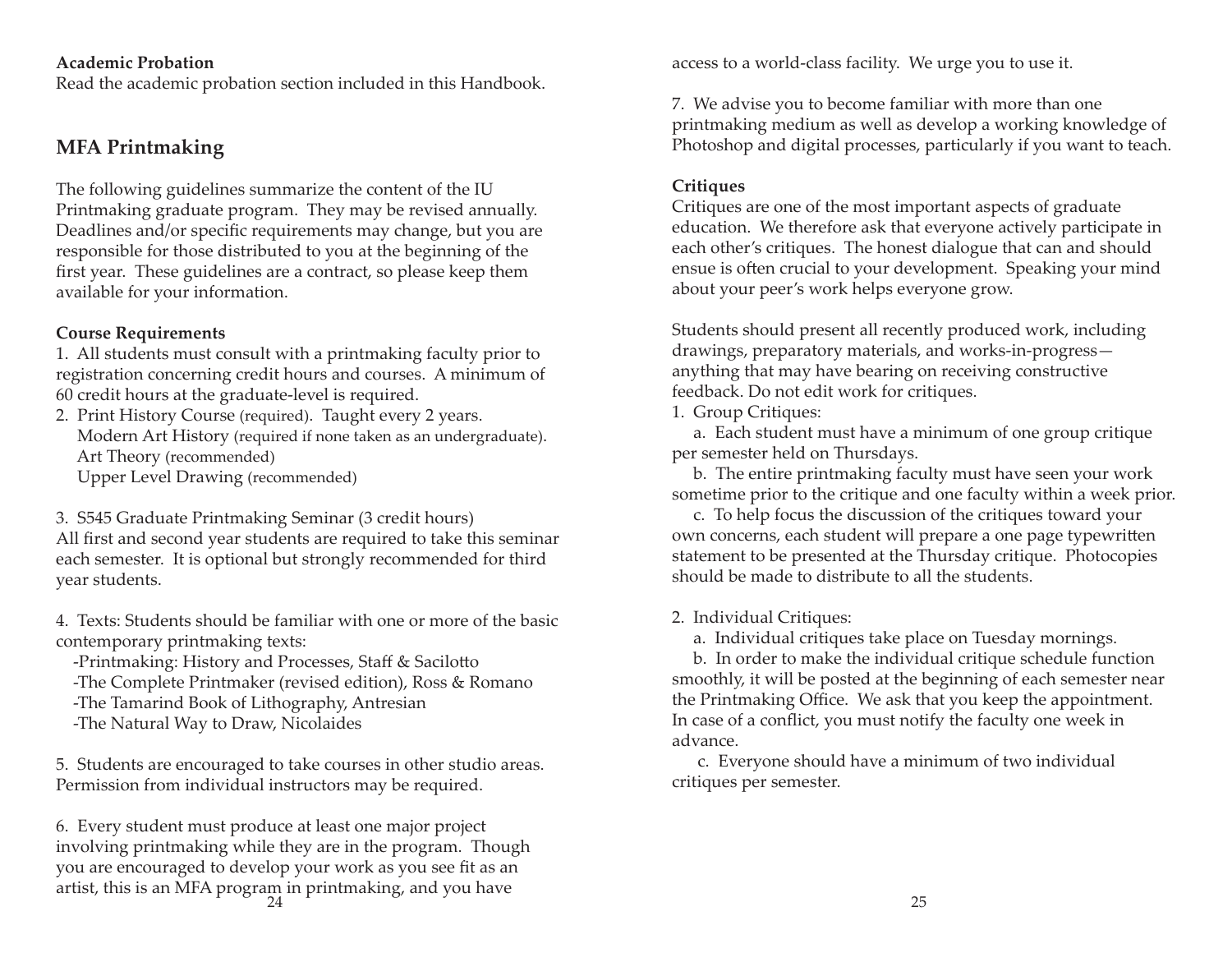#### **First Year**

1. Group Critiques: First year students are not required to exhibit in the Thursday critiques for their first semester, but are required to attend and participate. Time will be set aside at the end of the first semester for those beginning students who want a group critique. Group critiques are required for second semester.

2. First Year Review: Takes place at the end of the second semester, during which time all work accomplished during the year will be evaluated. Should the student not pass at this time, recommendations will be made for specific work to be done over the summer and another review will be scheduled at the beginning of the following fall semester. If the student's work does not pass the second review, they may be put on probation.

#### **Second Year**

1. Second Year Review (Pre-Orals): At the end of the second year, all work accomplished during the first two years is reviewed and specific recommendations made. These recommendations are to be followed in preparation for the oral exam. The resulting body of work based on those recommendations will be reviewed at the beginning of the fall semester, during the second week of classes. At that time, the printmaking faculty will grant or deny permission to sign up for the oral exam. If the student does not pass the second year review at this time, they will be given a grade of incomplete and put on probation. They will then be given a final opportunity to pass by November of that semester so they may have their oral exam in December. If the student fails again they will be asked to leave the program or will have to stay for a fourth year.

2. Written Thesis: A written proposal will be submitted for approval by the faculty at the end of your first year of study. Types of topics include:

- a. Technical: related to your own work
- b. Historical
- c. Conceptual/theoretical/aesthetic
- d. Combination of the above

Students choosing an historical or theoretical topic should select an art historian to direct their thesis with the advice of

the printmaking faculty. The written thesis will be due at the time of the second year review to avoid conflicts with oral exam preparation. It will be presented to the Graduate Seminar in the fall of the third year for feedback, and submitted that semester.

# **Third Year**

1. Two-part Thesis Requirement:

a. Written thesis (see above): Presented at the Graduate Seminar and submitted during the fall semester.

b. Thesis exhibition: takes place the second (last) semester, final year.

2. Oral Exam: Must be taken during the semester before graduation, which, unless a student has not passed second year reviews, is during the first semester of the third year. Consult with the printmaking faculty to select a committee. Details will be discussed on a personal basis. If for any reason the oral exam is postponed, the thesis exhibition will be postponed accordingly. An orals and thesis show may not occur in the same semester.

3. Thesis Exhibition: The schedule is arranged by a faculty coordinator in the School of Fine Arts Gallery and IU Art Museum.

 a. The student is responsible for consultation with printmaking faculty regarding the contents of the show, before the works are framed.

 b. As we perceive the thesis exhibition as a review of three years of artistic productivity, all work executed during the student's tenure must be available for inclusion in the final show. This includes works that have been sold or previously exhibited.

# **Graduation**

Students are expected to complete the degree within three years. If for any reason this is not possible, the Graduate School allows only two additional years to complete degree requirements, which is five years from matriculation. After that time, the printmaking faculty will not revalidate coursework previously taken for the degree. No student may be graduated in the middle of the year or during the summer sessions regardless of when he/she entered the program.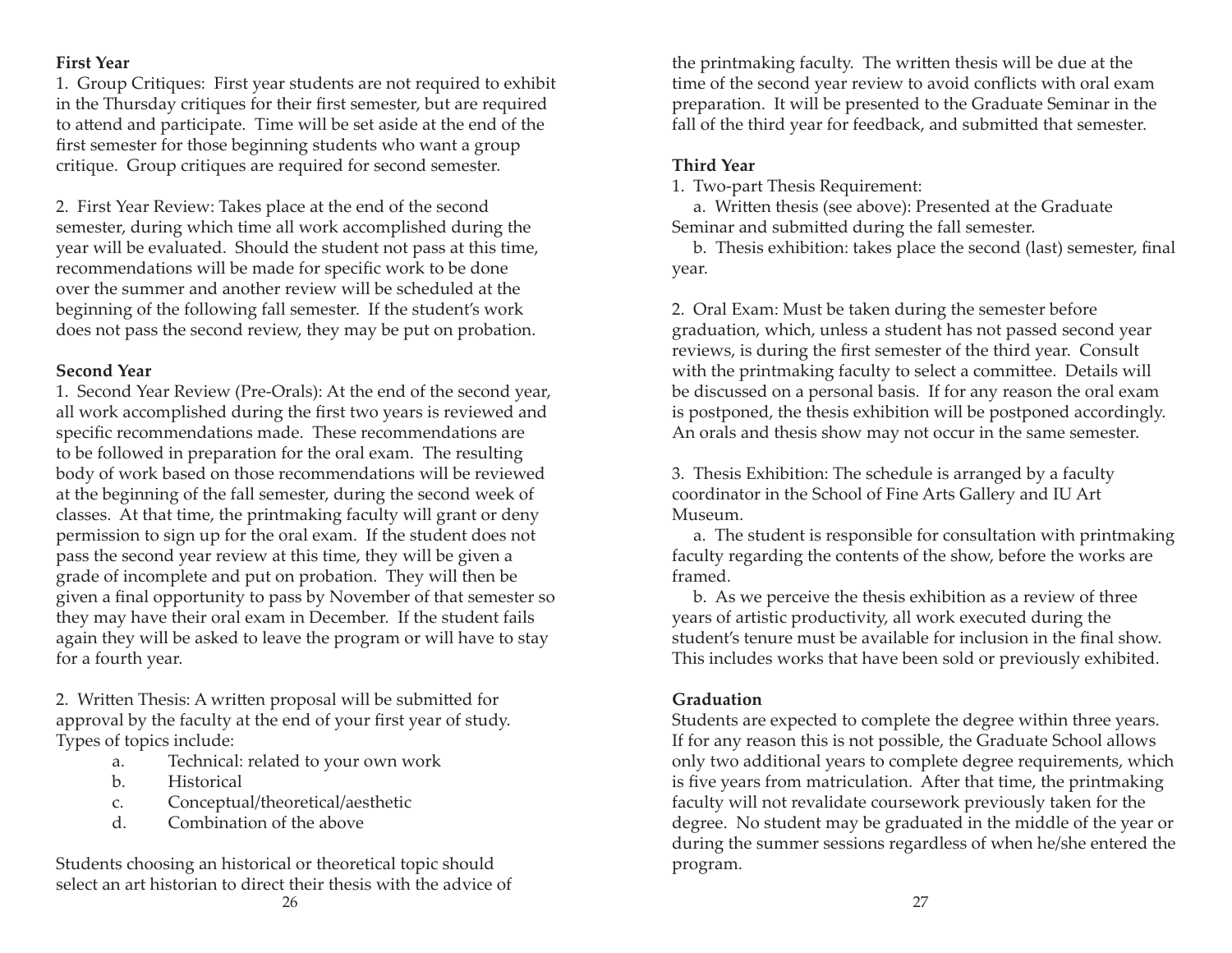1. Slides:

a. One set of 20 slides is to be submitted to the Graduate Services Coordinator who will forward them to the Fine Arts Library.

 b. A more comprehensive set of slides (30-40) of representative works from the past three years must be submitted two weeks before graduation to the Printmaking Department.

2. Orals Statement / Exhibition Statement

 a. One copy of the orals or exhibition statement is to be submitted to the Graduate Services Coordinator.

 b. Another copy of the oral or exhibition statement will be submitted to printmaking with the comprehensive set of slides.

3. Print Archives: The Print Collection is used for traveling exhibitions (Graduate Printmaking 1968-1981, "Two Decades of Change,") and other shows, (U.S.I.A. exhibition, group show in Warsaw Poland, etc.); for teaching and publicity. This activity helps you and the program by having this work viewed by a wide audience, often many years after you have received your degree, and enhances your exhibition record. It is an invaluable resource which we feel an obligation to continue and expand. Your cooperation is expected and appreciated. Students are requested to leave one print from every edition printed. In the case of monoprints or unique prints, students should submit work in consultation with the printmaking faculty. These prints will be collected at the end of each semester during final reviews. Students will be responsible for making labels and archival envelopes for their prints.

Graduate Check List:

Student will have his/her degree conferred until:

a. Lab fees and other outstanding fees are paid.

- b. Written thesis has been submitted.
- c. Print file for Archives is complete.

d. Slides have been submitted to both the Graduate Services Coordinator (for SOFA Library) and the Printmaking Department.

e. All shop keys are returned.

f. All the requirements on the "Can I Graduate?" Checklist have been completed. This checklist is included in this Handbook. The awarding of assistantships is based on merit, not financial need and will be filled by the most competent and experienced students based on the needs of the program. Assistantships consist of a stipend and a fee waiver, and are usually awarded for the year. The faculty has a right to terminate an individual's assistantship if they prove unsatisfactory at the end of a semester.

1. Assistantships in Printmaking:

There are two types of assistantships, AI (Associate Instructors) who teach the S240 beginning printmaking classes as well as help in the workshop, and GA (Graduate Assistants), who assist the printmaking faculty in advanced classes and help in the workshop. First year or second year students who are interested in competing for these assistantships when available should demonstrate a serious interest in printmaking and our program. The criteria will include activity in your own studios, visibility, and cooperation in the workshop.

2. Assistantships (AI) in Fundamental Studio and N110 or other studio areas:

All students interested in teaching should apply for these assistantships which are usually announced by these areas in February. Should a conflict occur where a student is offered an assistantship in printmaking and another area, the printmaking faculty will examine its needs and make the final determination for the benefit of the program.

3. Assistantships outside the School of Fine Arts Acquired by the student's own initiative with faculty support. Consult the Office of Student Financial Assistance at 855-0321.

Remuneration for all assistantships may vary with each year's budget, and are not firm commitments until the School's budget is determined.

# **Doctoral Student Grant-In-Aid of Research**

Second and third year students are eligible. Deadlines will be announced but you should call the Graduate School at 855-9343 for details. If you will be asking for a recommendation from the printmaking faculty, you must submit your proposal a minimum of **three weeks** before it is due in the Fine Arts Office. You are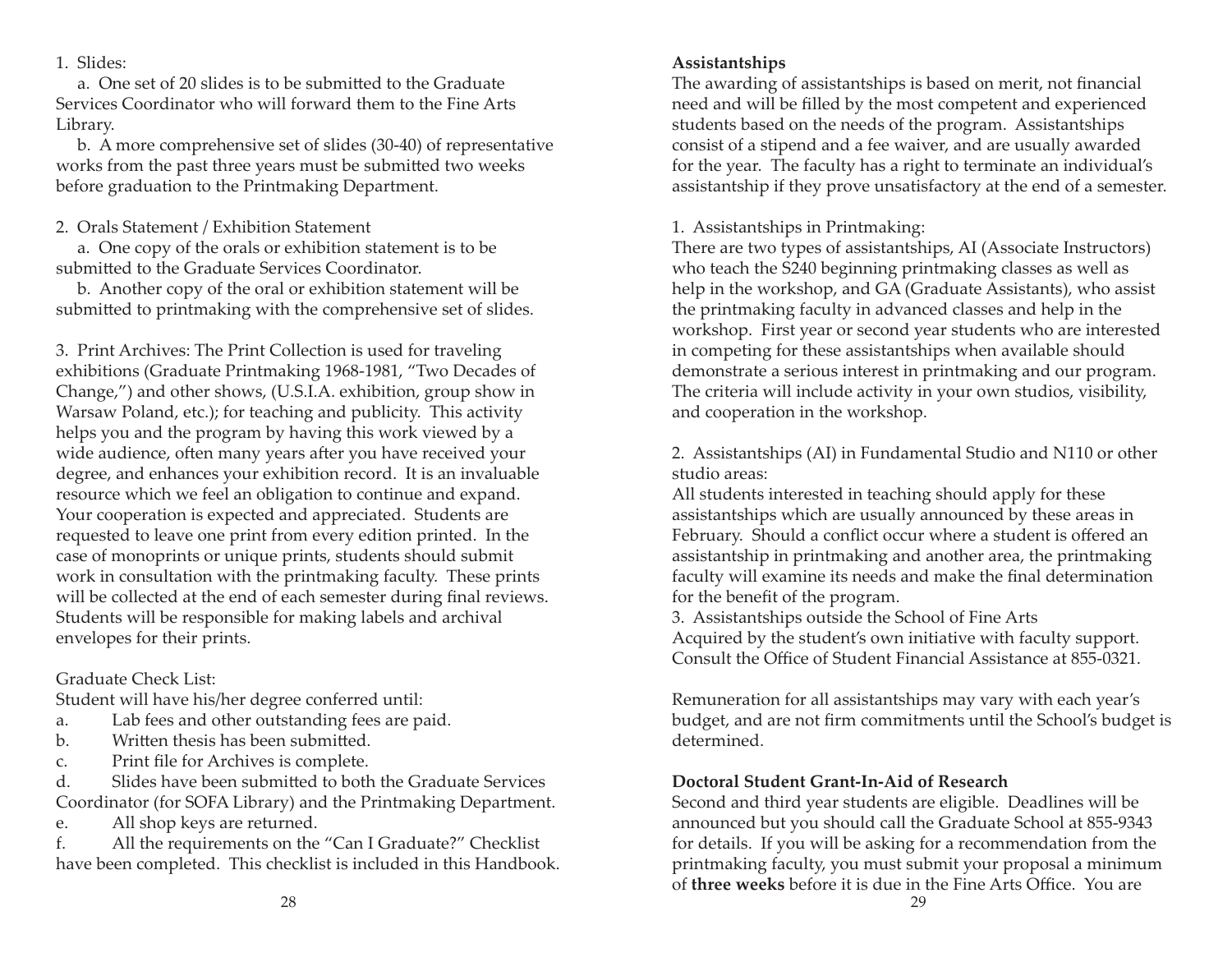responsible for knowing these dates. Slides are required to apply.

#### **Recommendations**

The faculty are consistently asked to write recommendations for present and past students, both undergraduates and graduate students. We are happy to do this for our students. However, please submit any proposals for grants, residencies, scholarships or job recommendations at least three weeks in advance of the due date. Include a resume and a description of the project, grant or job for which you are applying. No recommendations will be made unless the above criteria are met. We thank you in advance for your understanding.

# **Exhibitions**

Only those officially accepted and enrolled MFA candidates are eligible for participation in MFA exhibitions.

# **Paper Order**

Artists' paper is purchased at a group discount by students at the beginning of each semester: volunteer MFA or BFAs are responsible for all ordering and distribution.

**Academic Probation:** Read the academic probation section included in this Handbook.

# **MFA Sculpture**

# **Major Advisor**

Shortly after enrollment in the graduate program, graduate students will be assigned an advisor from the sculpture faculty. The advisor's role is to offer guidance and counsel throughout the student's tenure in the graduate program. Graduate students will work with their advisors in preparing the artist statements for reviews and the orals, and in preparing the thesis exhibition.

# **Course Requirements**

Within the School of Fine Arts it is expected that most of the course work of a sculpture MFA candidate will be in Sculpture. A minimum of 60 credit hours at the graduate-level (check the Research and University Graduate School Bulletin) is required.  $\frac{31}{2}$ 

If the course is listed in the Bulletin, it carries graduate credit. Within the 60 credit hours, students are required to take:

1. 3-9 credit hours of sculpture are generally taken each semester.

2. The Sculpture Graduate Seminar is required each semester and varies in credit hours from 1-3 per semester.

3. 6 hours of graduate-level art history. (R508, Contemporary Art and Cultural Themes, taught in studio art may count as one of the two art history courses.)

4. 6 credit hours of MFA Thesis (G870) are required to be taken in the last year of study as the student prepares the thesis exhibition.

# **Restrictions**

1. Not more than 12 credit hours in art history may count toward the 60 hours needed to graduate.

2. Not more than 6 credit hours of graduate-level humanities or science courses may count toward the degree.

3. Not more than 9 credit hours of studio electives (studio courses outside of sculpture) may count toward the degree.

4. Students may not take more than 10 hours in sculpture (including seminar) in a semester.

# **Distribution**

- Studio hours, Seminar and MFA thesis 48 credit hours
- Science, Humanity, Studio Elective hours 6 credit hours
	-
- Art History 6 credit hours

TOTAL: 60 credit hours

# **Incomplete Grades**

Six credit hours of an incomplete grade in the School of Fine Arts is the maximum that a student may accrue and still expect to enroll in sculpture courses. An Incomplete can be grounds for the faculty to postpone the student's First Year Review. The student must have all incomplete grades resolved before scheduling the Orals.

# **Graduate Studios**

A minimum of three credit hours of sculpture studio course work at the graduate level is required each semester if the student is planning on retaining studio space in the department. The Sculpture Department will provide a student with a studio for three years. The studios are shared by two graduate students.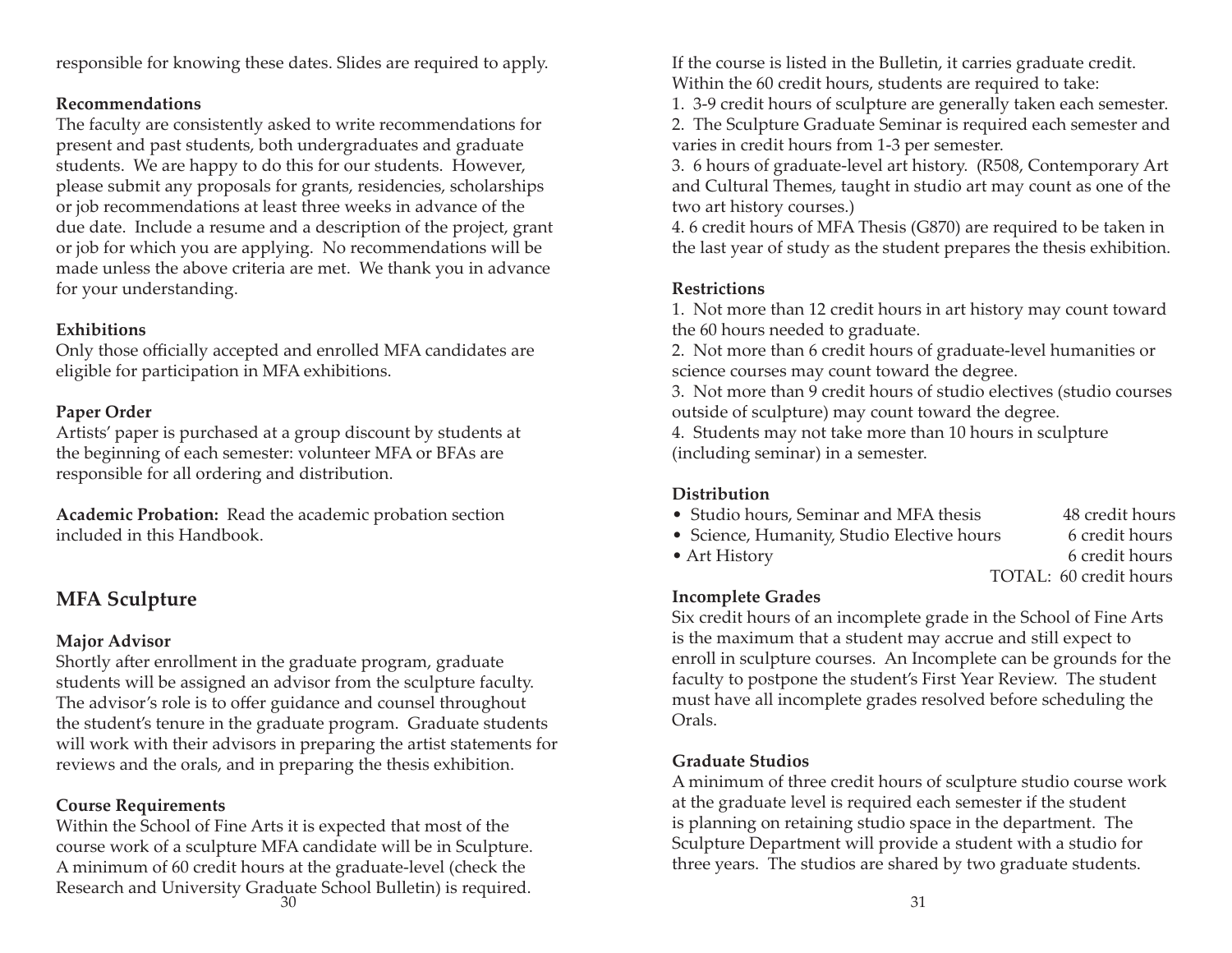## **30-hour Candidacy**

A review of the student's work is held at the conclusion of the third semester of study to evaluate the student's progress and development to date. For this review, the student will present studio work completed during the first year of study to a committee made up of the graduate faculty in sculpture. The student is required to acquire a gallery space to present the completed work as an exhibition. The student will submit a one-page Thesis Statement to the faculty one week prior to the review. At the conclusion of this review a recommendation is made by the committee as to whether the student is to be admitted to candidacy for the MFA degree. Should the student not be admitted to the MFA at this time, another review may be scheduled at the end of the following semester. If the student's work does not pass the second review, he/she will be asked to leave the program.

## **MFA Orals**

See the Graduate Services Coordinator at the beginning of the semester in which you plan to do your Orals so that forms may be completed. These forms are also available in FA 123. Orals are held one semester prior to the MFA Thesis Exhibition. The student, working closely with the advisor, will schedule the date of the orals. The emphasis of the orals is on the development of the student's artwork during the previous two semesters, however, all work produced in the graduate program should be available at the orals either by way of documentation or exhibited in the studio. The student must be able to discuss critically the development of his/her work, the works content, historical and contemporary influences and the proposed thesis exhibition. A written statement in support of the thesis exhibition is required. The statement perimeters will be determined through a dialogue between student and advisor. Statements may vary in content and in length but should be no more than ten pages, with a minimum of five pages, and should cover the development of the student's work to date. The statement must be distributed to the Orals Committee TWO weeks prior to the orals. If the orals statement is not distributed to the Orals Committee TWO full weeks before the orals date, the advisor will notify the Orals Committee members that the student's orals are canceled and will be rescheduled for the next semester.

#### **The Orals Committee**

The Orals Committee should consist of at least five faculty members. The committee should include all sculpture graduate faculty, two studio art faculty members outside of sculpture chosen by the student (an art historian is recommended), any other professor the student chooses. This could be from outside of Fine Arts. Students should meet with their advisor at the beginning of the semester in which the Oral Exam is planned.

## **MFA Thesis Exhibition**

Usually one semester after successfully completing the orals, the thesis exhibition will be scheduled in consultation with the gallery director or museum staff. A thesis exhibition proposal must be submitted to the director of the SOFA Gallery and or Museum curator. The Gallery director or Museum curator determines the deadline for the proposal, but students need to contact the venue in the semester prior to the exhibition to confirm all due dates. Exhibition proposals should include the amount of space required, any special needs that might require additional staff or gallery preparation such as safety concerns, electric outlets, unusual lighting or sexually explicit material. All exhibition plans should be discussed with your major advisor prior to submitting the exhibition proposal. The exhibition should put forward the student's best work, reflecting the student's artistic development and professionalism. See "Scheduling Your Exhibition." See also "Graduation."

#### **MFA Slide Portfolio**

Each student in the MFA program is required to leave two slide portfolios: one is for the Fine Arts Library and is to include the thesis statement and 35 mm slides that represent the Thesis Exhibition; another set of twenty 35 mm slides and a CD/DVD of major works completed in the graduate program should be turned in to the Graduate Services Coordinator which will go to the Sculpture Department.

**Academic Probation** Read the section "Academic Probation" included in this Handbook.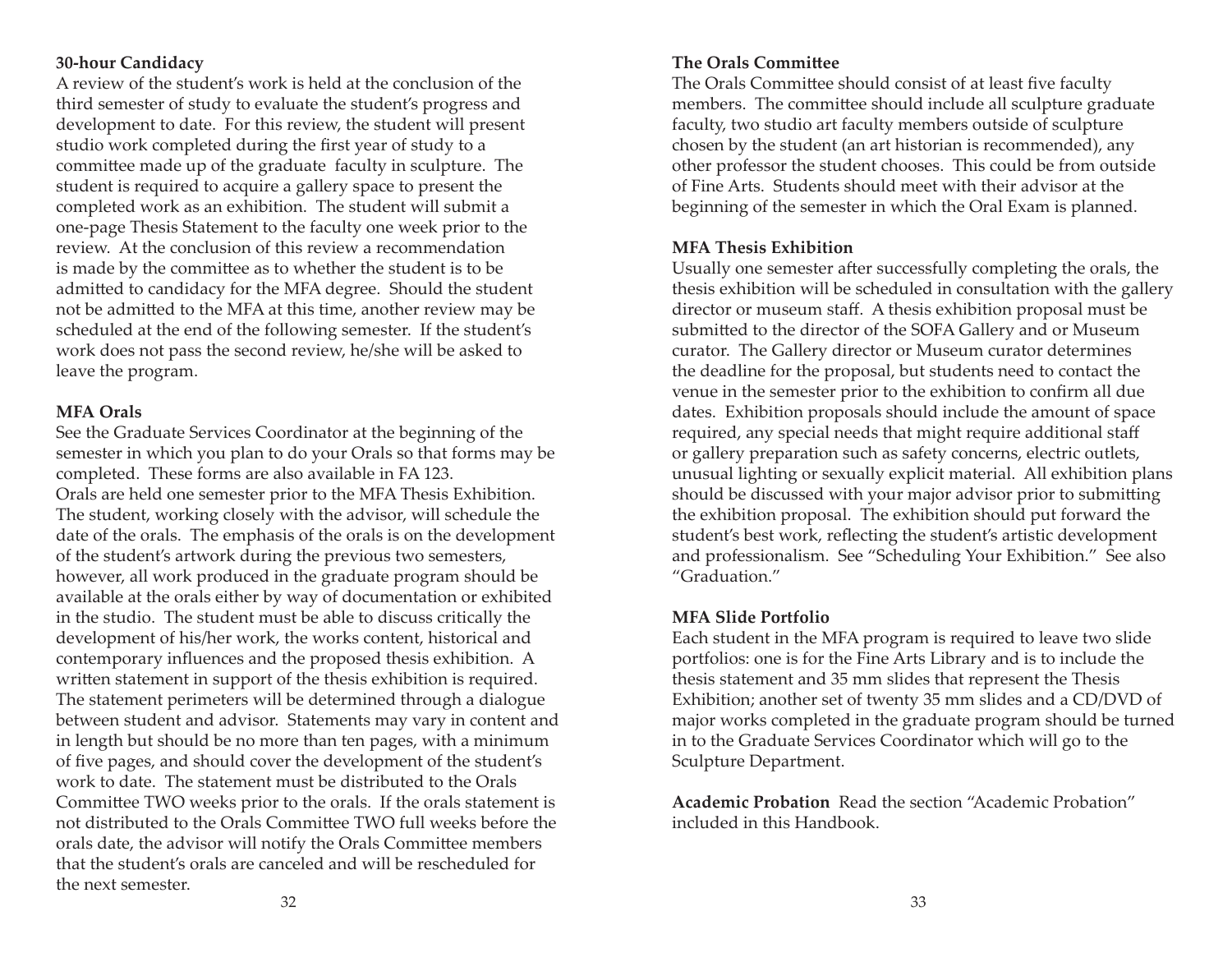# **MFA Textiles**

# **Course Requirements**

A minimum of 60 credit hours at the graduate-level is required. Check the Research and University Graduate School Bulletin. If the course is listed in the Bulletin, it carries graduate credit. The student's specific curriculum is planned in consultation with the Textiles faculty. The nature of each student's work is seriously considered in determining which three Art History and which outside studio courses are to be taken and at what time. The following credit hour guidelines should be kept in mind when scheduling courses:

1. Course work should be planned so that no fewer than four credit hours per semester will be taken while expecting to use the graduate facilities and Textile Area studios.

2. A student must take at least eight credit hours of G800 (MFA Thesis).

3. Each semester each student must enroll in 500-level textile courses for two credits total to participate in the Textile Seminar. 4. Six credit hours of incompletes in Textile Area courses is the maximum that a student may accrue and still expect to enroll in textile courses.

#### **MFA Orals**

See the Graduate Services Coordinator for paperwork at the beginning of the semester in which you plan to do your Orals. Forms for the Orals are available in the wood chest in FA 123.

After a student has completed approximately 40 credit hours toward the degree and has assembled a representative body of work, the Textile faculty, in consultation with the student, will determine the membership of the examining committee and the time and place for the Oral Exam. This should be done two semesters before the MFA Thesis Exhibition. The Committee should include: area head, studio faculty outside of area with whom student has studied, studio faculty outside of area with whom the student has not studied, and an art historian with whom student has studied. At least 4 faculty should be on the Committee, and no more than 7. Generally, all work needs to be available at the Orals but selected pieces need to be up so that the <u>а</u> за народно в 135 марта 135 марта 135 марта 135 марта 135 марта 135 марта 135 марта 135 марта 135

Committee can focus on the work relevant to the Thesis direction. A written Thesis Statement about your work must be given to each committee member at least one week prior to the exam.

## **MFA Thesis Exhibition**

Two semesters after successfully completing the Oral Exam, the Thesis Exhibition will be scheduled in consultation with the Textile faculty. See "Scheduling Your Exhibition."

Obviously, the exhibition is to be another professional experience and you are responsible for: announcements, mailing, the opening, price list, installation, labels, lighting, and the removal of the work from the gallery. During the exhibit the Textiles faculty will review and discuss the work with the candidate.

## **MFA Slide Portfolio**

Each student is required to leave two portfolios: one is for the library and is to include the Thesis Statement and representative 35 mm slides from objects in the Thesis Exhibition, and the other is a complete set of excellent original 35 mm slides of all the work accomplished during the program. These slides must be reviewed and approved by the Textile faculty before graduation. See "Degree Conferral" and "Can I Graduate?".

**Academic Probation** Read the academic probation section included in this Handbook.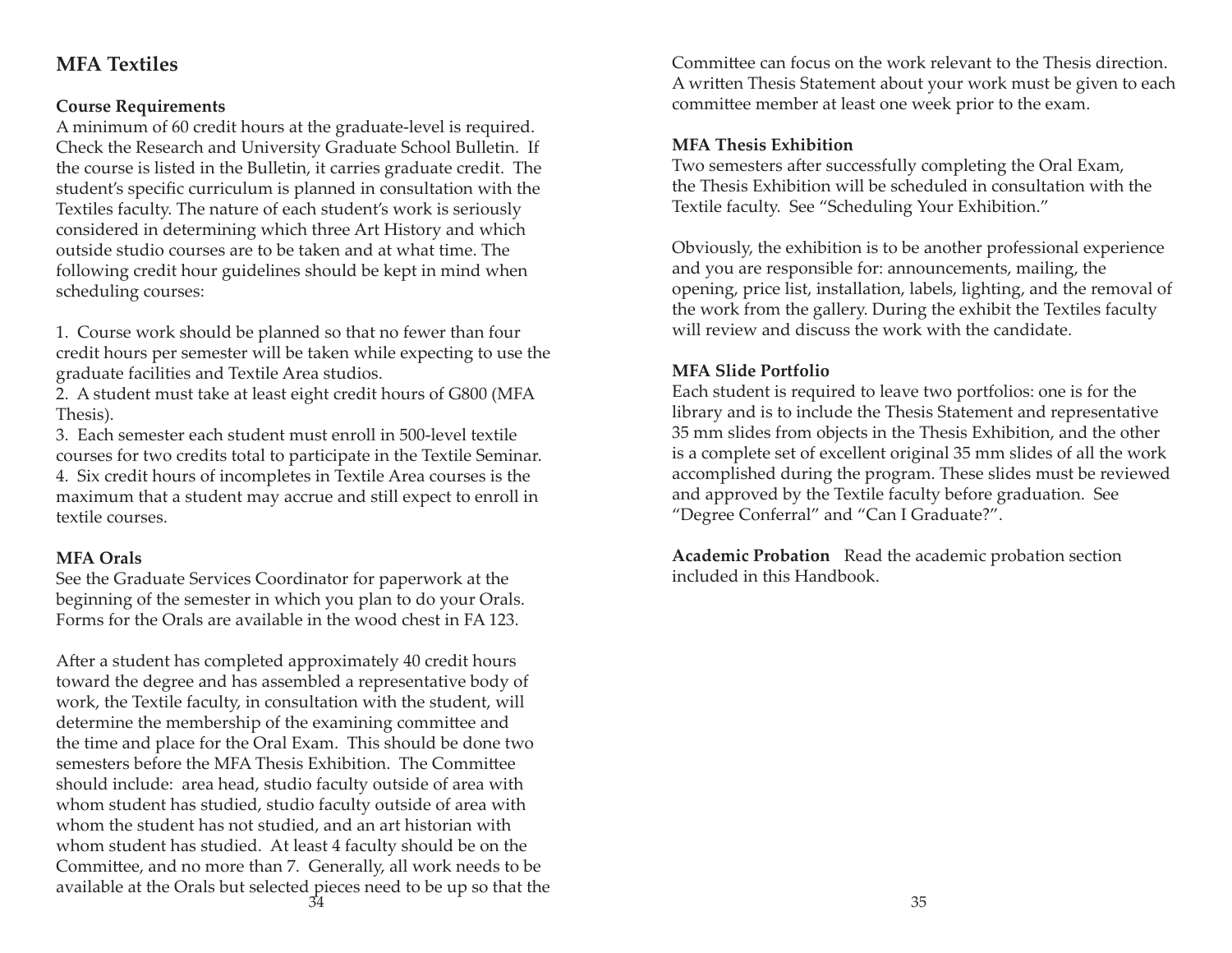# **FINAL STAGES OF THE DEGREE**

#### **Pre-Oral Examination**

In preparation for the MFA Oral Examination, a pre-oral exam is held at the end of the first year of study for MFA painting students and commonly at the end of the second year of study for all other MFA students. The exam is a review of all work accomplished to date and a discussion of the ideas and objectives the student has been pursuing during graduate study. The exam will include an evaluation of the creative work and specific recommendations to be realized before the MFA Oral Examination takes place the following semester. If it is determined after the Pre-Oral Examination that a student is not making satisfactory progress towards the degree for any reason, the student will be placed on academic probation.

#### **MFA Oral Examination**

At least one semester before your MFA Thesis Exhibition, you must successfully complete the MFA Oral Examination. The exam is an oral defense of your work, focusing on studio performance, artistic development, knowledge of relevant historical and contemporary influences, and articulation of conceptual concerns. The exam will also typically include a discussion about the proposed thesis exhibition. You will need to see the Graduate Services Coordinator at the beginning of the semester in which you plan to do your Orals to obtain paperwork. These forms are also available in FA 123. In most areas, it is the student's responsibility to schedule the Orals. The blue Scheduling of MFA Orals Exam form should be turned in to the Graduate Services Coordinator at least 6 weeks prior to the scheduled exam. A written statement about your work is required at the time of the Orals. The scope and length of the written statement should be decided in consultation with your area advisor. On the day of the oral exam, the faculty advisor will complete the yellow Record of MFA Orals Exam form with a summary of the exam results and submit it to the Graduate Services Coordinator to be placed in the student's permanent file.

# **Scheduling Your Exhibition**

MFA Thesis Exhibitions are regularly held in March through May in the School of Fine Arts Gallery and the IU Art Museum. A  $\sim$  37

required meeting will be announced in October or November for all students planning their exhibitions for the following spring. At this time, students will need to decide on their preference for a venue. Students will be given several show dates from which to choose, a show reservation form, and a fact sheet explaining type of work, installation requirements, publicity, etc. Students interested in showing in the IU Art Museum will meet with Nan Brewer, the Art Museum's Associate Curator. Students that are interested in showing in the SoFA Gallery should meet with Betsy Stirratt, Gallery Director, or Rob Off, Associate Director. Each venue will schedule exhibitions based on the number of students exhibiting, time slots available, and student requests. Consult with faculty in your area on scheduling and logistics involved in mounting your show. Failure to attend the required meetings and appointments may result in losing your exhibition space.

# **Degree Conferral**

The MFA degree is intended to be completed in three years, except in the area of Painting which has a two-year program. Every effort should be made to meet these time periods. However, the Graduate School states that MFA students have 5 years from their first semester in which to complete the degree. It is the student's responsibility to monitor his degree progress; including but not limited to:

1. Completing the requirements on the *Can I Graduate?* Checklist. A copy of this list is provided in this Handbook and additional copies are available in FA 123.

2. Read all guidelines specific to his area of concentration found in this Handbook.

3. Meet regularly with his faculty advisor.

4. Before leaving the University, verify with the University Graduate School (Kirkwood Hall 111) that his MFA degree has been conferred.

The School of Fine Arts and the School of Fine Arts faculty are under NO OBLIGATION to grant degree conferral if a student has not completed all requirements and verified the degree by the fifth year.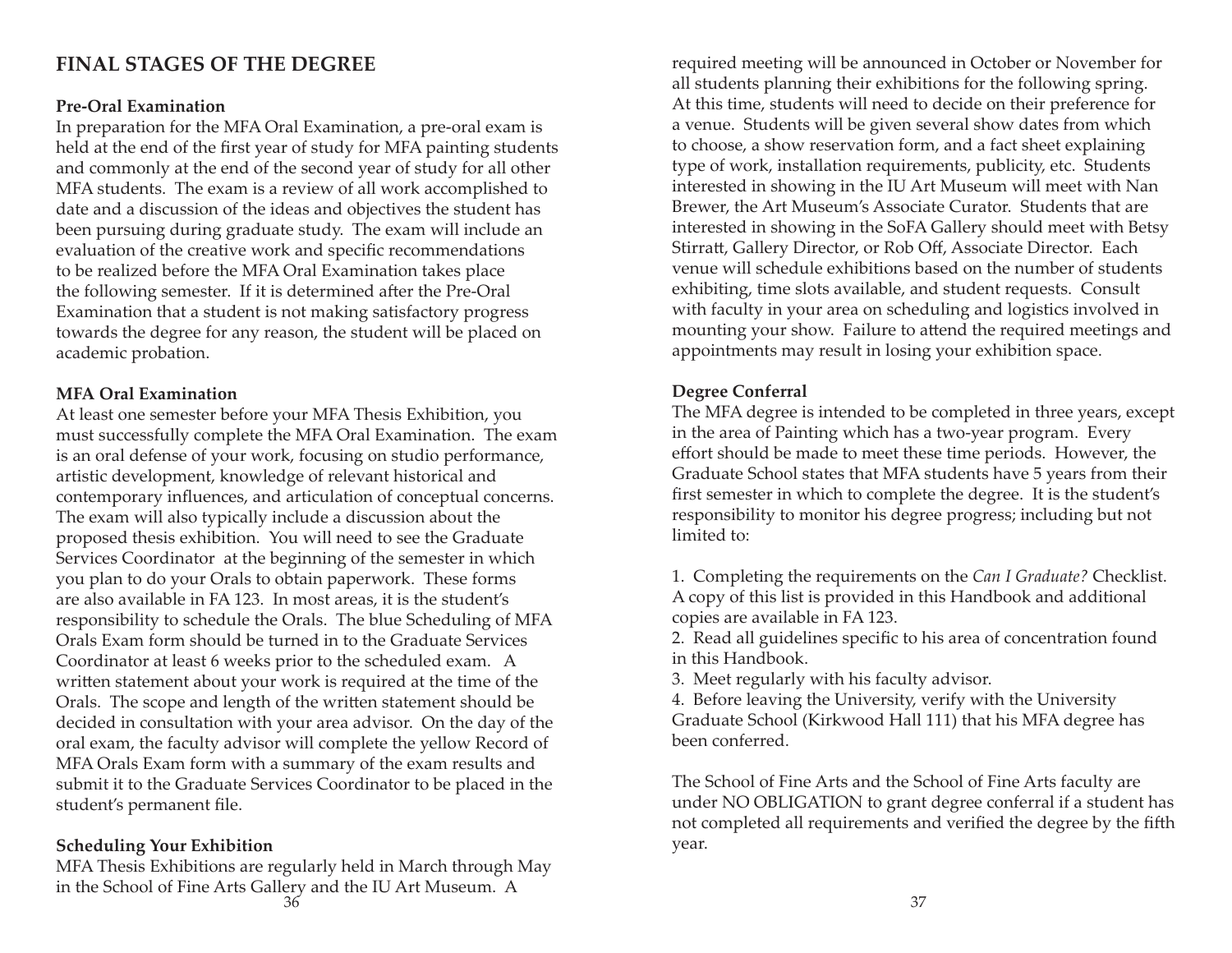# **Apply to Graduate**

Students must apply for graduation with the University Graduate School in Kirkwood Hall 111. Afterwards, a "Recommendation for Advance Degree" form will be sent to the Graduate Services Coordinator for completion.

# **Confirm Completion of BA or BFA**

Confirm with the Graduate Services Coordinator that an undergraduate transcript showing the completion of a BA or BFA is on file. Students who applied to graduate school while still completing undergraduate studies may need to submit a new transcript that shows the completion of a BA or BFA.

# **Review Your Transcript**

Students should review their transcripts on *OneStart* to check that they have completed 60 credit hours at the graduate level.

# **Slides & Statement**

The student must submit: 1) A sheet of 20 slides of work produced during graduate study and/or for the MFA Thesis Exhibition and 2) A copy of the written Orals Statement or exhibition statement. All materials, including slides, must be labeled with the student's name and area of study. Materials should be submitted unbound (no binders or folders) as they will be forwarded to the Fine Arts Library and filed for future students to review. A CD or DVD of images may be submitted in lieu of the slides if approved by area faculty.

# **Faculty Approval**

Graduating students should meet with their area head to confirm that all area requirements have been met and they are approved to graduate.

# *Can I Graduate?* **― Checklist for the MFA in Studio Art**

\_\_ I have read the section "Degree Conferral" in this Handbook.

\_\_ I have completed all of the MFA degree requirements within 5 years from my first semester of enrollment.

\_\_ I have viewed my transcript on *OneStart.* I have completed 60 credit hours at the graduate level. I understand that only those courses listed in the University Graduate School Bulletin are approved for graduate credit.

\_\_ I passed my MFA Oral Examination.

\_\_ I have mounted my MFA Thesis Exhibition.

\_\_ I have gone to the University Graduate School in Kirkwood Hall, Room 111 and submitted the Application for Advanced Degree form by the first day of the month preceding my desired conferral date. (i.e.― by April 1 for a May degree)

\_\_ I have confi rmed with the Graduate Services Coordinator that my undergraduate transcript on file reflects the completion of a BA or BFA degree. If not, I have requested that a new transcript be sent.

\_ I have followed all of the guidelines specific to my area of concentration outlined in the MFA Handbook. These may include required courses and submission of slides, written thesis project, artist statement and/or art work directly to the faculty area head.

\_\_ I have resolved any outstanding incompletes or deferred grades.

1 I have submitted a set of 20 images (labeled with name and area) and a written orals statement to the Graduate Services Coordinator in FA 124.

If English is not my native language, I have successfully taken the required IU English Proficiency Test and completed any assigned language improvement courses.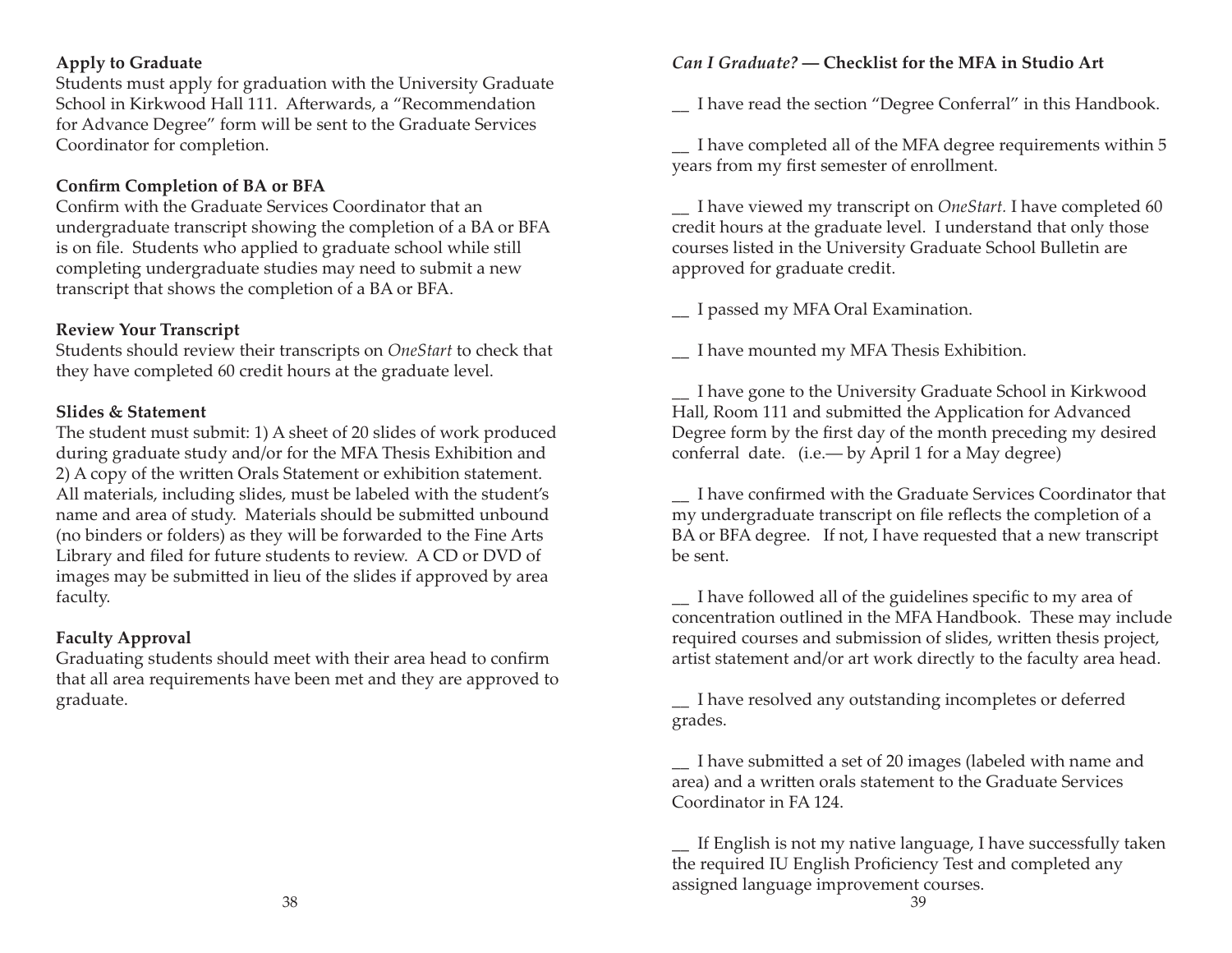I understand that if I am using credit hours from the Overseas Study Programs in Florence, Venice or Paris to complete my degree, it will have an August conferral date at the earliest.

\_\_ I have spoken to my area head. He/she has approved my graduation and will notify the Graduate Services Coordinator of this approval.

\_\_ I will continue to check on *OneStart* until my degree has been conferred in order to ensure graduation within 5 years of matriculation.

\_\_ I understand that once my degree is conferred, it will take a minimum of three months to receive my diploma.

\_\_ I understand that my diploma will be sent to the permanent address currently on record at the Office of the Registrar. I will update this address when I move.

Please note that until the student has completed the requirements on the above checklist, they do NOT have a confirmed degree. If potential employers call, they can only be told that the student has a degree in progress. Once the above requirements have been met and the Graduate Services Coordinator notifies the Graduate School, it will take approximately 3 weeks before the degree will appear on the student's transcript.

The Fine Arts office and faculty highly recommend that students submit all materials and meet all graduation requirements before they leave Bloomington. Again, it is the student's responsibility to ensure that degree conferral occurs within 5 years of matriculation.

#### **Career Placement Services**

IU Educational Careers in the School of Education maintains credential files for College of Arts & Sciences (COAS) graduate students seeking teaching or professional positions in higher education. Students may have letters of recommendation kept in a COAS Placement file. At their request, copies of recommendations can be mailed to institutions to which students are applying for a fee of \$5. Please note that the Fine Arts office

does not provide placement services, including the forwarding of letters or student evaluations to prospective employers. Contact the EPO to establish a file:

> IU Education Careers W. W. Wright Building, Room 1000 201 N. Rose Avenue Bloomington, IN 47405-1006 Phone: 856-8506; Fax: 856-8795 E-mail: carsrv@indiana.eduWeb: http://site.educ.indiana.edu/carsrv

The Fine Arts Office maintains an Employment Opportunities binder which includes the College Arts Association's (CAA) newsletter and employment postings received by the office.

# **SPECIAL CIRCUMSTANCES**

#### **Applying to Another Area**

Students who have been admitted to the MFA program who are interested in changing their area of concentration must formally submit application materials to the area head as if they are applying to the program for the first time. Please note that this application process does not guarantee acceptance into the new area. Faculty may require additional course work before an admission decision is reached. It is not necessary for the student to complete a new online application or pay a new application fee. See the Graduate Services Coordinator for a list of materials that should be submitted in an application.

#### **Requests for Leaves**

To request a leave of absence from the graduate program, a student should discuss the nature and length of the leave with his area head and submit a request in writing to the Graduate Services Coordinator which will be forwarded to the graduate dean in the College. E-mail is acceptable. The faculty advisor and/or the Director of the School may adjust the time frame of the leave depending upon the given situation. The department and the area head reserve the right to determine what defines a lease note that the Fine Arts office the second tequest for a leave of absence and to determine whether 40  $41$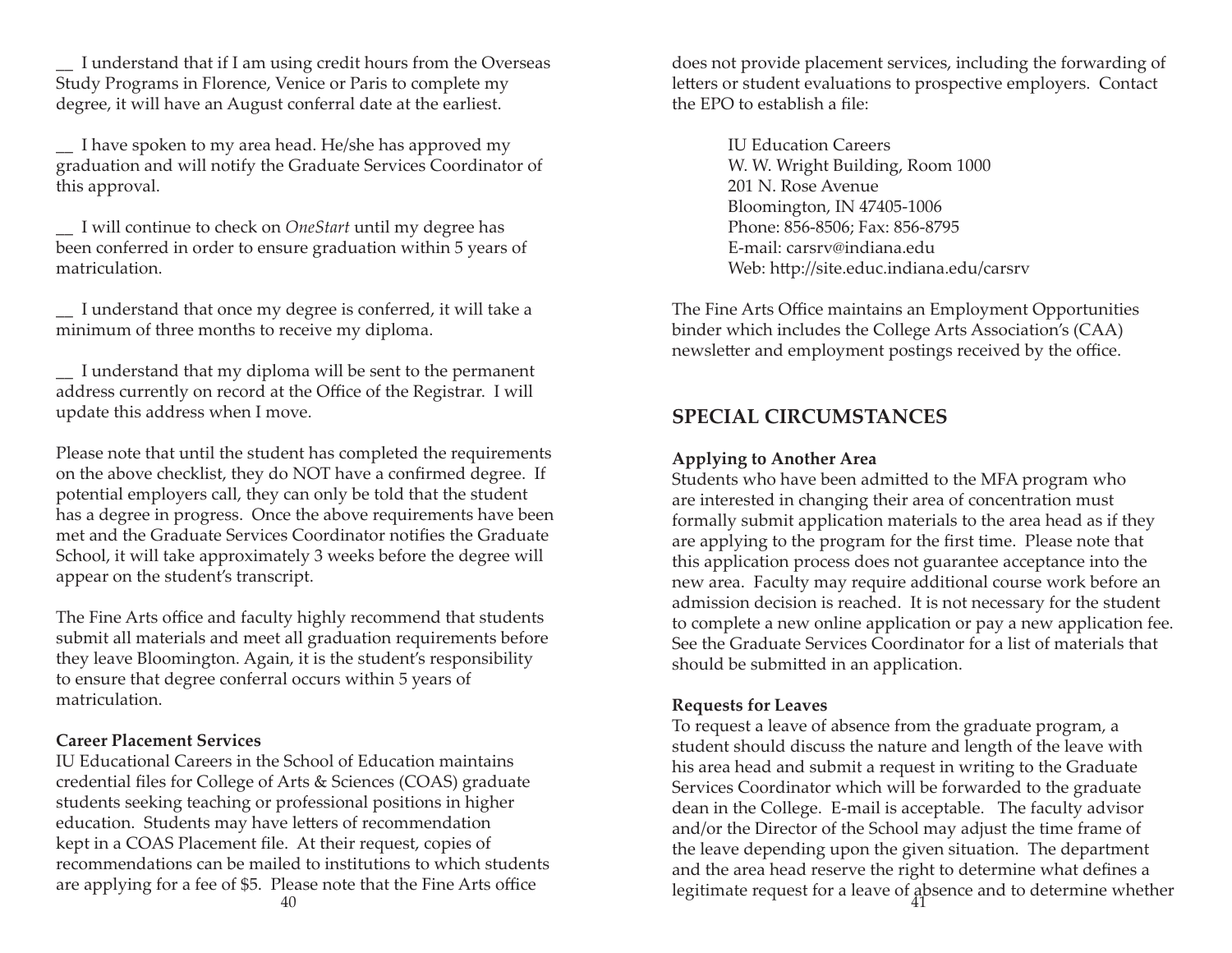or not a letter requesting revalidation of credit will be granted if the degree requirements are not completed within 5 years of matriculation.

## **Off -Campus Study**

Students must observe the 2 - 3 year residency requirement. The length of residency is determined by the area faculty. If a student wishes to complete degree requirements off-campus, he must submit a written proposal to his faculty advisor(s) at least one semester prior to the intended off-campus study. The faculty advisor(s) may or may not grant approval for the off-campus study.

The final length of residency and/or off-campus study approval is at the discretion of the faculty advisor(s). A student forfeits his studio space if he meets one or all of the following criteria: 1) enrolled less than full-time, 2) completing degree requirements off -campus, or 3) taking a leave of absence from the program.

# **Revalidation of Credit**

If five years elapse from the time course work was completed, those credits are no longer valid and cannot be counted towards the MFA degree. However, should there be just cause, a faculty advisor may initiate a request for the revalidation of these credits. Revalidation is not a common procedure and is not automatically approved. The student and faculty advisor should refer to page 7 of the *University Graduate Bulletin* and follow the procedure outlined below:

1. The faculty member must write a letter to the Dean at the Research and University Graduate School explaining that the knowledge contained in the course(s) remains current. Currency of knowledge may be demonstrated by such things as:

- a. passing a more advanced course in the same subject area
- b. teaching a comparable course
- c. conducting research demonstrating substantial knowledge of the content and fundamental principles of the course.

Each course of which consideration for revalidation is being requested should be justified separately. The faculty member should also explain the reason for the student's delay in meeting degree requirements.

2. A copy of this letter should be submitted to the current Director of Fine Arts who may write a letter in support of the faculty member's decision. Both letters are then forwarded to the Dean at the Research and University Graduate School.

3. The Dean at the Research and University Graduate School will make the final decision.

4. A retroactive degree request will not be made unless it is proven the error is the fault of the department. Failure to read the Handbook and e-mail announcements does not constitute an error by the department.

# **Academic Probation**

An MFA student may be placed on academic probation for the following reasons:

1) The grade point average (G.P.A.) falls below 3.0.

2) Satisfactory progress is not being made towards the degree as determined by area faculty in the evaluation of the student's work. 3) Failure to fulfill requirements which were stipulated at the time of admission, including English exams or required language training for international students.

The Graduate Division of the College can put a student on academic probation or studio art faculty and the Director of the School can make a recommendation to the College that the student be placed on probation. A formal letter from the graduate dean in the College will be sent to the student outlining specific requirements and tangible goals that the student must meet during the probationary period of one semester as determined by the area advisor. During this time, students are expected to enroll in MFA courses, attend all critiques and/or seminars, and meet with their advisors on a regular basis. The area advisors and faculty in the Fundamentals area reserve the right to determine whether a student on probation is permitted to enroll in classes outside Fine Arts and whether the student can hold a graduate assistantship or associate instructor position during this time.

The at the end of the semester, the student's performance is evaluated to determine if the G.P.A. has improved and the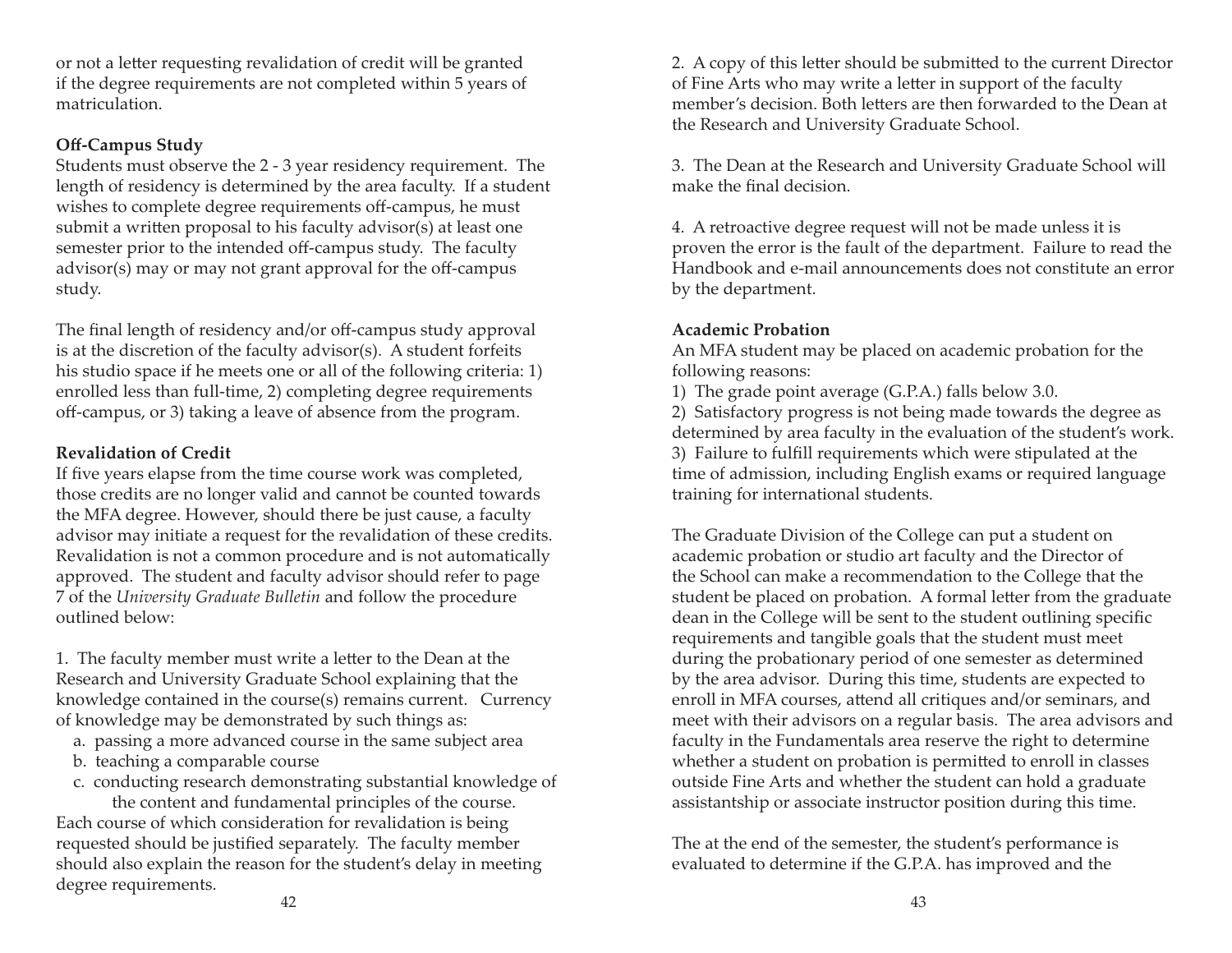requirements and goals have been met. If performance does improve, the area advisor can recommend to the graduate dean that the student be taken off academic probation. If student performance does not improve, the area advisor and the director of the School may recommend to the College that the student be dismissed from the MFA program.

# **GRANTS & AWARDS**

# **Della Fricke Award for Teaching**

Awarded by the School of Education and the School of Fine Arts, the Della Fricke is given to Associate Instructors who show exceptional teaching promise in studio art. Faculty recommendations are required. For more information, contact Art Education at 856-8102 or http://site.educ.indiana.edu/Default. **aspx?tabid=4182**

#### **Grant-in-Aid of Research**

The University Graduate School offers awards to help defray extraordinary expenses connected with research for the Ph.D. or for a terminal degree such as the MFA. These expenses may include unusual costs for supplies for a particular project, payment to subjects or models, and travel to specialized libraries, workshops or laboratories. The maximum award given to a student is \$1,000 per degree. Application forms are available in the University Graduate School, Kirkwood 111 and in FA 123. There are two deadlines each year: October 1 and March 1. However, MFA students will be required to submit their application and a set of slides to the Graduate Services Coordinator 2 weeks prior to the deadline so that it may be viewed and ranked by the Fine Arts Fellowship Committee. Contact the University Graduate School at 855-8854.

# **Graduate & Professional Student Organization (GPSO) Grants**

The GPSO sponsors award several different grants to graduate students. Visit their website for deadlines and more detailed information at http://www.indiana.edu/~gpso/academic/funding/ **funding.php** 

*GPSO Travel Grant* To help support travel expenses to conferences where the student's work will be presented or to help support travel to workshops/special training that will benefit the student professionally.

*GPSO Research Awards* For research expenses incurred in connection with academic research, such as travel to special libraries or laboratories, payment to consultants, the purchase of microfilm and computer supplies, specialized equipment, and duplication of vital materials for research.

*GPSO Remak Award* Provides a source of outside funding to organize a public workshop dealing with exigencies of the professional world. Enables departments to bring back recent IUB graduate/professional degree recipients who hold positions inside or outside academic institutions.

# **College of Arts & Sciences Grants**

The College of Arts & Sciences *Graduate Student Travel Grant* covers a portion of costs related to travel for a presentation at a conference. Awards usually range from \$100 to \$300. Preference will be given to those who will be the sole or lead presenter of a paper at a major national or international conference and to those who have not previously received a College travel grant. There are two competitions for this grant, one in October and one in April. Fine Arts will post a deadline that is two weeks earlier in order to rank multiple applicants. Further information and an application form can be found at **http://www.indiana.edu/ ~college/graduate/offi ce/travelapp.htm** or contact Assistant Dean Mitchell Byler in Kirkwood Hall 014 (855-4871 or mbyler@indiana. edu).

Other awards available through the College of Arts and Sciences and the University Graduate School include: Doctoral Student Grants-in-Aid of Research, Esther Kinsley Master's Thesis Award (if they write a thesis), Distinguished Master's Thesis Award of the Midwestern Association of Graduate Schools (if they write a thesis), Summer Research Incentive Fellowships (if they are eligible for external awards), and the Distinguished Alumnus Award of the University Graduate School. Contact the COAS Graduate Division at 855-4871.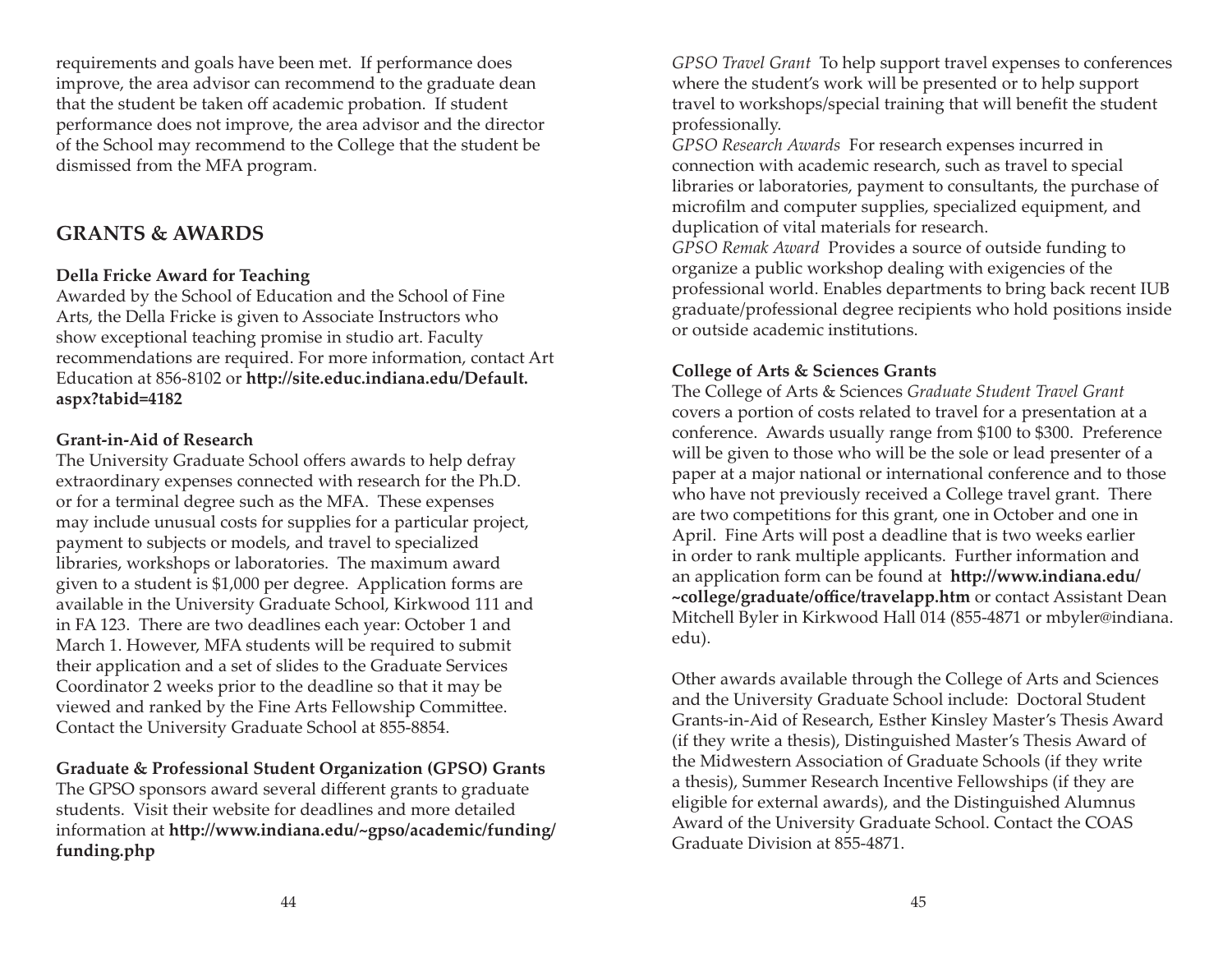#### **GradGrants Center**

Located on the 10th floor, room 1052E, of the Main Library, the GradGrants Center offers access to fellowship and grant databases as well as a listing of on-campus assistantships/student academic appointments. Contact the Center at 855-5281 or **http://www. indiana.edu/~gradgrnt/index.html.**

# **CAMPUS INFORMATION & RESOURCES**

#### **Office of the Bursar**

The Office of the Bursar, located in the basement of Franklin Hall, Room 002, is the campus billing center. Information on current tuition rates, fees and policies can be found on the Bursar's website: http://www.indiana.edu/~blbursar/.

 Fees that all students can expect to pay include mandatory activity, athletics, student health, technology, and transportation fees, Fine Arts materials fees, and the unremmitable portion of tuition if they receive a fee remission with a departmental assistantship. All questions concerning student billing should be directed to the Office of the Bursar in person or by calling (812) 855-2636.

#### **Financial Assistance**

The Office of Student Financial Assistance, located in Franklin Hall, Room 208, administers all student federal loans and provides information and service regarding financial aid and the application process. Visit their website: **http://www.indiana. edu/~sfa** for answers to commonly asked questions regarding eligibility, how aid applies to your bill and the basic aid time line. They can also be reached by phone at (812) 855-0321.

#### **Computing**

University Information Technology Services (UITS) provides technology resources at IU Bloomington, connecting campus computers to each other and the Internet. Your key to the campus network and many other IUB computing resources is the Network ID. You'll need a Network ID to access e-mail, dialup services, Student Technology Centers and Infostations, free software, the  $\sim$  47

World Wide Web, online library services, and more. You will receive information on setting up your network ID from the Fine Arts office once you are admitted. MFA students are required to check their e-mail at least once a week, more often if you are an AI or GA. You can find additional computer information and assistance at **http://uits.iu.edu/** or search the IU Knowledge Base at: http://www.kb.indiana.edu. UITS Computing Support Desks are located in room M084 in the Indiana Memorial Union and in the Main Library. Contact a consultant at 855-6789, Monday - Friday, 8:00 AM - 5:00 PM.

Students can purchase computers and software at discounted rates through the *Computer Connection* store affiliated with the IU Bookstore located in the Indiana Memorial Union. A valid student ID must be presented in order to receive discounts. Information on products can be found at **http://www.iubookstore.com/.** The phone number for *Computer Connection* is (812) 855-2995.

#### **Parking**

Students must have a permit to park on campus and must follow the guidelines issued by IU Parking Operations (855-9849, Franklin Hall 006). Permits correspond to designated parking areas on campus and prices vary with the A permit being the most expensive. MFA students that are employed by the University as associate instructors or graduate assistants can purchase permits. AIs are eligible for an A or C permit while GAs can purchase a C only. GAs and AIs will be required to present a copy of their appointment contract to Parking Operations in order to obtain a permit. http://www.iubus.indiana.edu/parking\_operations/ **permits.html**

Unloading time in the Fine Arts circle drive and loading dock is limited to 15 minutes. Vehicles parked in these areas are ticketed and, in some instances, towed. The School of Fine Arts is not responsible for these tickets or any towing expenses. If you receive a ticket while unloading outside one of the Fine Arts buildings or loading docks, you can fill out a waiver form in FA 123 to send to Parking Operations.

#### **Graduate & Professional Student Organization (GPSO)**

The Graduate and Professional Student Organization provides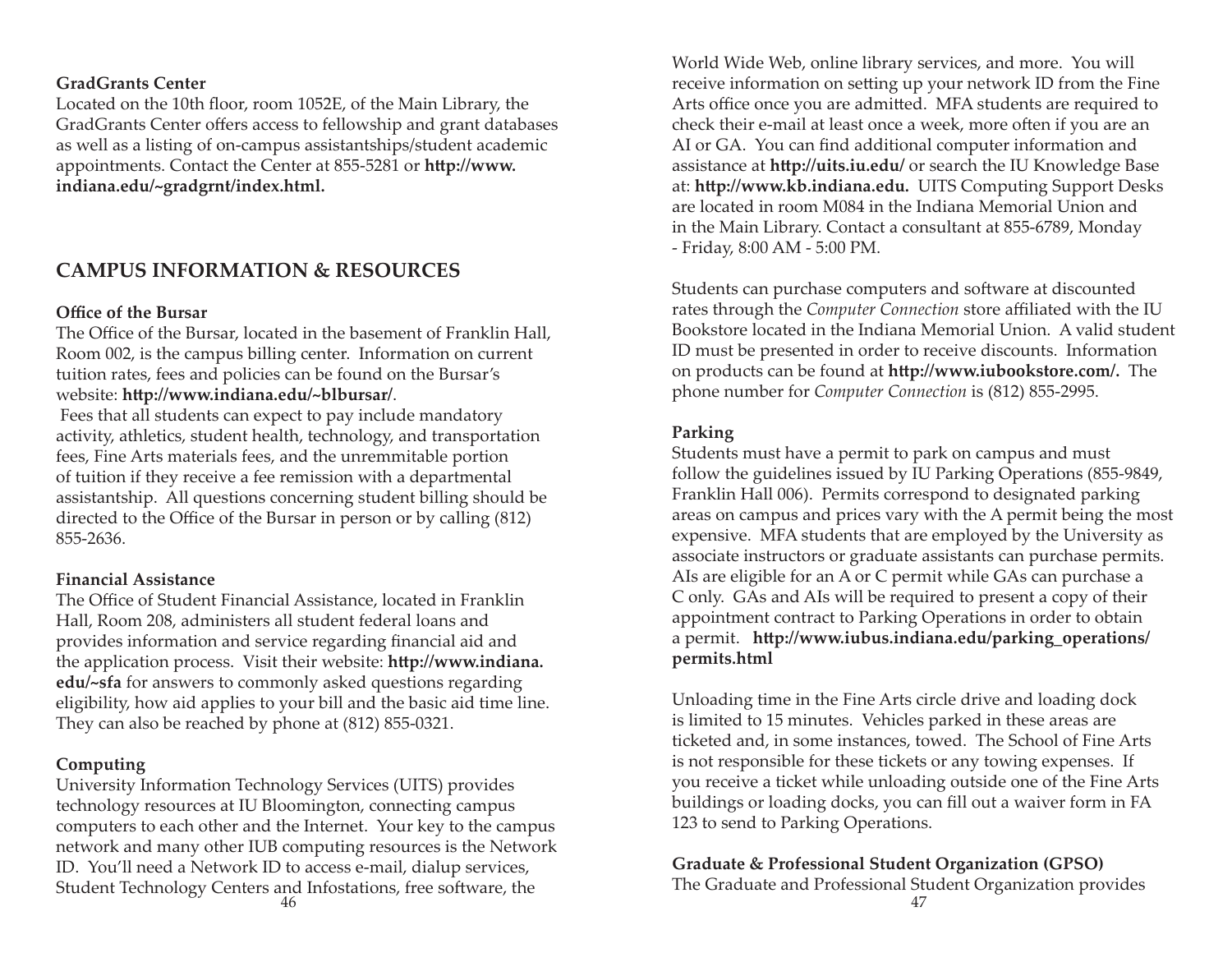many services to IU graduate students including a housing bulletin board, handbook for students new to Bloomington, and more. Visit their website at http://www.indiana.edu/~gpso/.

#### **Libraries**

The Indiana University Libraries at Bloomington offer broad collections and expert service to support your information needs. With more than five million volumes and a total collection of nearly 15 million items, the IUB Libraries serve the Bloomington campus through the Herman B. Wells Main Library, including the Research Collections and the Undergraduate Library, 15 subject branch libraries, the Lilly Library of rare books and manuscripts, and 12 Halls of Residence Libraries. Included among the specialized branch libraries is the Fine Arts Library with its focus on the art and architecture of the Western World and the Arts of Africa, Oceania, and Pre-Columbia. Electronic journal and document indexes, online full-text sources, searchable videodiscs, multimedia products, and rich media collections as well as important printed reference tools are available in the IUB Libraries. Go to http://www.libraries.iub.edu/ for more information and to access IUCAT, the online library catalog.

# **FINE ARTS RESOURCES**

#### **Indiana University Art Museum**

The Indiana University Art Museum is primarily a teaching museum with a collection of over 35,000 objects that represent the art of every major culture and period. It is regarded as one of the major university art museums in the nation. The first floor houses the Special Exhibitions Gallery and the Gallery of Western Art from the Early Christian era to the present. Asian and Ancient Art are in the second floor gallery, and the third floor gallery displays the arts of Africa, Oceania, and the Americas. The print collection is a major asset of exceptional quality, tracing the development of the graphic arts from their beginnings to the present. Current exhibition information is available 24 hours by calling (812) 855- IUAM or on our web site (http://www.indiana.edu/~iuam). Hours: Closed Mondays, Tuesday- Saturday: 10:00 a.m. - 5:00 p.m., Sunday: 12:00 noon - 5:00 p.m.

Located in the IU Art Museum Building, the Fine Arts Library is a multi-story facility housing over 100,000 art books and related materials. Access to the Library is provided through the Museum and the Fine Arts Building. All stacks are open for browsing except for a Special Collections area which includes rare, extremely valuable and/or fragile volumes. The Library also has a Seminar Room, Microforms and Media Rooms. Seating ranges from upholstered arm chairs to oversized carrels custom designed to accommodate art books. Carrel assignments are available to graduate students in Fine Arts. In addition to traditional reference services, free access is provided to major bibliographic databases and other computerized reference sources. A special feature of the Library is its foyer which includes built-in and free-standing display cases. Ten to fifteen shows are held in this space annually, ranging from exhibitions of selected library holdings to MFA exhibitions. Overall, the Library provides open, flexible, and comfortable spaces conducive to sustained periods of study and research. The Photo Archive is a collection of 50,000 mounted reproductions, including a complete set of mounted "Master Drawings," which may be checked out for longer periods of time. They are located in the reading room of the Fine Arts Library.

#### **Fine Arts Slide Library**

The Fine Arts Slide Library is a collection of over 300,000 slides, covering all areas and periods of art, whose primary function is to meet the teaching needs of the School of Fine Arts. All AIs are welcome to use this collection, and to check slides out for 24 hour periods.

We also provide carousel projectors for those departments who don't have their own equipment, and slide trays that will take all of the old, thick slides in the collection. However, we don't have screens. If you want to show slides on a regular basis in the Fine Arts Building (i.e.- rooms 010, 005), call the Registrar at 855-2489, or FA 105 can be scheduled by contacting the Slide Library. We can help you learn to operate the projectors, and show you how to avoid some common problems. If you have any questions about equipment or need new bulbs or repairs, give us a call at 855-6717. We also make slides. If you find the collection weak in an area you wish to teach, find us some good reproductions and give us a 49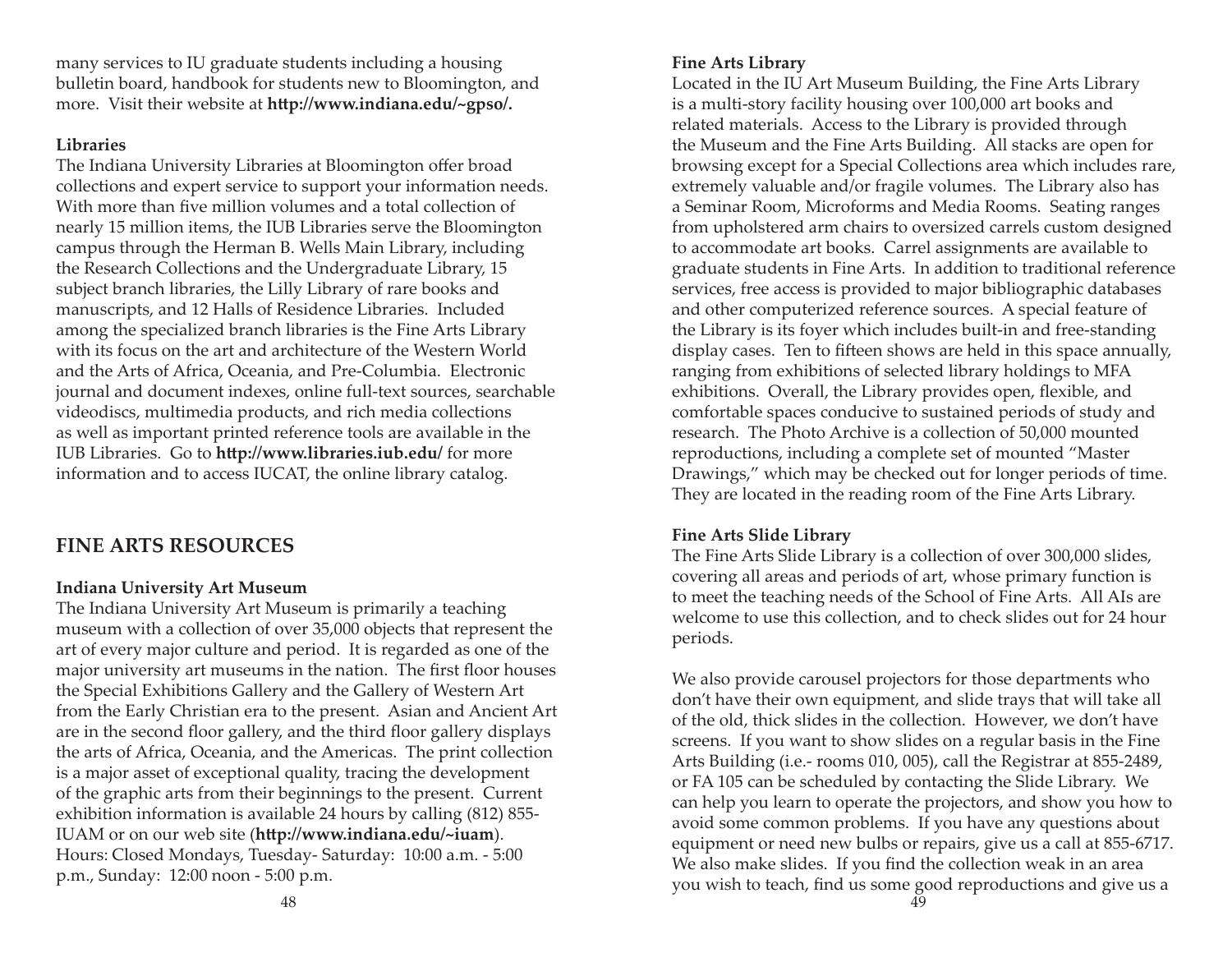couple of weeks. Our collection is a large and complicated one, so be sure to ask us for help. We may have the material you need in some other category.

We ask that you not share slides - that is, we don't want one person to check out the slides and pass them on to another AI. If you're teaching similar sections, we can hold the slides for the next person, but we need to know who actually has the material at any given time in case we need to call to get something back for one of the Art History classes.

We require that all materials be checked out by faculty or AIs, not by students, but we can arrange it so that the students can select their own examples. Talk to us if you want to do this in your class. Selecting slides for teaching takes longer than you might think. Give yourself at least an hour or two, especially if you've never used the collections before. You can come in any time we're open to select, edit, and arrange materials, and can put materials you're interested in on reserve for as long as you like. This gives you ample time to prepare and still give others access to the slides if the need arises.

In addition to slides, we also provide DIDO (Digital Imagebank Delivered Online), a growing collection of 34,000 images which is available for all faculty and students on the IUB campus via the World Wide Web (WWW). Links to many other imagebases available on the WWW can also be found on the DIDO Home Page: http:/www.dlib.indiana.edu/collections/dido.

We're here to help you teach your classes. Feel free to ask us for help and advice. We're open Monday through Friday, 8:00 a.m. - 5:00 p.m.

#### **Friends of Art**

The Friends of Art is a non-profit organization dedicated to fostering awareness of the arts by supporting the programs in the Henry Radford Hope School of Fine Arts and the IU Art Museum. Contributions to the Friends of Art sustain scholarships and fellowships in both studio art and art history and at the IU Art Museum. Student membership costs \$15 per year. Membership benefits include: 10% discount at the Friends of Art Bookshop,

opportunities to travel at reduced group rates, invitations to special events for members only, and the Friends of Art newsletter. For more information, please visit the Friends of Art office in Fine Arts 125 or call 855-5300.

# **Friends of Art Bookshop**

The Friends of Art Bookshop, located in FA 120, maintains one of the most comprehensive art book inventories in the country. In addition to providing textbooks for School of Fine Arts classes, the Bookshop stocks an extensive selection of scholarly and general interest art books, as well as a wide variety of cards, posters, jewelry, and other gift items. Profits from the Bookshop are used to fund scholarships and provide travel money for students in the School of Fine Arts.

Friends of Art membership benefits include a 10% discount on all regularly priced merchandise. Employment and volunteer opportunities are available. Regular hours: Monday to Thursday, 9:00 a.m. to 6:00 p.m.; Friday, 9:00 a.m. - 4:00 p.m.; Saturday and Sunday, 1:00 p.m. to 5:00 p.m.; reduced hours during the summer and University breaks. For more information, call 855-1333 or email foabooks@indiana.edu.

# **School of Fine Arts Gallery**

The School of Fine Arts (SoFA) Gallery provides a vital exhibition space that serves a diverse audience of students, faculty, staff and the community. Exhibitions of contemporary work by local, national and international artists are regularly scheduled in the Gallery, as are BFA and MFA Thesis Exhibitions. Students have the opportunity to plan, install, and participate in all aspects of exhibition management. Many exhibitions are accompanied by talks or slide presentations by the artists. The SoFA Gallery also provides a forum for visually oriented performances and video viewings.

# **Fine Arts Shop, McCalla Sculpture Center**

#### Access

Individuals desiring access to the FA wood and metal shops must be 1) a student enrolled in a Fine Arts studio course, 2) a Fine Arts faculty member or 3) a Fine Arts staff member. Individuals must have a current University ID card and attend a safety demonstration. After completion of the safety demonstration,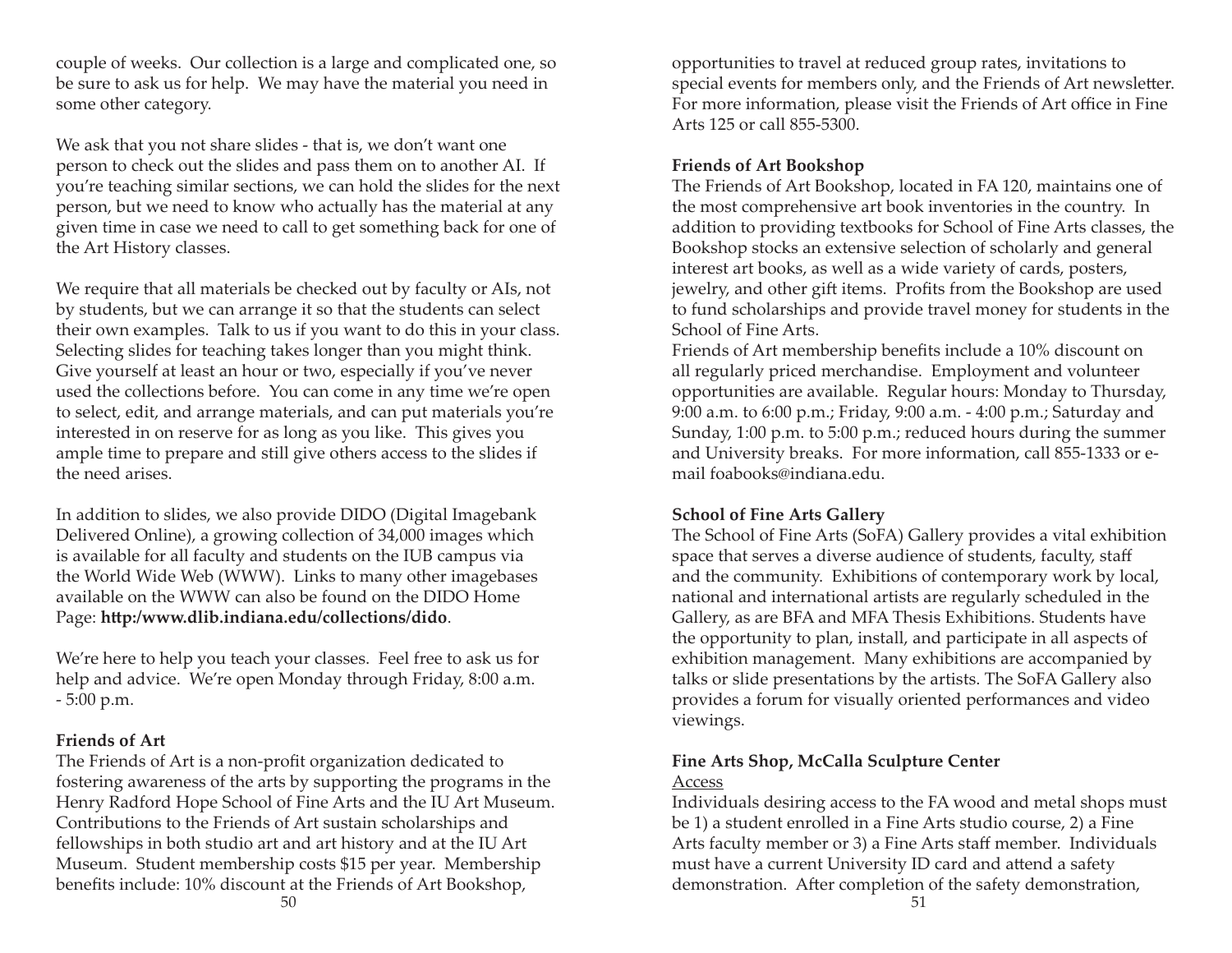a copy will be made of the student's ID card and personal information will be entered into the Card Swipe lock system. Access to the Fine Arts Shop will be available to students only during monitored hours. Fine Arts Faculty members have unlimited access. The Swipe lock is located on the double doors at the main entrance to the Fine Arts Shop. Directions on how to use the lock system and the shop hours are also posted on these doors. All doors providing access to the Fine Arts Shop should be closed and locked at all times to prevent unauthorized access. Unlocking or propping the doors in the open position is not allowed.

All MFA students should attend one of the safety demonstrations scheduled during their first semester in order to **have access to the Fine Arts Shop in McCalla at any time during their course of study. Individual safety demonstrations will not be given.** 

#### Safety

If you are unsure of the safe use of equipment or tools ask for help. Faculty, staff, and shop monitors are here to help prevent accidents as well as provide a helping hand in holding large pieces of material while you are using the equipment.. They have the responsibility and authority to interrupt an individual who is performing or about to perform an unsafe operation. Individuals found to be following unsafe operating procedures will be asked to stop working until proper instructions can be given. Individuals who continue, to use unsafe procedures after being informed, will be asked to leave the Fine Arts Shop facility. Proper safety equipment must be worn when using the Fine Arts Shop. Face shields and hearing protection are provided. No open toed shoes or sandals are allowed while working in the Shop. If you are working in the woodshop make sure you are not wearing hanging jewelry, that long hair is pulled back or underneath a hat, remove loose sweaters or shirts, roll or push sleeves up past your elbows, and tuck shirt tails in. Wearing gloves while using woodworking equipment is not allowed because the glove may get caught in moving parts of the machinery. When working in the metal shop wear natural fiber clothing so that it will not melt if it comes in contact with sparks or molten metal. Wear long pants and long sleeved shirts to protect your arm and legs from sparks, molten materials, and UV light produced by Arc, Mig, or Tig welding. Both work and  $\sim$  53

welding gloves are provided. Please use the welding gloves for welding only; they are more expensive then regular work gloves. Wear proper eye protection when welding. Welding jackets are provided and must be worn while welding or cutting with a torch.

Turn on dust collectors and/or exhaust fans as needed to remove dust and fumes. No sandblasting is allowed inside the Shop with the exception of the enclosed sandblast cabinet. When working with plaster and similar products containing silica, a proper respiratory mask should be worn. When ever possible use paints and similar materials out of doors. A limited amount of brush painting, along with adequate ventilation may be done within the Shop. No spray painting is allowed in the shop. Do not heat or grind materials plated with zinc, chrome, or cadmium. Do not heat or grind lead or beryllium. The use of audio headphones or loud music that might interfere with safety or communications is not allowed. Do not store projects or materials in areas that have been designated as areas to keep clear. These areas are posted and/or marked with a yellow line. Do not obstruct stairways, aisles, or passageways with materials or projects.

Tools and equipment are only to be used for the purposes they were intended. Do not apply large amounts of force when making an adjustment to the tools or machines. All equipment and tool guards are not to be removed. Report to the Shop Technician any broken tool or equipment so that it can be repaired, replaced, or removed from service. Do not attempt to make repairs to tools and equipment unless the Shop Technician has approved it.

The telephone located in the mold room is on an extension line and should be used for emergencies only. It is not a Campus phone.

#### Clean Up

Students and faculty are responsible for cleaning up after themselves. This includes returning tools and equipment to their original locations, placing scrap in proper locations, and sweeping when necessary. No materials and scrap should be left on equipment or the floor. Doing so could cause an accident.

52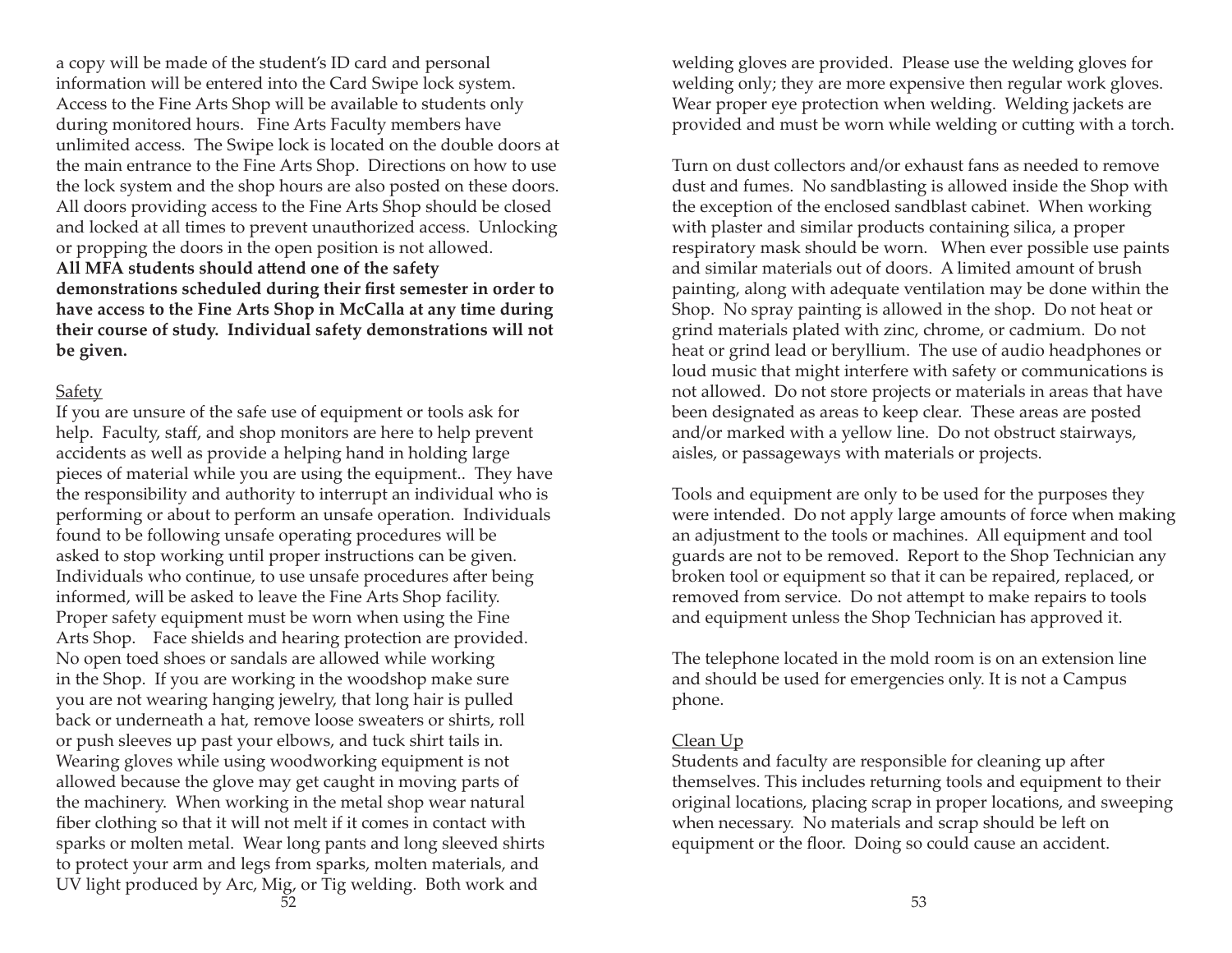#### In the Woodshop Do Not:

• Cut wood with nails, screws, staples, etc. in it.

• Run through the jointer or planer materials that are used, painted, have had nails, screws, and/or staples in it, wood that has been used to form concrete or similar materials, wood that has been on the ground and could have dirt, sand, or small stones embedded in the wood.

• Attempt to mill boards from tree branches or tree trunks.

• Make sudden loud noises while individuals are operating machinery.

• When helping another individual cut material, do not pull or push on the material. Only support and/or guide the material while the person you are helping controls the speed and direction of the material.

# In the Metal shop:

When finished using the gas-welding rig, neatly roll the hose back on to the cart to avoid a tripping hazard. Never oil the valves on gas cylinders, as this can cause an explosion.

# Tools

Under no circumstances should tools be removed from McCalla School without authorization of the Shop Technician. The hallways and basement classrooms at McCalla are not part of the Fine Arts Shop. MFA Sculpture students and Faculty, with studios in McCalla School, are allowed to use tools in their studio only if they are signed out. Tools must be returned within a 24-hour period and signed back in. Please remember there are a limited number of tools that must be accessible to all individuals using the Fine Arts Shop. Tools that are missing and not signed out will be considered stolen and may be reported as such to the police.

# **Floorspace**

In an effort to maximize usable workspace students and faculty are required to properly store raw materials and projects in the designated storage areas. There are no assigned or reserved work or storage areas for individual's projects, materials, tools or supplies. Individuals with special or temporary storage needs, for work in progress, must make arrangements with the Shop Technician. Unfortunately, there is not enough space to accommodate finished projects beyond one week. Plan to remove your project within a few days of completion or critique date whichever is later. Persons with projects that are not progressing towards a timely completion will be asked to remove their project or projects from the Fine Arts Shop. By the end of Finals Week, all projects and materials must be removed or they will be disposed of. If this deadline cannot be adhered to, special arrangements must be made with the Shop Technician.

Students who plan to construct large sculpture that will occupy significant floor space over and extended time will be required to have pre-approval from their instructor. Faculty members need to work with the Shop Technician concerning their floor space requirements. The proposal for such work will include projected amount of space needed, time frame for completion, plans outlining storage of needed materials, and indications of sufficient resources to complete the project.

Special needs for such large projects will be considered before work starts. This might include, but not limited to, specialized hand tools, material handling equipment, and surface considerations such as painting or sandblasting. It will be necessary to demonstrate competence in the safe use of required tools. Please be courteous in your use of the storage and workspace.

# Miscellaneous Shop Policies

At times there are scheduled classes or demonstrations that are being held in the Fine Arts Shop. During these times, the Shop is closed to those individuals not participating in the classes or demonstrations.

Do not park in front of the two loading docks. Keep these areas clear for scheduled and unscheduled deliveries and pick-ups.

The Fine Arts Shop does not provide:

- Materials, with the exception of some scrap items located in marked containers.
- Nails, screws, bolts, nuts, or any other fastening hardware.
- Sandpaper, paint or other finishing items.
- Paper, pencils, pens, or tape.

The Fine Arts Shop Technician's Office is off limits to all except those that are authorized. Ask if there are tools or equipment that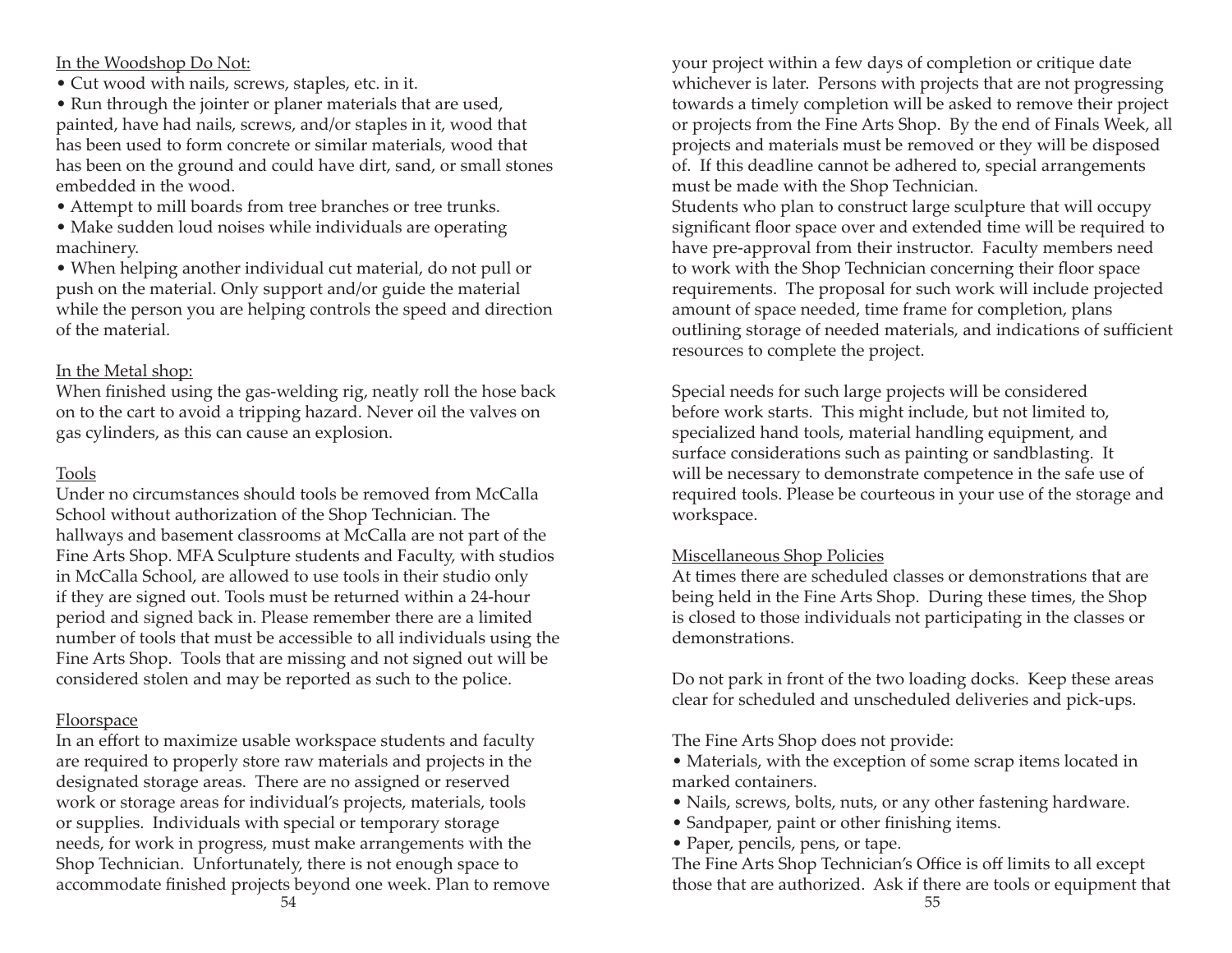you would like to sign out. Certain items located in the Fine Arts Shop Office are the property of the Shop Technician and are not for general use.

The Fine Arts Shop Technician has the authority and responsibility to enforce the Shop policies.

# **DEPARTMENTAL ASSISTANTSHIPS**

#### **Contracts**

Contracts must be signed before your first day of classes. Stipulated in your contract is the required AI Training Seminar, the course(s) you will be assigned to teach, your pay amount, the length of the contract and awarded fee remission. AIs must enroll in a minimum of 6 credit hours per semester (excluding summer). AI positions are not automatically renewed. Your contract may reflect academic year dates but at no time is an appointment guaranteed for the following semester without first receiving budgetary and administrative approval from the department.

#### **Pay Checks**

The University requires Direct Deposit. Your pay advice, the record of the direct deposit, will be available online through Onestart the week you will be paid. Your first pay date will be mid-September. The pay cycle is approximately as follows: Two paychecks in September, December, and May; 1 paycheck in November, February, March, and April. Note that you will not be paid in January. The Budget Coordinator will post a pay date schedule on the bulletin board outside FA 123.

#### **Fee Remissions**

Your contract will show the number of credit hours received for a fee remission. Appointments for the full academic year typically include 30 credit hours, 12 to be distributed in the fall semester, 12 in the spring and 6 taken during the summer session. A maximum of 6 credit hours can be awarded for summer. Appointments for a single semester include 12 credit hours of fee remission for that semester only. Appointments for the summer include 3 credit hours of fee remission if the student did not hold an AI or GA position for the full academic year. Fee remissions are considered  $\sim$  57

non-taxable income and may only be used towards credits within the School of Fine Arts, unless approval from the Dean is granted. Fee remissions are not retroactive nor can they be saved for future semesters.

Fee remissions cover a significant portion  $(96.5%)$  of the cost of tuition. All students are responsible for this remaining amount, called the unremmitable portion of tuition.

#### **Health Insurance**

A mandatory Student Academic Appointees Health Insurance Plan is in effect for all student academic appointees on appointment at or above 37.5% Full Time Equivalent (FTE) for a full semester or longer. The insurance premium for a single coverage is paid for by the University. Dependents can be added to the policy for a monthly fee. Information on the current policy and provider can be found on the Human Resources website at http://www.indiana.edu/~uhrs/benefits/index.html#. Specific information regarding the policy and coverage is also available from the Student Insurance Advisor, Poplars 817, 856-4650.

#### **Photocopying**

For small jobs (under 25 copies), you may use the copy machine in FA 123. Obtain the photocopy code for your area from your faculty.

Located in the basement of Eigenmann Hall on 10th Street, MAXI Duplicating Services is the copy center on campus. MAXI should be used for jobs that require 25 – 500 sheets of paper. This service is charged to your area at a reduced rate at no cost to students or faculty. Originals must be  $8 \frac{1}{2} \times 11$  inches without any black toner in margins. Submit your completed order form to the wood MAXI box in FA 123. The turn-around time for a MAXI order is generally 24 hours. Rush orders can also be done but not on a regular basis. When your completed order is delivered, it will be placed in your mail folder in FA 123.

Booklet, packets or more complex photocopying projects can be submitted to ClassPak. Students generally purchase course booklets or packets in the Friends of Art Bookstore.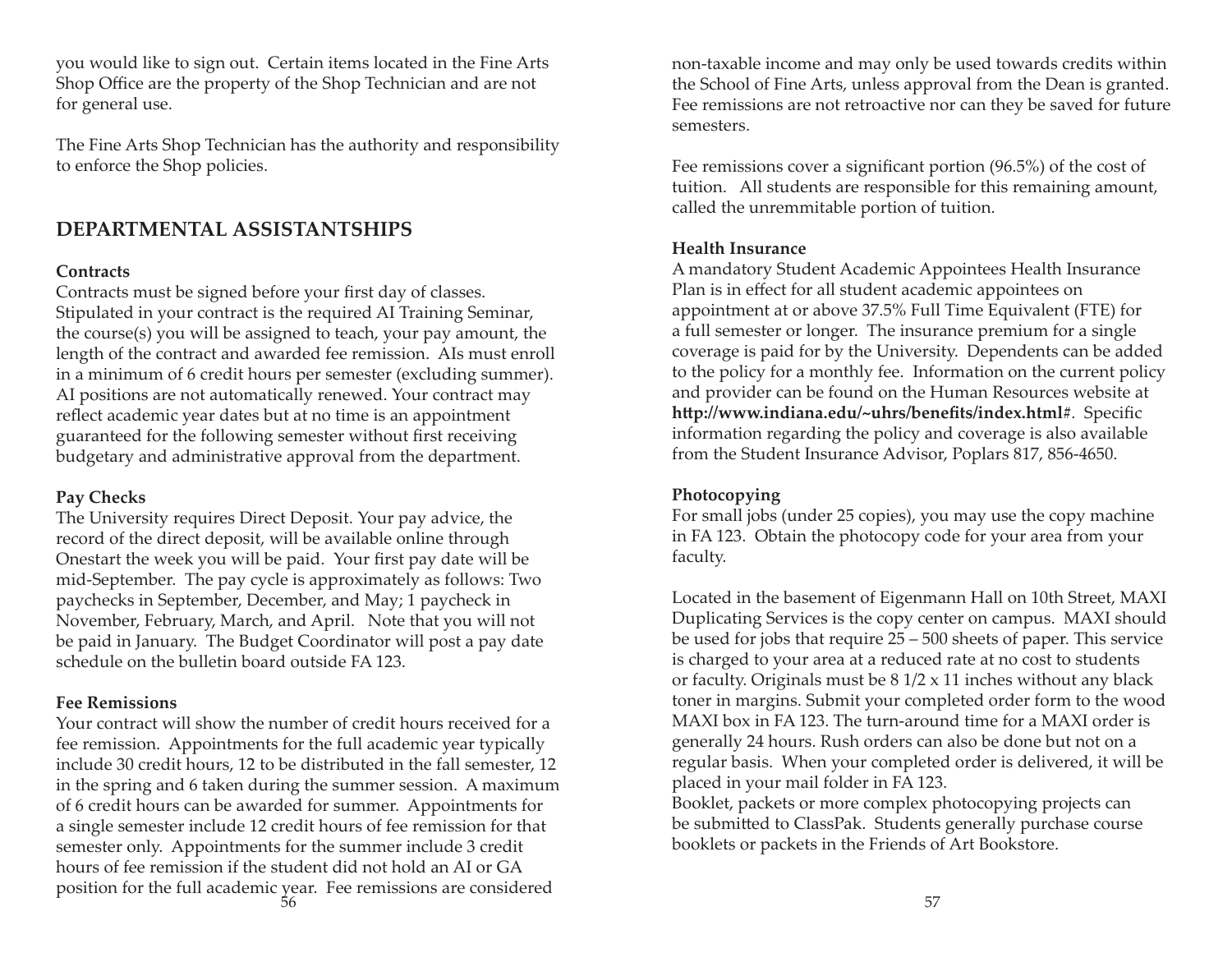#### **Time Sheets**

If you are responsible for signing time sheets for an hourly or work-study employee (i.e., model, lab monitor) please make sure that the time sheet you are signing is color-coded for your area and completed accurately by the student. You must sign and print your name on the time sheet. If you have any questions concerning the payroll, please contact the Budget Coordinator in FA 126. Schedules for when to turn in time sheets and pay dates are posted outside Fine Arts 123. The employee is responsible for getting his or her time sheet submitted to the FA office on time. Do not turn in time sheets for your models or lab monitors.

## **Work Study**

Work Study is a federal financial aid program. Students must complete a Free Application for Federal Student Aid (FAFSA) to determine their eligibility. The FAFSA is available online at **http:// www.fafsa.ed.gov.** Graduate students who are appointed as GAs or AIs through the work study program receive their monthly stipend partially from federal funds instead of directly from the College of Arts and Sciences. Please note that participating in Work Study may affect the amount of loans for which a student is eligible. Students can contact the Office of Student Financial Assistance at 855-0321 to determine if Work Study will alter their loan eligibility status.

# **Associate Instructors (AIs)**

#### International AIs

Potential AIs whose native language is not English are required to take the "English Proficiency Test for AIs" and pass this exam before they can be appointed. See "Test of English Proficiency for AI Candidates" listed under "International Students" in this Handbook.

# Grade Books

Grade books are available for your use in the Fine Arts office supply cabinet, located to the left of the senior secretary's desk in FA 123.

# <u>Rosters</u>

The roster system supported by the Office of the Registrar is now predominantly electronic. However, paper versions of class rosters will also be distributed two or three times during the early part of the semester. Instructors will receive an e-mail from the Senior Secretary notifying them that paper rosters have been placed in their mail folders in FA 123.

Instructors can access their electronic roster one of two ways: 1) Via OneStart at **http://onestart.iu.edu** 

Login with your username and password. Click on the Faculty or Staff Tools tab. Under SIS Instructor Info, choose Class Roster. 2) Via OnCourse at **http://oncourse.iu.edu** 

Login with your username and password. Select course under appropriate semester. Click on the link, Click to Continue. Click on the Class tab.

A class roster typically includes student names, university id numbers, academic program and the number of enrolled credit hours. In OnCourse, the roster will also include thumbnail pictures of students and their e-mail addresses. It is a good idea to periodically check your electronic roster to make sure that every student who is attending your class is listed and officially enrolled.

Enrollment verification rosters will be distributed during the third or fourth week of the semester. Instructors are asked to check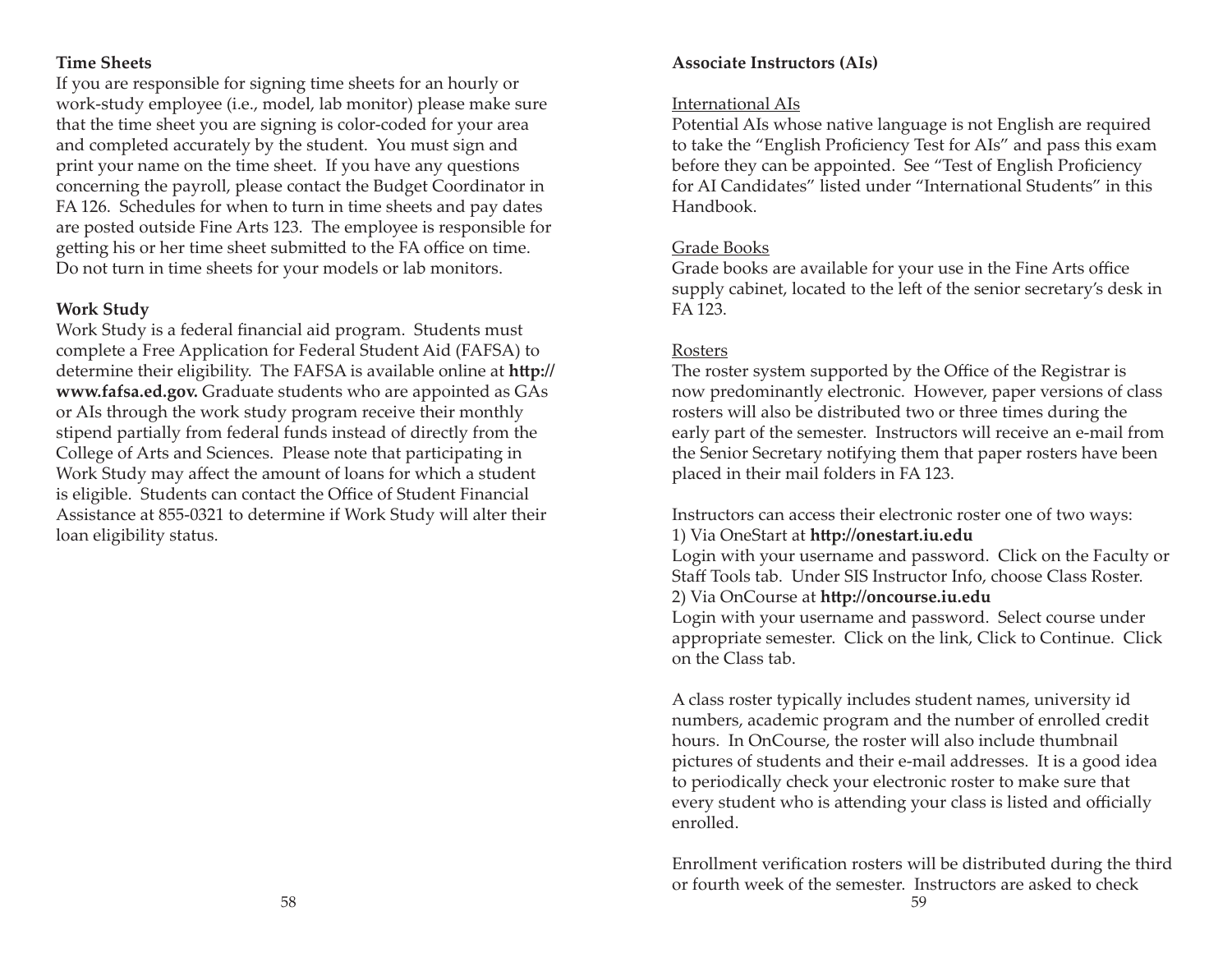the roster for accuracy. If someone is attending who is not on the roster, add their name and ID number. If someone is on the roster who is not attending, mark a line through that student's name. Submit the roster to the Registrar who will then notify these students and advise them to drop the course.

The midterm roster is a limited roster listing only those students who require a midterm grade. These are typically freshmen or sophomores who have not declared a major and are in the unit called University Division. Instructors who do not have freshmen or sophomores in their class will not receive a midterm roster. Midterm grade rosters and final grade rosters must be submitted electronically via OneStart or Oncourse. Instructors will receive e-mails from the Registrar regarding deadlines and procedures for entering grades electronically. Printed versions of instructions will be available in the Fine Arts office.

## Students Adding or Dropping Your Course

Students can make changes to their schedules via the OneStart system during the Drop & Add period which runs through the first week of classes. If your course has open spaces, a student can add the course on OneStart. A "W" will appear on your roster next to the name of a student who has dropped.

You will need to give a student permission to add your course if: 1) your class requires an authorization, 2) your class is full but you are allowing a particular student to exceed the limit whether he or she is on the waitlist or not, or 3) it is after the Drop & Add period. During the first week of classes, AIs can e-mail the Senior Secretary or the Graduate Services Coordinator with the student's name, University ID number and course information or obtain a yellow permission form from the office which they will fill out and have the student submit to FA 123. This gives the student permission to enroll but the student still must register for the course himself via OneStart.

After the first week of classes the OneStart registration system is no longer accessible and students adding or dropping will be required to use the new "eDrop" & "eAdd" system. Details about this system can be provided by the Graduate Services Coordinator

# The Grade FN

If a student is listed on your roster but fails to attend your class (never attended or attended but then stopped), assign the grade FN. FN indicates failure due to non-attendance.

# Incompletes

AIs should avoid assigning incompletes unless a student is unable to complete course work due to dire circumstances (i.e.. medical, psychological or personal reasons severe in nature). See the Undergraduate Advisor in FA 127 and complete a "Record of Incomplete" form. On this form you will indicate the course work that needs to be finished within one year in order for the incomplete to be resolved. This assists the faculty in the event that you leave IU prior to the student resolving their incomplete.

# Removal of Incompletes

In rare instances, a student may make up an Incomplete from a previous semester by attending your class. This may be done with your permission only if there is space in the class. The student must not officially register for the course. Similarly, a student may have received an Incomplete from you during a previous semester, and will finish the coursework while attending your course during the current semester. In either case, when the coursework has been completed, you may fill out a Removal of Incomplete form, available in FA 123. Be sure to have the student's name, university id#, the class number of the original course, and the semester of the original course. According to University policy, you must fill this form out in the office.

# Change of Grade Forms

A letter grade can be changed at the discretion of the AI if it was miscalculated or inappropriately assigned for some reason. Change of Grade forms are available in the FA 123, and must get the approval of the director of the School and the Dean of the College of Arts and Sciences. You will need to provide the student and course information as well as a justification for the change of grade.

# Student Portfolios

AIs are responsible for returning projects to students during and at the end of the semester. Portfolios may not be left in the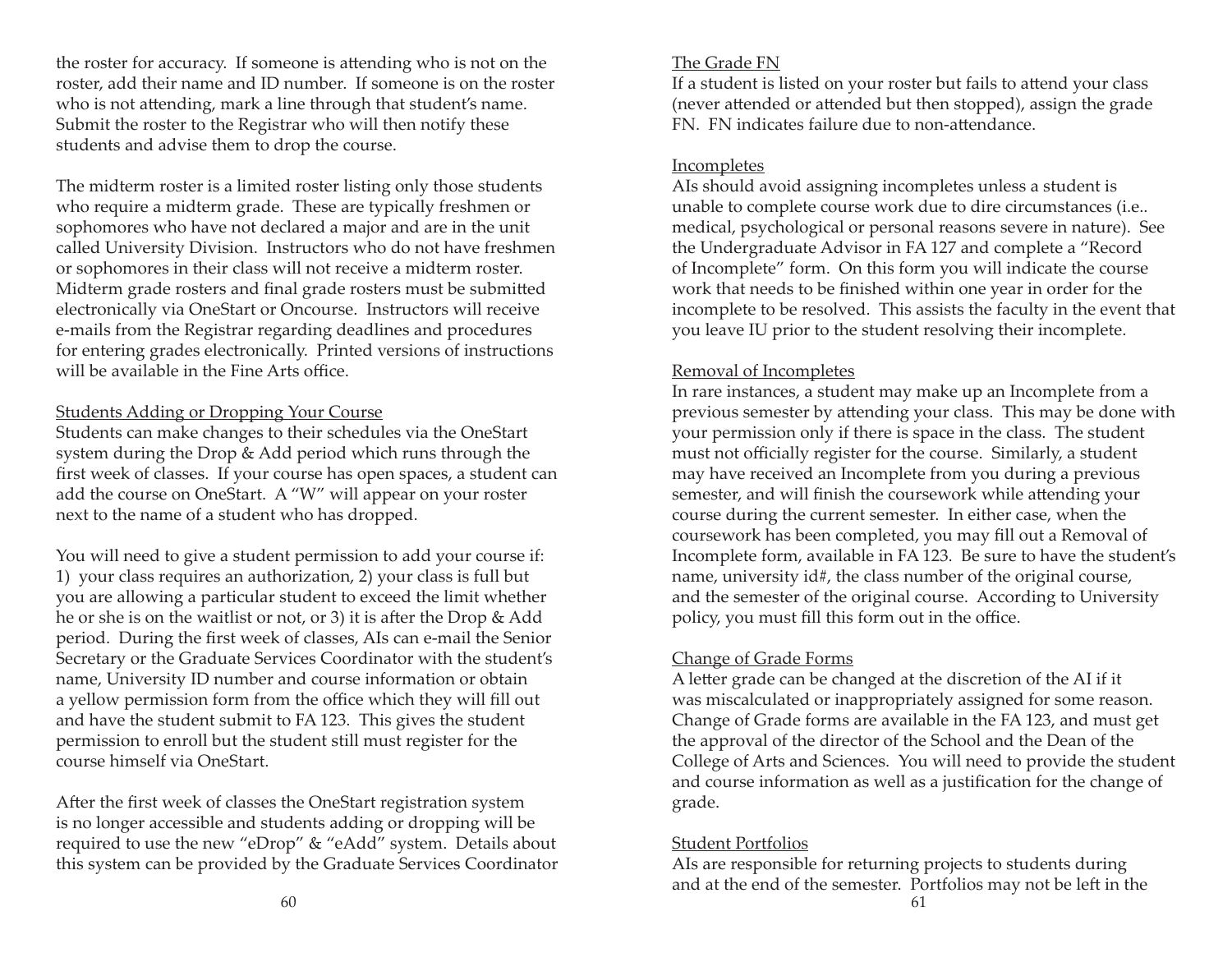FA office for students to pick up due to limited space. Schedule a time for students to pick up their work or make special arrangements with individuals. The FA office staff is not able to let students into locked classrooms.

#### Evaluations

It is mandatory for AIs to administer student evaluations. The Senior Secretary in FA 123 will send out an e-mail when evaluation forms have been placed in the mail folders of AIs. Pick up a set of pencils when you come to get your evaluations. AIs should distribute the forms and discuss their importance, but then leave the classroom as they should not be present when students complete the evaluations. Ask a student to collect the forms, place them in the envelope and return them to Fine Arts 123. Evaluations should be administered prior to finals week. The FA office will not accept late, single evaluation forms. During the following semester, AIs will be able to read their evaluations and make photocopies. The originals will stay in your permanent file.

# Classroom Scheduling

AI/GAs may make classroom reservations for their class or for academic related activities.

FA 007, Seminar room See http://my.calendars.net/sofa007 FA 105, Slide viewing room See Eileen Fry in FA Slide Library.

All other Fine Arts classrooms are scheduled through the Office of the Registrar at 855-2489.

# Audio/Visual Equipment

TVs, VCRs, projectors, and other audio visual equipment can be reserved through the Media Resources Center (5-3396 or 5-4688). They will deliver the equipment to FA 123. When you are finished with the equipment, return it to FA 123 and they will retrieve it. Allow at least 24 hours and make the arrangements to have this done during FA 123 office hours.

# Classroom Maintenance

If there is a maintenance problem with your classroom (or studio), such as the roof leaking or a light bulb that needs to be replaced, tell the Senior Secretary in the FA office (5-7766) and he/she will report it for repairs/replacement. You can also e-mail the office

at faoffice@indiana.edu for those needs that are not emergencies. After hour emergencies call 855-8728.

# Teaching Resources Center

The Teaching Resources Center, a partnership between Instructional Support Services and the College of Arts and Sciences, is a walk-in, self-serve production facility that allows instructors to print or photocopy overhead transparencies in both black & white and color, and to scan and edit images. The center is equipped with both Windows and Macintosh machines, running Adobe Photoshop and Microsoft Office (including Word and PowerPoint). All computers accept floppy disks, Zip disks and CDs. Clients may also transfer files over the IUB network. TRC staff are trained on unit software and hardware to provide instruction and assistance to clients. The TRC also makes 35 mm slides from flat art. TRC staff provide this service for clients, and require four weeks in which to fill orders. The slide service is being reevaluated and may be discontinued in the near future. All services are free of charge. Please note that TRC services are only for instructors teaching at IU, and that materials produced at the TRC are for instructional use only. Fair use copyright restrictions apply to all materials duplicated at the TRC.

Ballantine Hall 132 855-2635trcenter@indiana.eduOffice Manager: Carol Reynolds Hours: 7:45 a.m. - 5:00 p.m., M-F

# Campus Instructional Consulting

Campus Instructional Consulting (Franklin Hall 004) can help you with your teaching through individualized consulting and workshops. Teaching Consultations are completely confidential. Consultations can include classroom observation and feedback, assistance in planning class activities or whole courses, creating course materials and selecting appropriate teaching strategies including syllabi, tests, computerized lessons, assignments, in-class activities, and ways to get feedback on instructional effectiveness. CIC also presents a series of workshops on discussion techniques, lecture techniques, civility, diversity, visits with exemplary teachers, etc. The workshops are listed at http://www.iub.edu/~teaching/ourservices. They also lead special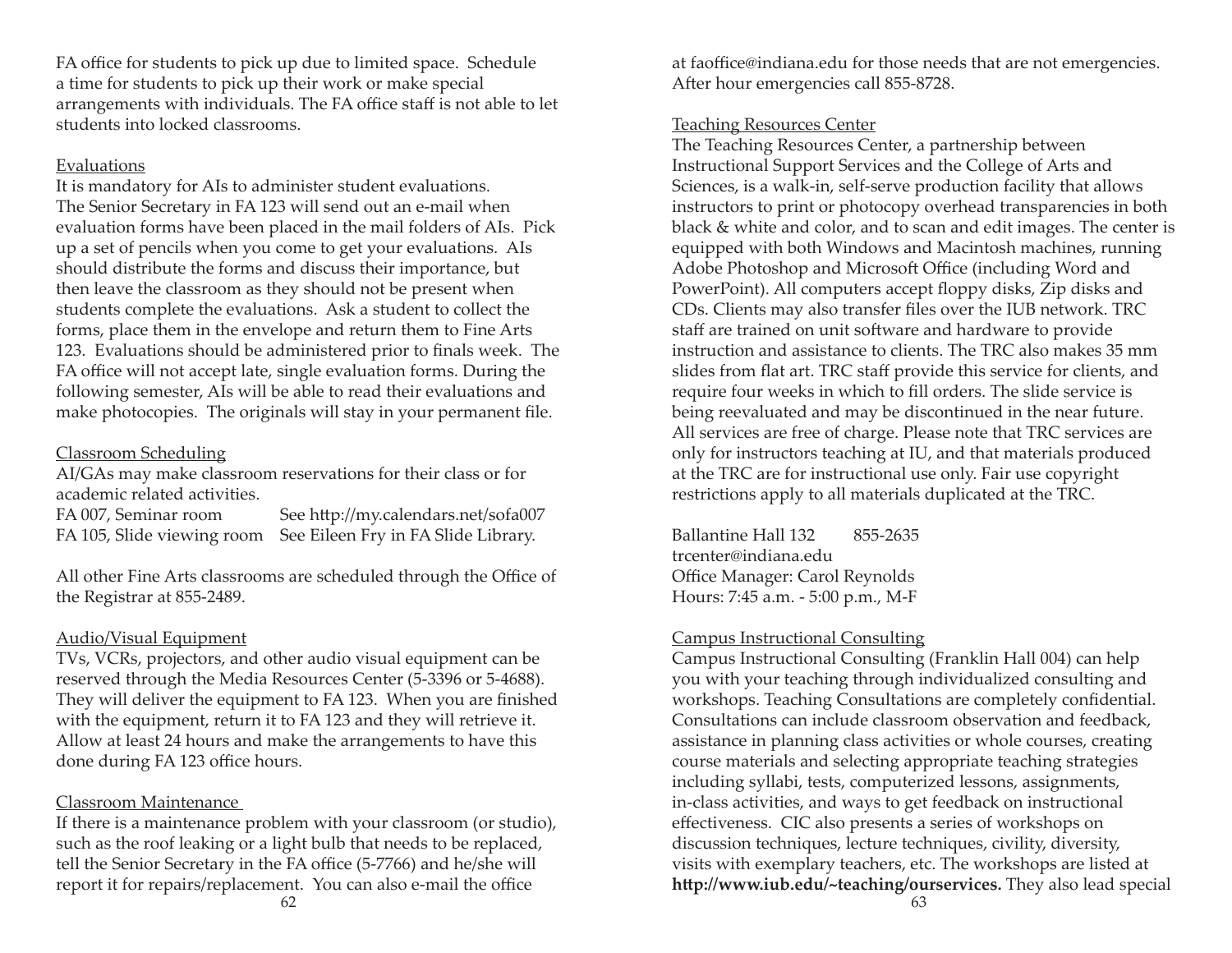workshops for studio AIs, including Microteaching and other topics. CIC can also answer questions about college teaching - a one minute phone call; an e-mail question or request for information; a ten minute chat about what is going on in your class. For more information, contact teaching@indiana.edu (855- 9023).

#### **Graduate Assistants (GAs)**

#### Purchasing Procedures

General supplies (i.e. office, janitorial, electrical, hardware, paint supplies, etc.) can be purchased from IU Purchasing Department through the Fine Arts Budget Coordinator. A catalog listing regularly stocked supplies is available. Area faculty must approve all purchases. Provide the Budget Coordinator with a purchase requisition, listing the description and quantity of items to be purchased, stock number (from catalog) and building/room number where supplies are to be delivered.

For Chemistry supplies and chemicals, please contact the Budget Coordinator.

All other supplies must be purchased with a procurement card or purchase order sent to the IU Purchasing Dept. by the Budget Coordinator. Complete a purchase requisition. Provide the following: (1) name of person and area requesting the materials, (2) items being ordered and quantity - describe as completely as possible, include manufacturer vendor item numbers for identification, complete specification, size of unit, etc.,  $(3)$ suggested vendor, and address - this does not guarantee that this vendor will be used since bids are sent out by the Purchasing Dept. and they will determine which vendor will be used. If no particular vendor is preferred, label order "Best Source," (4) estimated cost - when in doubt, call the vendor or Purchasing for assistance, and (5) complete delivery address (usually 1201 E. 7th Street, Fine Arts room 123).

Delivery of materials will take several weeks. The FA secretary will notify you when purchase have arrived. Please pick up your deliveries promptly to avoid having your boxes moved to the locked cage on the loading dock. Check all delivered materials.

If there are discrepancies, i.e. incorrect merchandise, shortages, damage, etc., contact the FA Budget Coordinator and she will contact Purchasing or the vendor. You may be asked to complete the bottom portion of the Material Return Slip and Shipping Permit and seal the package for shipping.

Any order costing \$1000.00 or more is considered Academic Equipment. All equipment requests must be approved by the Fine Arts Executive Committee at the beginning of the academic year before any purchases may be made. After approval, the Budget Coordinator will be of assistance in purchasing the equipment.

All orders take time to be processed; therefore, please plan accordingly. All purchases, regardless of the nature, must be ordered through the IU Purchasing Department. The Fine Arts Department or the University will not be held responsible for any unauthorized transaction; the individual initiating an unauthorized transaction will be held liable.

#### Reimbursements

GAs should refrain from making purchases for reimbursement whenever possible. If you must make a purchase in an emergency, always bring in the original cash register receipt. Write your name, telephone number, and social security number and the word "reimbursement" on the back of the receipt. Put this in a sealed envelope and place in the Budget Coordinator's mailbox in FA 123. Purchases requiring reimbursement must not exceed \$500.00. Sales tax will not be reimbursed.

#### Procurement Cards

Procurement cards can only be checked-out by GAs and faculty members. Associate instructors should not check-out the cards. Cards must be signed out and in with the Budget Coordinator and must be returned within 24 hours unless other arrangements have been made. Itemized receipts must accompany the return of the card. No sales tax should be charged and purchases cannot be for more than \$500.00. For more information, please speak to the Budget Coordinator.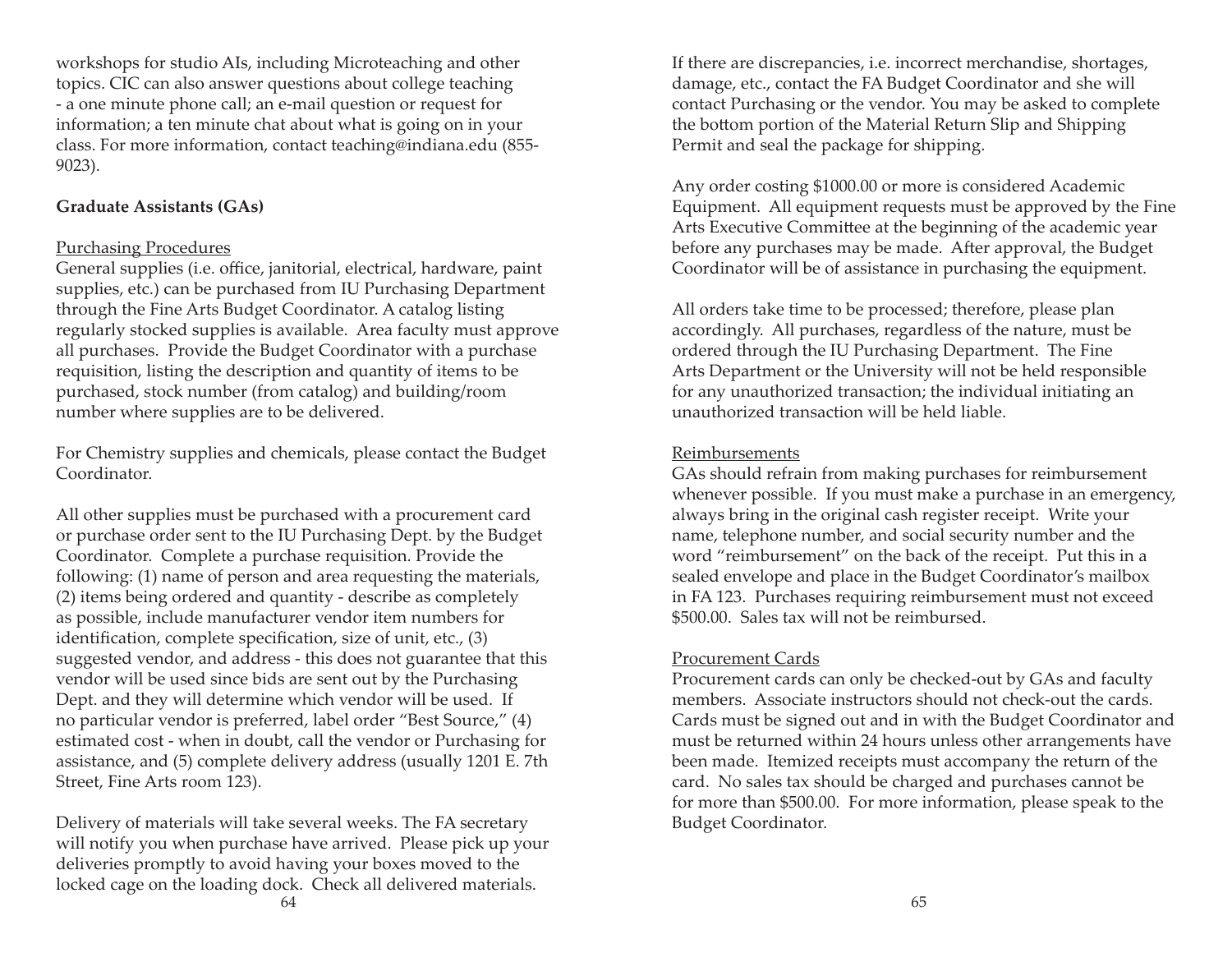# **FINE ARTS OVERSEAS PROGRAMS**

#### **Florence Program**

The School of Fine Arts and the Department of French and Italian co-sponsor a 6-week summer program in Florence, Italy. Undergraduate courses in Drawing, Italian Language, and Renaissance Culture are offered. (Art history is not included in the curriculum). With prior approval of special coursework by the faculty director, graduate students may apply for program participation. If you have a summer fee remission, you can apply the 6 credit hours toward enrollment in the Florence program. MFA students who choose to use this program to complete the final credits for their degree should note that their graduation will be in August at the earliest. For applications and information , visit the Overseas Study Information Center in Franklin Hall 303 or see the website **http://www.indiana.edu/~overseas/**.

#### **Venice Program**

The School of Fine Arts sponsors a 5-week summer program in Venice, Italy at the Scuola Internazionale di Grafica with an emphasis in printmaking (intaglio and monoprint) and book arts. With prior approval of special coursework by the faculty director, Ed Bernstein, graduate students may apply for program participation. If you have a summer fee remission, you can apply the 6 credit hours toward enrollment in the Venice program. MFA students who choose to use this program to complete the final credits for their degree should note that their graduation will be in July at the earliest. For applications and information , visit the Overseas Study Information Center in Franklin Hall 303 or see the website http://www.indiana.edu/~overseas/.

#### **Paris Program**

The School of Fine Arts sponsors a 5 1/2-week summer program in Paris with an emphasis in photography. Students enroll in FINA-S 392 or S 490 Photography in Paris: Exploration of Place and in FINA-A 342 History of Modern Art. With prior approval of special coursework by the faculty director, graduate students may apply for program participation. If you have a summer fee remission, you can apply the 6 credit hours toward enrollment in the Paris program. MFA students who choose to use this program to complete the final credits for their degree should note that their graduation will be in August at the earliest. For applications and information , visit the Overseas Study Information Center in Franklin Hall 303 or see the website **http://www.indiana.edu/ ~overseas/.**

#### **Osaka Program**

The School of Fine Arts sponsors a 5-week summer program in Osaka, Japan with an emphasis in photography. With prior approval of special coursework by the faculty director, James Nakagawa, graduate students may apply for program participation. If you have a summer fee remission, you can apply the 6 credit hours toward enrollment in the Osaka program. MFA students who choose to use this program to complete the final credits for their degree should note that their graduation will be in August at the earliest. For applications and information , visit the Overseas Study Information Center in Franklin Hall 303 or see the website http://www.indiana.edu/~overseas/.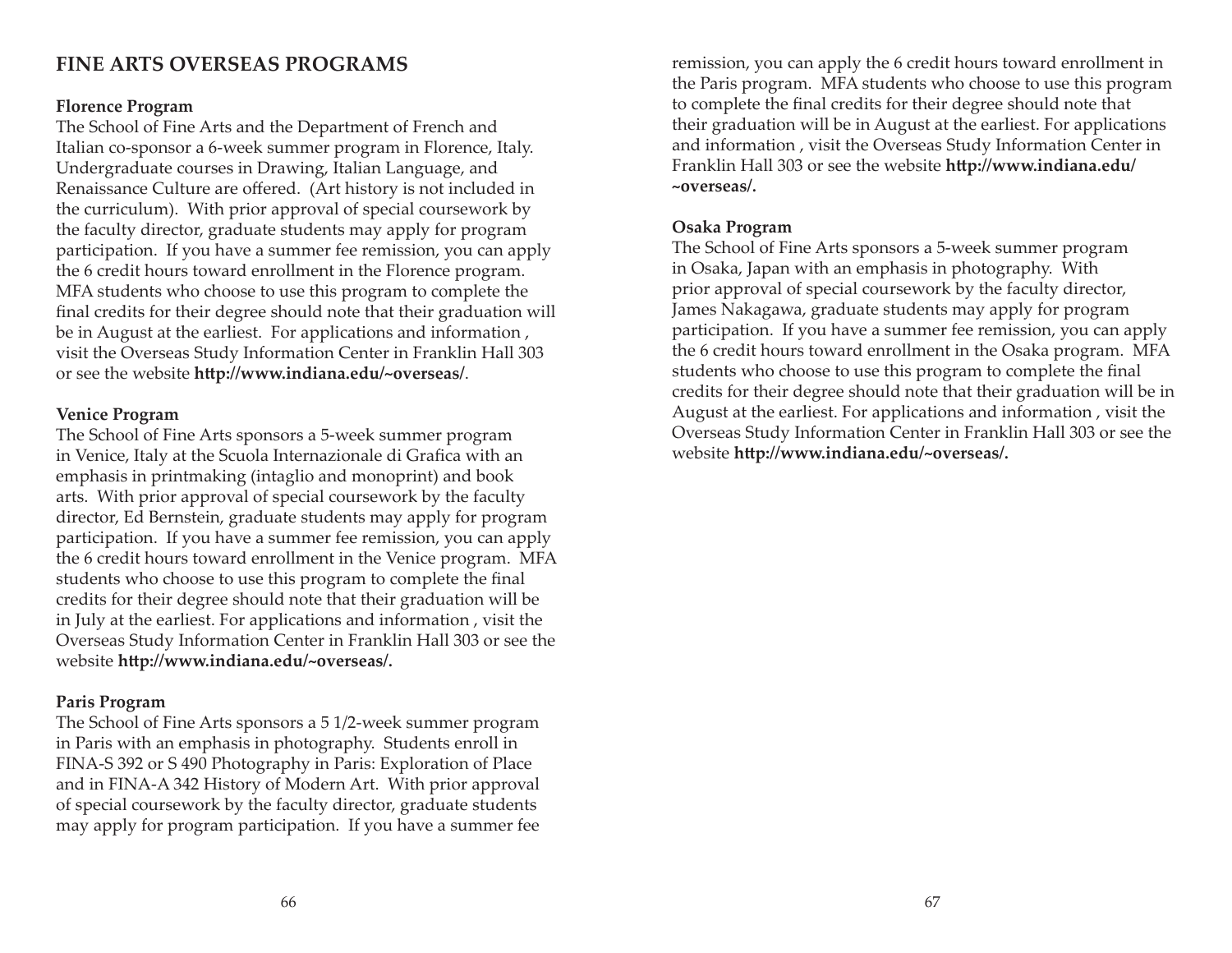# **School of Fine Arts Staff • 2007 - 2008**

Karen Atkins 855-5255

Melissa Hunt 855-9390 Administrative Assistant, Art History huntma@indiana.edu

Brian Chase 855-0695 Computer Support Specialist tekhelp@indiana.edu

Patrica Ek 855-8146

Fenella Flinn 855-9556Secretary, Art History fflinn@indiana.edu

Melinda Bristow 855-0214

Steve Lauderback 855-6637 FA Shop Technician, McCalla slauderb@indiana.edu

Sharon Lindamood 855-7766

Tim Mather 855-7766 Director, School of Fine Arts tmather@indiana.edu

Colleen McKenna and 855-1333 Managing Director, foabooks@indiana.edu Friends of Art Bookshop

Rob Off 855-8490 Associate Director, SoFA Gallery roff@indiana.edu

Tom Rhea 855-5300 Director, Friends of Art foart@indiana.edu

Betsy Stirratt<br>Director. SoFA Gallery entity estimate indiana.edu Director, SoFA Gallery

Nell Weatherwax 855-1693 Undergraduate Advisor nweather@indiana.edu

Stephanie Klausing 855-0188 Graduate Services Coordinator

Assistant Director kawatkin@indiana.edu

Fiscal Officer pek@indiana.edu

Budget Coordinator mbristow@indiana.edu

Senior Secretary slindamo@indiana.edu

# **School of Fine Arts Building Phone Numbers**

**Fine Arts Building**

| Main Fine Arts Office - Studio Art | 855-7766       |
|------------------------------------|----------------|
|                                    | 855-7498 (fax) |
| Art History Office                 | 855-9556       |
| Fine Arts Library                  | 855-3314       |
| Fine Arts Slide Library            | 855-6717       |
| SoFA Gallery                       | 855-8490       |
| <b>IU Art Museum</b>               | 855-5445       |
| Photography Area                   | 855-0310       |
| <b>Fundamentals 2D Office</b>      | 855-6580       |
| Fundamentals 3D Office             | 855-5773       |
| Metals Studio, FA 201              | 855-1781       |
| <b>Textiles</b>                    | 855-5934       |
| Graduate Graphic Design, FA 240    | 855-8393       |
| 3rd Floor Hallway                  | 855-2713       |
| Computer Lab FA 137                | 855-4326       |
| Computer Lab FA 215                | 855-2193       |
| <b>McCalla Sculpture Center</b>    |                |
| 1st Floor hallway                  | 855-6157       |
| <b>N110 AIs</b>                    | 855-8219       |
| Steve Lauderback, Technician       | 855-6637       |
| <b>Central Stores</b>              |                |
| Printmaking Faculty Phone          | 855-8203       |
| Graduate Printshop                 | 855-5723       |
| <b>Graduate Ceramics</b>           | 855-8738       |
| <b>Print Studios</b>               | 855-7062       |
| <b>Morgan Hall (Painting)</b>      |                |
| 1st Floor Hallway                  | 855-3269       |
| 2nd Floor Hallway                  | 855-5030       |
| 3rd Floor Hallway                  | 855-3270       |
| Morgan Shop                        | 856-0209       |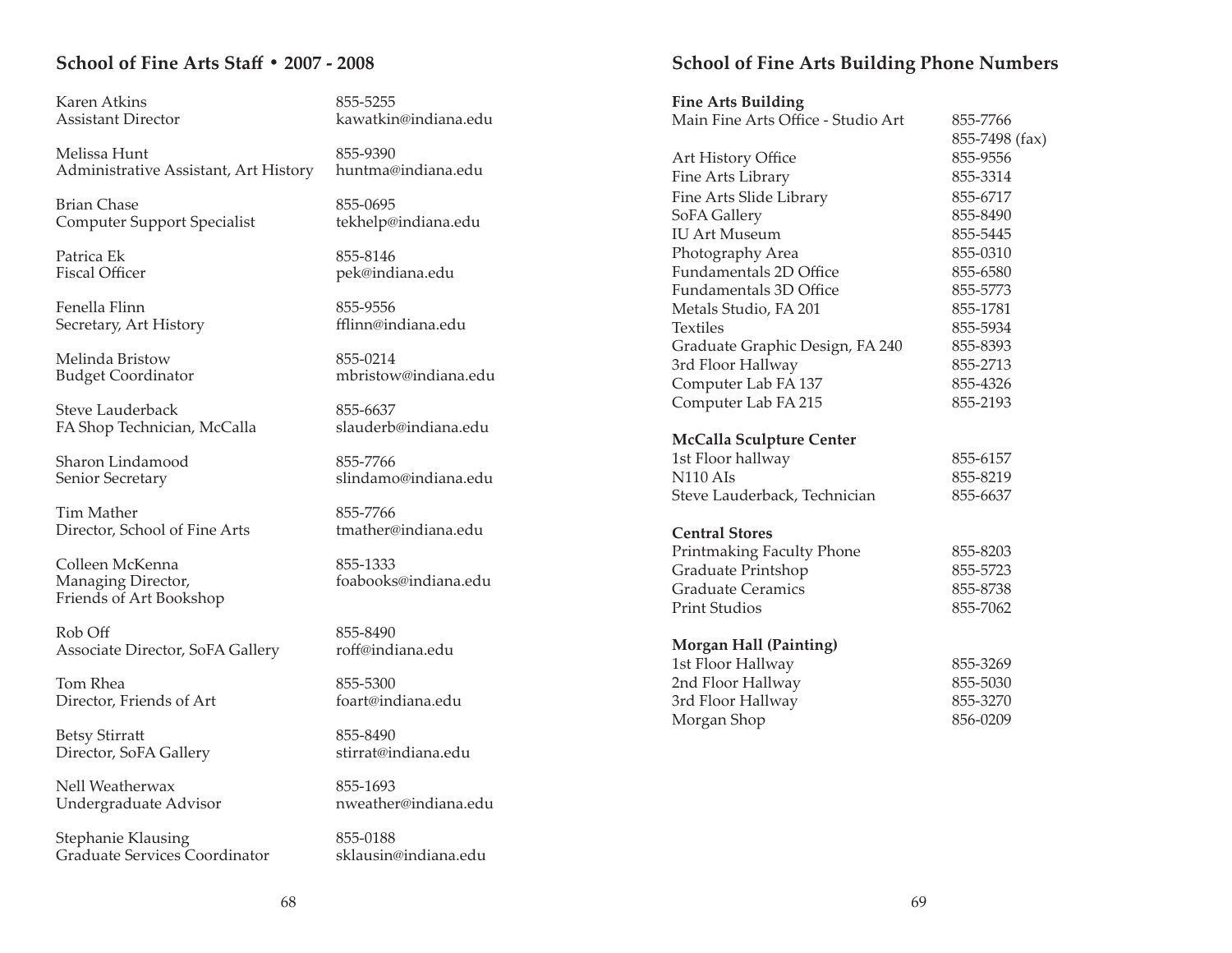#### **Studio Art Faculty 2007 - 2008**

Ed Bernstein, Professor 855-8203 M.F.A., Indiana University ebernste@indiana.edu Printmaking, Central Stores

Christyl Boger, Assistant Professor 855-1973 M.F.A., Ohio University cboger@indiana.edu Ceramics, FA 147

Paul Brown, Associate Professor 856-5382 M.F.A., Indiana University ptbrown@indiana.edu Graphic Design, FA 401

Wendy Calman, Associate Professor 855-8203 M.F.A., Tyler School of Art, Temple University calman@indiana.edu Printmaking, Printmaking Annex

James Canary, Adjunct Lecturer 855-3183 B.A., Indiana University icanary@indiana.edu Graphic Design, Lilly Library

Yara Clüver, Adjunct Lecturer 855-7354 M.F.A., Indiana University ycluver@indiana.edu Book Arts, Collins Living-Learning Center

Margaret Dolinsky, Associate Professor 855-5170 M.F.A., University of Illinois-Chicago dolinsky@indiana.edu Digital Art, FA 410

Jenny El-Shamy, Lecturer 855-8349 M.F.A., Indiana University ielshamy@indiana.edu Director of Undergraduate Studies Graphic Design, FA 414

Todd Frahm, Visiting Assistant Professor 855-6922 M.F.A., S. Illinois University - Carbondale frahm2@indiana.edu Sculpture, McCalla 002

Yukari Fukuta, Visiting Assistant Professor 855-5773 M.F.A., Indiana University vfukuta@indiana.edu Fundamentals, FA 155A

Nicole Jacquard, Assistant Professor 855-9183<br>
M.F.A., University of Michigan miacquar@indiana.edu M.F.A., University of Michigan Ph.D., RMIT University, Melbourle, Australia and a state of the control of the control of the control of the co

Metals & Sculpture, McCalla 121

Tim Kennedy, Lecturer 856-5172 M.F.A., Brooklyn College tkennedy@indiana.edu Painting, Morgan 306

Steve Lauderback, Fine Arts Technician 855-6637 B.F.A., Ohio University slauderb@indiana.edu Sculpture, McCalla 150

Arthur Liou, Associate Professor 855-1130 M.F.A., University of Florida jliou@indiana.edu Digital Art, FA 403

Randy Long, Professor 855-5882 M.F.A., California State University longr@indiana.edu at Long Beach Metals, FA 201

Martha MacLeish, Assistant Professor 855-3782 M.F.A., Yale University mmacleis@indiana.edu Director of Graduate StudiesFundamentals, FA 404

Eve Mansdorf, Associate Professor 856-2108 M.F.A., Brooklyn College emansdor@indiana.edu Painting, Monroe 101

Tim Mather, Associate Professor 855-7766 M.F.A., Ohio University tmather@indiana.edu Director, School of Fine Arts Central Stores 101

Galo Moncayo-Asan, Assistant Professor 855-8803<br>
M.F.A., Virginia Commonwealth University gpmoncay@indiana.edu M.F.A., Virginia Commonwealth University Sculpture, McCalla 004

Althea Murphy-Price, Assistant Professor 856-1235 M.F.A., Tyler School of Art, Temple University amurphyp@indiana.edu Printmaking & Fundamentals, McCalla 203

James Nakagawa, Associate Professor 856-4603 M.F.A., University of Houston onakagawa@indiana.edu Photography, FA 417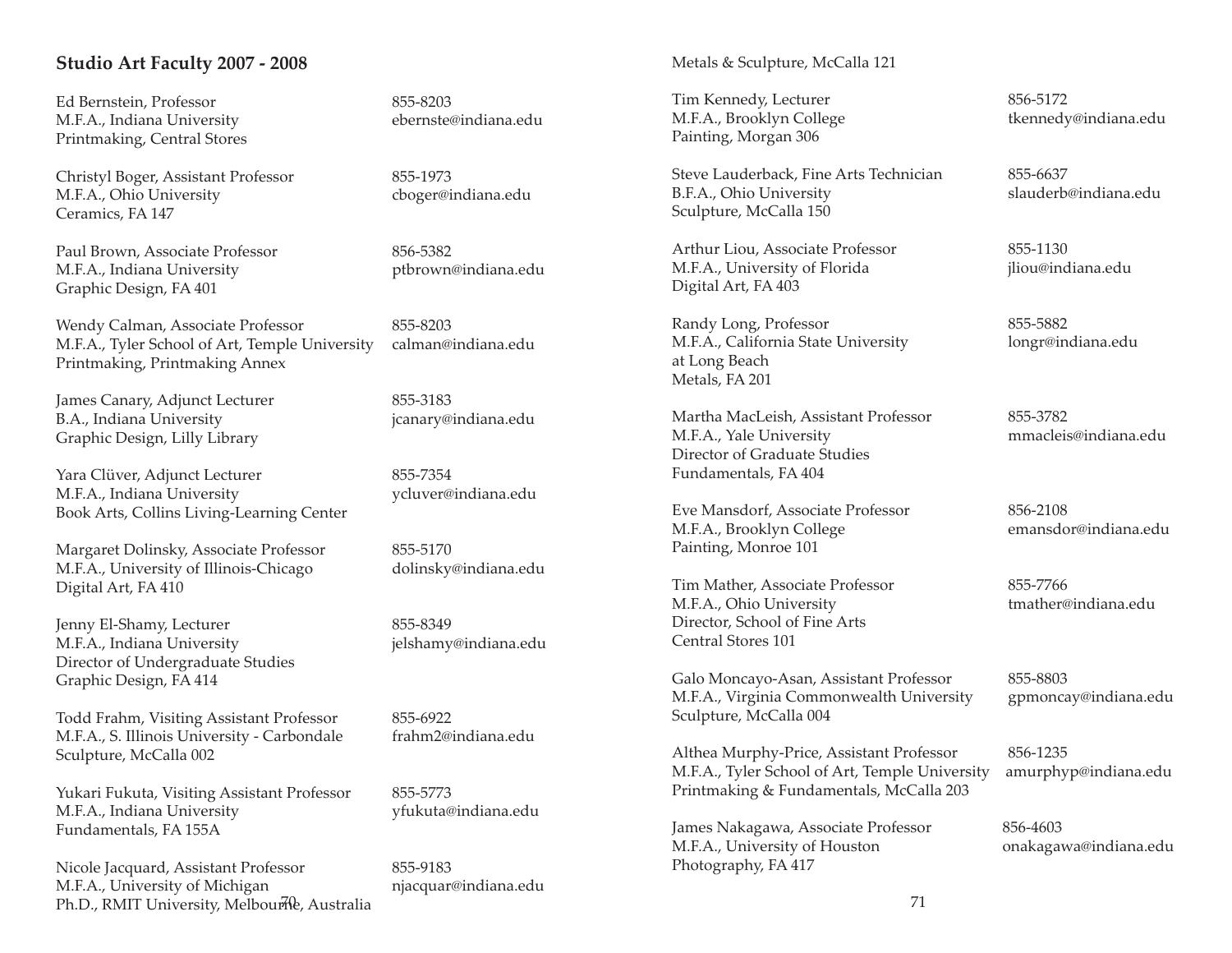Tina Newberry, Associate Professor M.F.A., Indiana University Painting

Lara Nguyen, Lecturer M.F.A., Southern Illinois University nguyen3@indiana.edu Fundamentals, Morgan Hall 002

Amy Norgaard, Visiting Assistant Professor 855-8738 M.F.A., Indiana University anorgaar@indiana.edu Ceramics, Central Stores 101

James Reidhaar, Associate Professor 855-6615 M.F.A., Yale Univesity reidhaar@indiana.edu Graphic Design, FA 402

Rowland Ricketts III, 855-0483 Assistant Professor **rickettr@indiana.edu** M.F.A., Cranbrook Academy of Art Textiles, FA 405

Leslie Sharpe, Assistant Professor 855-2668 M.F.A., University of California - San Diego lesharpe@indiana.edu Digital Art, FA 416

Bonnie Sklarski, Professor 855-1792 M.F.A., Brooklyn College sklarski@indiana.edu Painting, Monroe 105

Malcolm Mobutu Smith, Associate Professor 855-6470 M.F.A., New York State College of Ceramics malmsmit@indiana.edu at Alfred University Ceramics, Central Stores 115

Betsy Stirratt, Academic Specialist 855-8149 (studio) M.F.A., Indiana University 855-8490 (gallery) Director, School of Fine Arts Gallery stirrat@indiana.edu Professional Practice, FA 423

Mariana Tres, Assistant Professor 855-0620 M.F.A., Portland State University tresm@indiana.edu

Photography, FA 415

Tom Walker, Visiting Assistant Professor M.F.A., Indiana University tww@indiana.edu Graphic Design

Caleb Weintraub, Assistant Professor M.F.A., University of Pennsylvania chweintr@indiana.edu Painting, Morgan 317

Jeff Wolin, Ruth N. Halls Professor 855-9261 M.F.A., Rochester Institute of Technology wolin@indiana.edu Photography, FA 418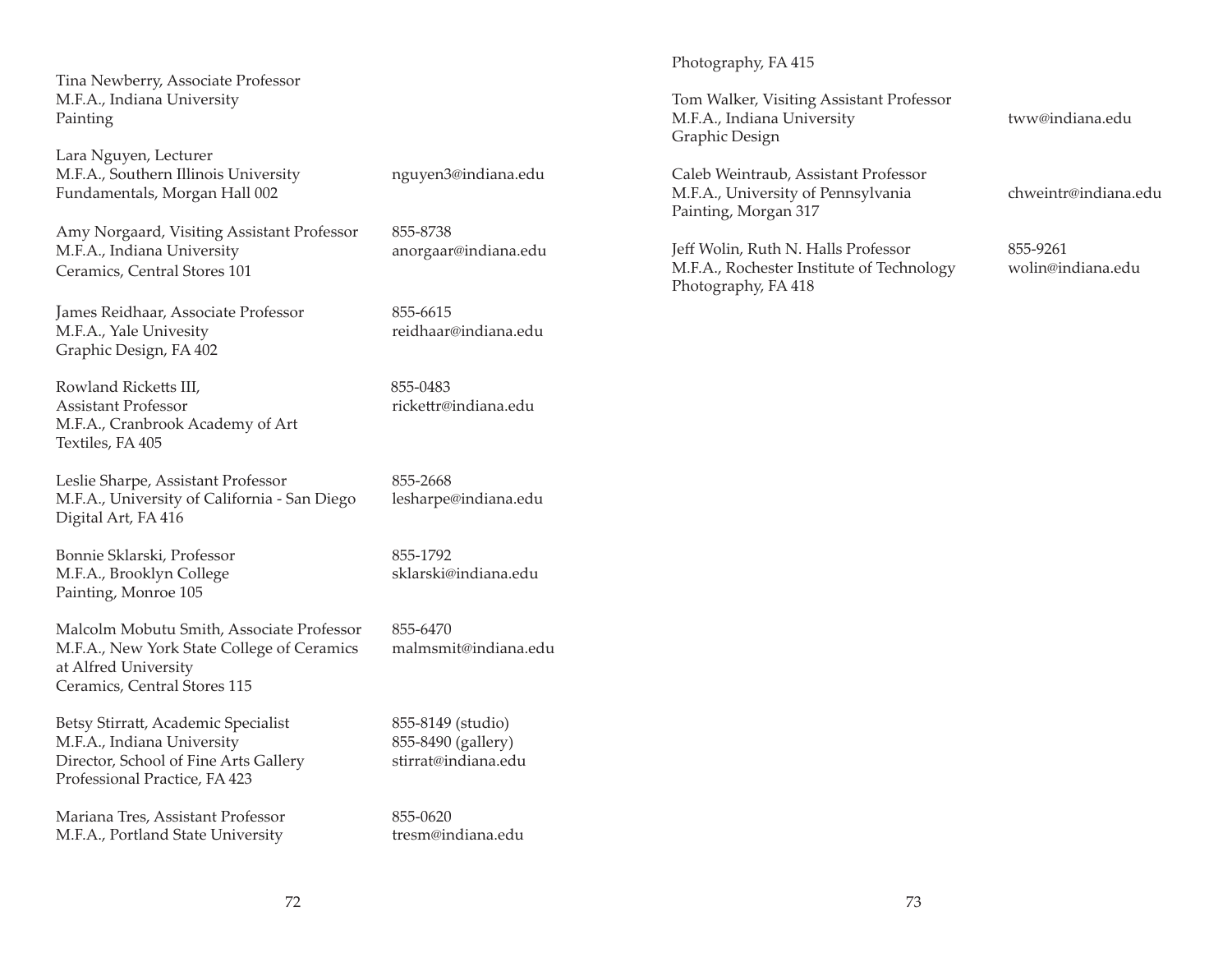# **Useful Phone Numbers and Websites**

**IU Information**855-IUIU (4848) http://www.indiana.edu

**Alumni Association** 855-4822http://alumni.indiana.edu

**Arts Administration**SPEA 201B855-0282http://www.indiana.edu/~artsadm/

**Art Education**Education 3131856-8102http://www.indiana.edu/~arted/

**Art Museum**855-5445http://www.indiana.edu/~iuam/iuam\_home.php

**Athletics Ticket Office** 855-4006http://iuhoosiers.com/

**Auditorium Box Office** 855-1103http://www.iuauditorium.com/

**Bloomington Convention and Visitor's Bureau** 2855 N. Walnut334-8900http://www.visitbloomington.com

**Bloomington Parks & Recreation** 401 N. Morton St.349-3700http://bloomington.in.gov/parks

**IU Bookstore**Indiana Memorial Union855-4352http://www.iubookstore.com

**Bursar, Office of** Franklin Hall, Room 002 855-2636http://bursar.indiana.edu

**Bus Lines**Campus - 855-8384 http://www.iubus.indiana.edu City - 336-7433 http://www.bloomingtontransit.com

**Career Development Center / Student Employment** 625 N. Jordan Ave. 855-5234 http://www.indiana.edu/~career

**Career Services**School of Education Placement Office (COAS Placement files) 856-8506http://www.indiana.edu/~carsrv

**Classroom Technology Services** Franklin Hall, Room 0009 855-8765http://www.indiana.edu/~cts

**College of Arts and Sciences** Graduate Division, Kirkwood Hall, room 014 855-4871http://www.indiana.edu/~college/

**Counseling and Psychological Services (CaPS)** Health Center, 600 N. Jordan 855-5711http://healthcenter.indiana.edu/caps/

**Disability Services for Students** Franklin Hall, Room 096 855-7578http://www.iusb.edu/~sbdss/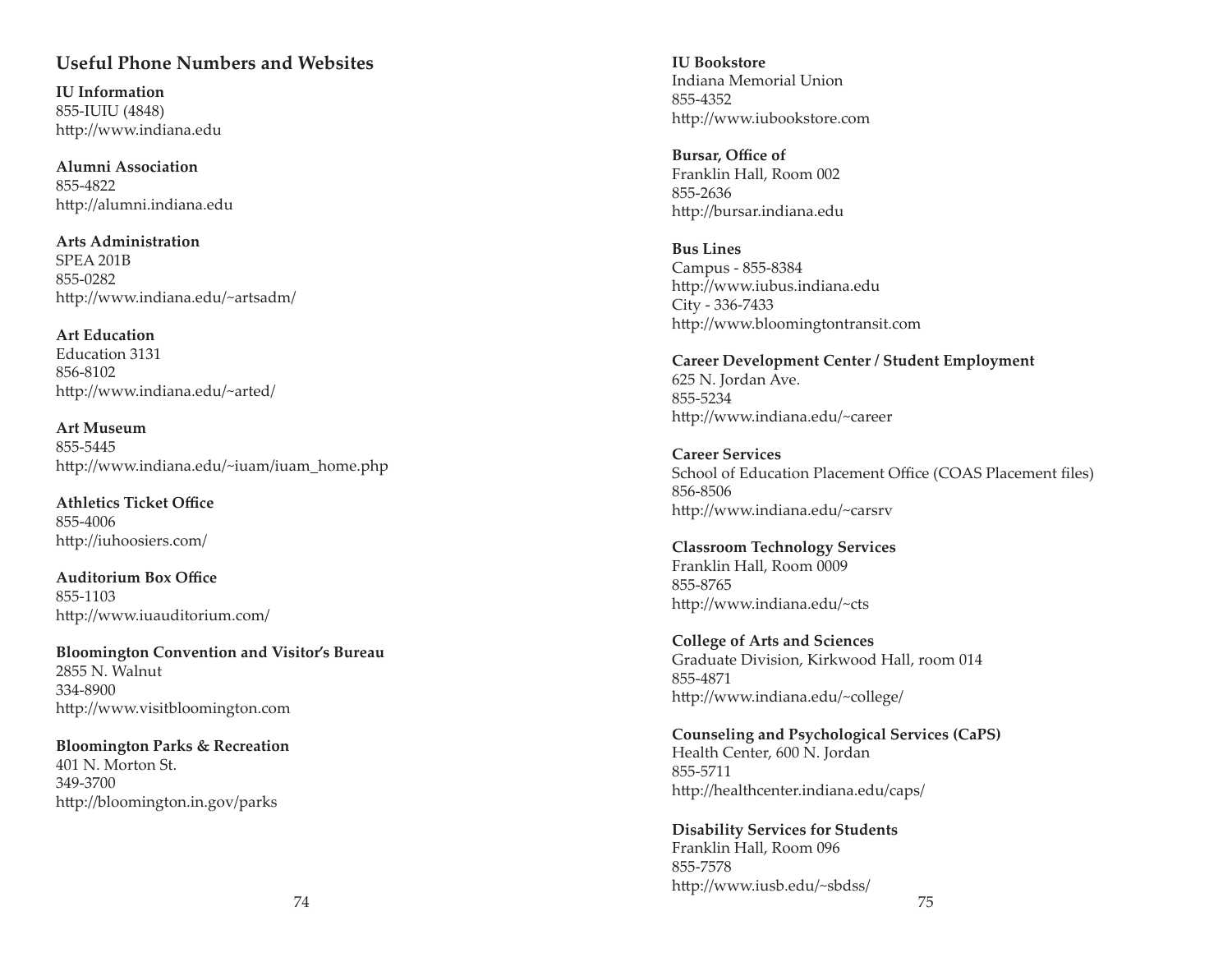**Eye Care Center**  800 E. Atwater Avenue855-8436http://www.opt.indiana.edu/clinics/index.htm

**Environmental, Health & Safety Management** 2735 E. 10th St.855-6311http://www.ehs.indiana.edu/

**Faculties, Dean of** Bryan Hall 855-2809http://www.indiana.edu/~deanfac

**Financial Aid**Student Financial AssistanceFranklin Hall 208855-0321http://www.indiana.edu/~sfa

**Graduate & Professional Student Organization (GPSO)** 803 E. 8th St.855-8747http://www.indiana.edu/~gpso/

**Health Center**Corner of 10th & Jordan 855-7688http://www.indiana.edu/~health

**Health Insurance - Student**Franklin Hall, Room 321 855-8146http://www.indiana.edu/~uhrs/benefits/students.html

**ID Cards/Campus Card Services** Bookstore, IMU 855-8711http://www.iubookstore.com

**Instructional Support Services / Media & Equipment Scheduling** Franklin Hall, Room 0009 855-8765http://www.indiana.edu/~cts

**Kinsey Institute** Morrison Hall 313855-7686http://www.indiana.edu/~kinsey/about/index.html

**Library - Main, Herman B. Wells** 855-0100http://www.libraries.iub.edu/

**MAXI Duplicating Services** Eigenmenn Hall, 1910 E. 10th St. 855-2727http://www.iubookstore.com **Musical Arts Center**Ticket Office 855-7433http://www.music.indiana.edu/flash/virtualtour/noflash/mac

**Parking Operations** Franklin Hall, room 006 855-9848http://www.parking.indiana.edu

**Police 911**801 N. Jordan (9 + 911 from campus phone) 855-4111 for non-emergencies http://www.indiana.edu/~iupd

**Real Estate / Property Management** 324 S. Henderson855-3054http://www.realestate.indiana.edu/www/index.html

**Recreational Sports** 855-8788http://recsports.indiana.edu

**Registrar, Office of the** Franklin Hall, Room 100 855-0121http://www.indiana.edu/~registra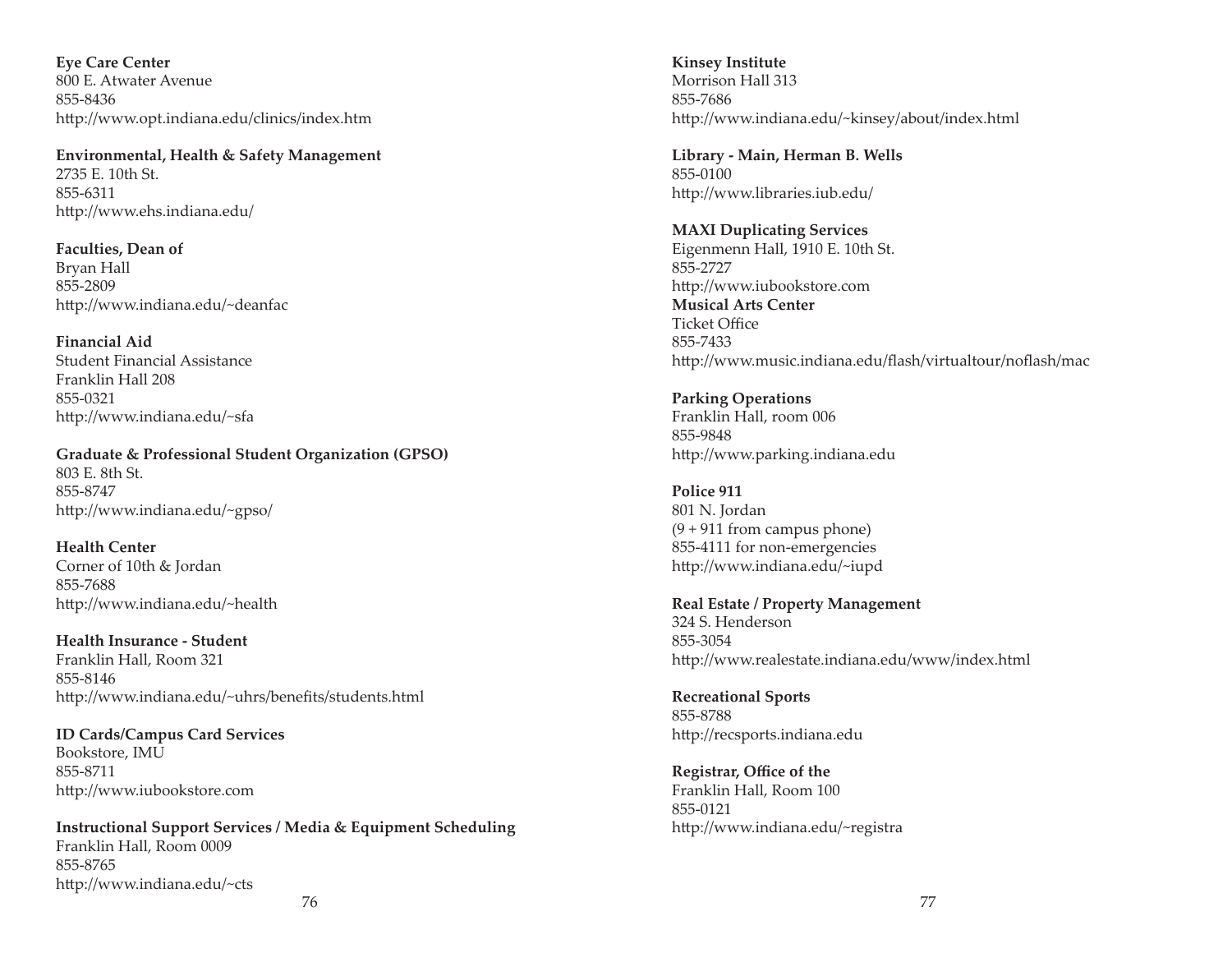**Residential Programs & Services** 801 N. Jordan Ave., 1st floor 855-1764http://www.rps.indiana.edu/default.cfml

#### **Residential Programs and Services (Campus Housing)**

801 N. Jordan 855-5601http://www.rps.indiana.edu

**Safety Escort** 855-SAFE (7233) http://php.indiana.edu/~iusase/

**Student Activities**Indiana Memorial Union 30855-4311http://www.indiana.edu/~sao/new

**Student Employment Office** 625 N. Jordan Ave. 855-5234http://www.indiana.edu/~career

**Student Legal Services** 703 E. 7th St.855-7867http://www.indiana.edu/~sls

**Theatre & Drama Center**Box Office 855-1103http://www.indiana.edu/~thtr

**University Graduate School** Kirkwood Hall 111855-8853http://www.indiana.edu/~grdschl

**University Information Technology Services (UITS)** (Computer Support) IMU M084 & Main Library Information Commons 855-6789 - help line http://www.indiana.edu/~uits

Academic Files 8 Academic Probation 43Address, Change of 5 Advising Meetings 3 Advisors 2AIs  $59 - 63$ Apply to Graduate 38 Area Heads 2Art Museum 48Associate Instructors 59 - 63Audio Visual Equipment 62 Bookshop 51 Campus Instructional Consulting 63 Can I Graduate? Checklist 39Career Placement Services 40CELT 3Center for English Language Training 3 Ceramics 12Change of Address 5 Change of Grades 11, 61 Checklist 39Chemistry supplies 64 ClassPak 57 - 58Classroom Maintenance 63Classroom Scheduling 62 College of Arts & Sciences Grants 45 Completion of BA or BFA 38 Computing 46 Conferences 3Confirm Competion of BA or BFA 38 Contracts 56Credit Hours 3Deferred Grades 10Degree Conferral 37 Deliveries 65Della Fricke Award 44Dependents 57 DIDO 50Digital Imagebank Delivered Online 50 788 a that is not contained to the contact of the contact of the contact of the contact of the contact of the contact of the contact of the contact of the contact of the contact of the contact of the contact of the contact o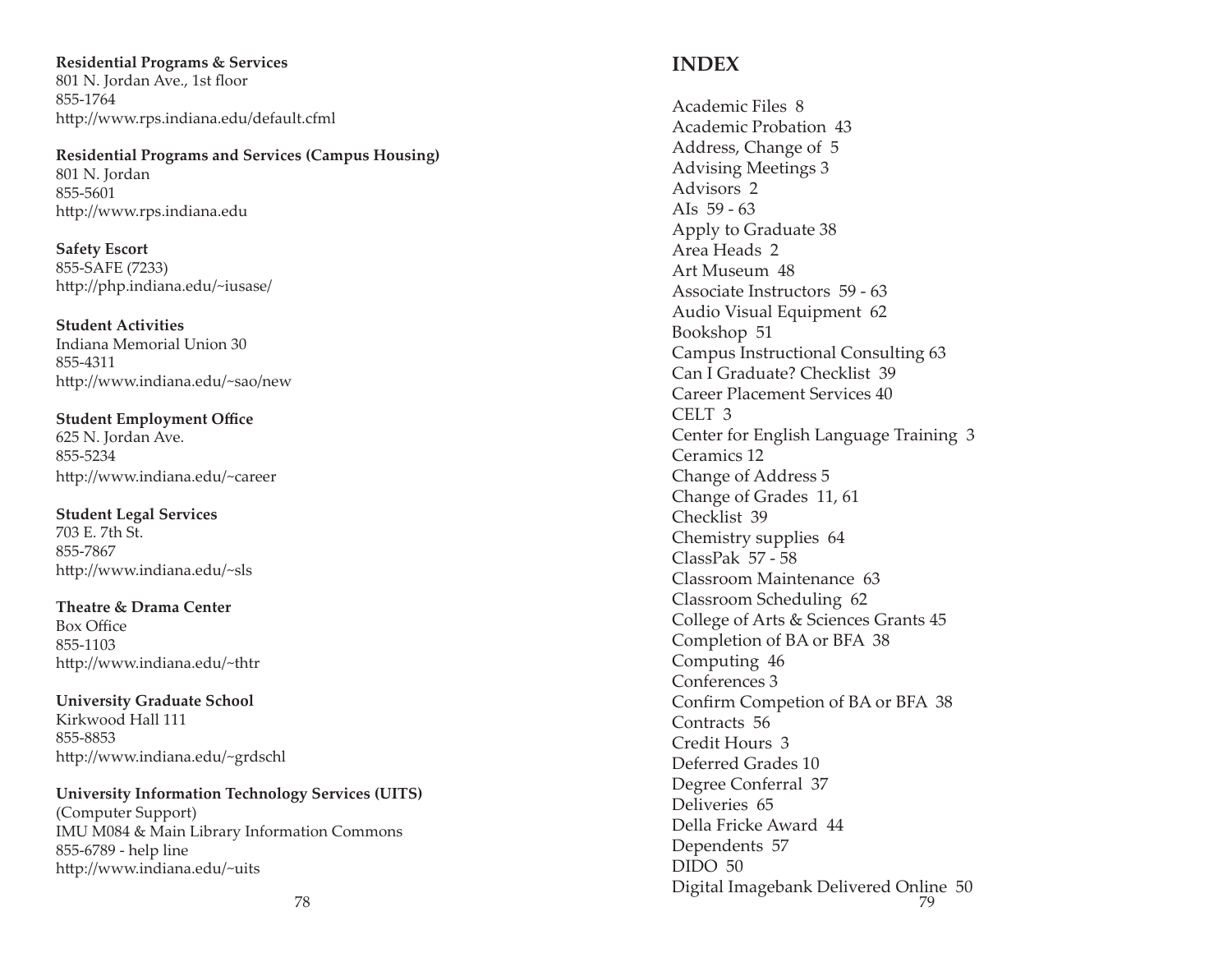E-mail 8English Language Proficiency Test 3, 59 Enrollment verification roster 59 Evaluations 62Exhibition 36Faculty 2005 - 06 70 Fee Remissions 57Fellowship Binder 46 FINA-G 750 & G901 10Final grade rosters 60 Fine Arts Gallery 51 Fine Arts Library 49 Fine Arts Office 1 Fine Arts Slide Library 49 Fine Arts Shop, McCalla 51 Florence Program 66 Friends of Art 50Friends of Art Bookshop 51 Full-time Study 4 G750 & G901 10GAs 64GPSO 44, 48 GPSO Grants 44Grade Books 59Grades 9Grade FN 61GradGrants Center 46Graduate and Professional Student Organization 44, 48 Graduate Assistants 64Graduate Bulletin 3Graduate credit 3Graduation Checklist 39Grant-in-Aid of Research 44Graphic Design 16 Health Forms 3Health Insurance 57Incompletes 9, 61 Indiana University Art Museum 48 International AIs 59International Students 3Keys 7

Leaves 41Letter Grades 9 Libraries 48Library, Fine Arts 49 Library, Fine Arts Slide 49 Mail Folders 8MAT Students 11MAXI 57Metal shop 54 Metalsmithing & Jewelry Design 18 MFA Exhibition 36MFA Oral Examination 36Mid-term roster 60Minimum Credit Hours 3Network ID 46Non-Native English Speakers 3 Off-Campus Study 42 Office Hours 1 Oral Examination 36Orals 36Orals Statement 36Packages 65 Painting 20 Paris Program 67 Parking 47 Parking Tickets 47 Pass/Fail Option 11 Pay Advices 56 Paychecks 56 Photocopying 57 Photography 22 Placement Services 40Printmaking 24 Probation 43Procurement Cards 65Purchase requisition 64 Purchasing Procedures 64 Revalidation of Credit 42 Registration 5 Reimbursements 65Remissions 57